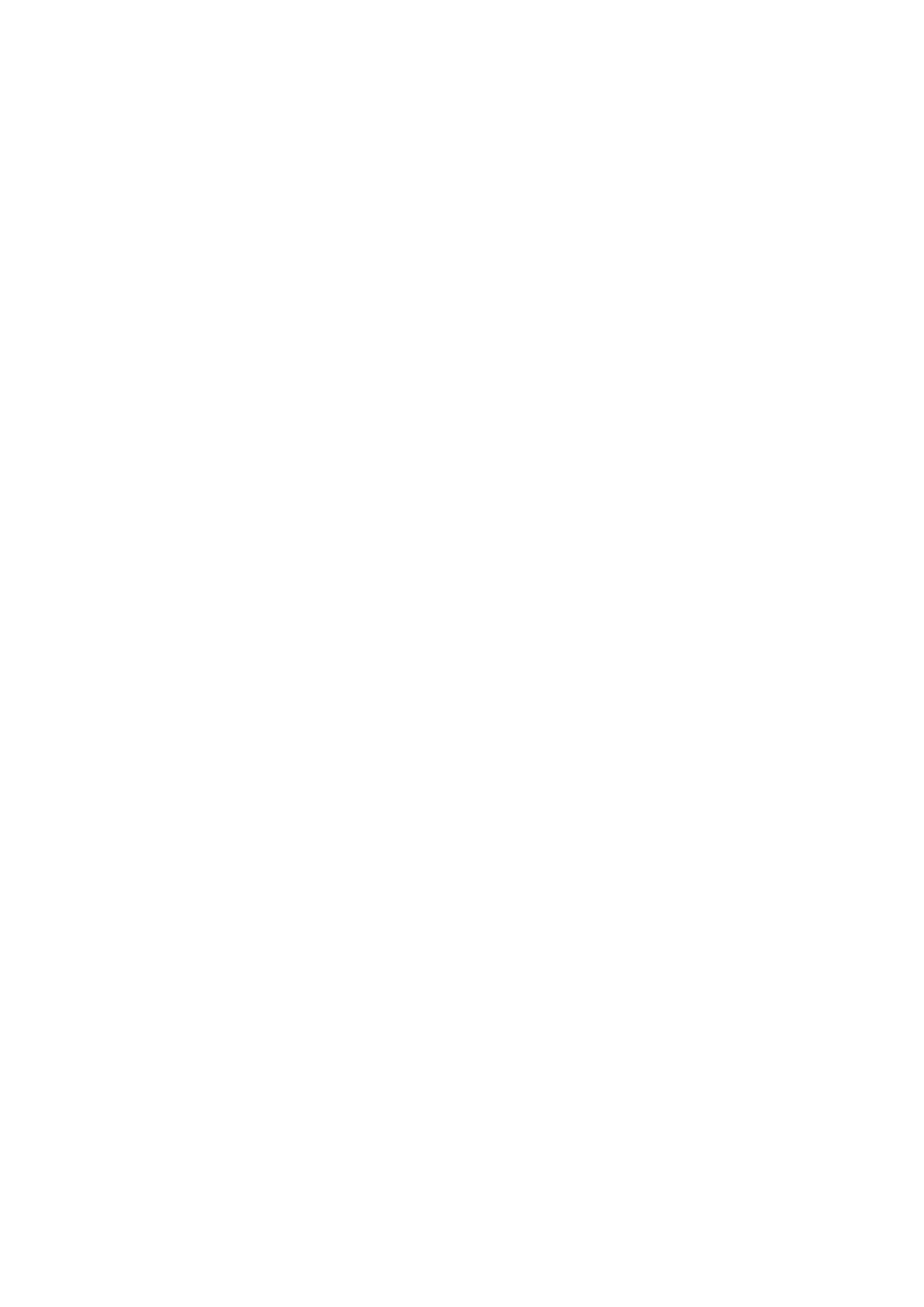# **IRANIAN JOURNAL OF KIDNEY DISEASES**

#### <span id="page-1-0"></span>**Chairman:**

Mohammad-Reza Ganji, MD

#### **Editor-in-Chief:**  Mohsen Nafar, MD

**Editorial Manager:**  Behrang Alipour, MD

#### **Editorial Board:**

Hassan Argani, MD (Iran) Bahar Bastani, MD (USA) Behrooz Broumand, MD (Iran) Behzad Einollahi, MD (Iran) Ahad Ghods, MD (Iran) Kamyar Kalantarzadeh, MD (USA) Parviz Khajedehi, MD (Iran) Mohammadreza Khatami, MD (Iran) Masoud Khosravi, MD (Iran) Joel Kopple, MD (USA) Norbert Lameire, MD (Belgium) Mahboob Lessan Pezeshki, MD (Iran) Nathan Levin, MD (USA) Francesco Locatelli, MD (Italy) Mitra Mahdavi-Mazdeh, MD (Iran) Khadijeh Makhdoomi, MD (Iran) Massih Naghibi, MD (Iran) Iraj Najafi, MD (Iran) Ali Nobakht-Haghighi, MD (Iran) Hassan Otoukesh, MD (Iran) Khosrow Rahbar, MD (Iran) Asghar Rastegar, MD (USA) Eberhard Ritz, MD (Germany) Jamshid Roozbeh-Shahroodi, MD (Iran) Shokoufeh Savaj, MD (Iran) Robert Schrier, MD (USA) Heshmatollah Shahbazian, MD (Iran) Shahrzad Shahidi, MD (Iran) Mostafa Sharifian, MD (Iran)

#### AIMS AND SCOPE

*The Iranian Journal of Kidney Diseases (IJKD)*, a peer-reviewed journal in English, is the official publication of the Iranian Society of Nephrology. The aim of the *IJKD* is the worldwide reflection of the knowledge produced by the scientists and clinicians in nephrology. Published every 2 months, the *IJKD* provides a new platform for advancement of the field. The journal's objective is to serve as a focal point for debates and interchange of knowledge and experience among researchers in a global context. Original papers, case reports, and invited reviews on all aspects of the kidney diseases, hypertension, dialysis, and transplantation will be covered by the *IJKD*. Research on the basic science, clinical practice, and socio-economics of renal health are all welcomed by the editors of the journal.

#### DISCLAIMER

The statements and opinions expressed in the *IJKD* reflect solely the views of the author(s) and contributor(s) and not of the opinion of the Iranian Society of Nephrology. The appearance of advertisements in the Journal does not reflect a warranty, endorsement, or approval of any of the products or services described. The Iranian Society of Nephrology disclaims responsibility for any injury to persons or property resulting from any ideas or products referred to in the articles or advertisements.

#### **ISSN. 1735-8582 eISSN. 1735-8604**

**Editorial Office.** Apt 12, No 63, Shaheed Tousi St, Dr Gharib St, Keshavarz Blvd, Tehran 1419783311, Iran Tel: +98 21 6691 2653 Fax: +98 21 6691 2653 www.ijkd.org info@ijkd.org

**Publisher.** The Iranian Society of Nephrology

**Page Setter.** Mahdi Akbarzadeh, graphic\_negareh@yahoo.com

**Printer.** Mashal Azadi Press, South Saadi, Esteghlal Cross, Tehran, Iran. Tel: +98 21 33913904

**Print Run.** 1000

**Copyright.** The Iranian Society of Nephrology is the copyright owner of the material published in *IJKD*. In accordance with *Bethesda Statement on Open Access Publishing*, all works published in this journal are open access and available online immediately after print publication (see the *Instructions to Authors*).

**Journal Subscription.** The *IJKD* is published every 2 months. Subscription prices for 2021 are US\$ 100 annually and US\$ 20 for a single copy. Customers in Iran should pay 500 000 Rls for annual subscription and 100 000 Rls for a single copy. To subscribe, please fill the subscription form and send it to the editorial office. For more information you can contact the editorial office of the journal.

**Manuscript Submission.** Please prepare your manuscript according to the *Instructions to Authors* of the journal. You should send your manuscript via online submission system provided on www.ijkd.org.

**Indexing/Abstracting.** SCI Expanded, MEDLINE, EMBASE, Scopus, Cinahl, CAB International, Index Copernicus, Directory of Open Access Journals (DOAJ), Index Medicus for the WHO Eastern Mediterranean Region (IMEMR), Scientific Information Database (SID), and Google Scholar

*www.ijkd.org*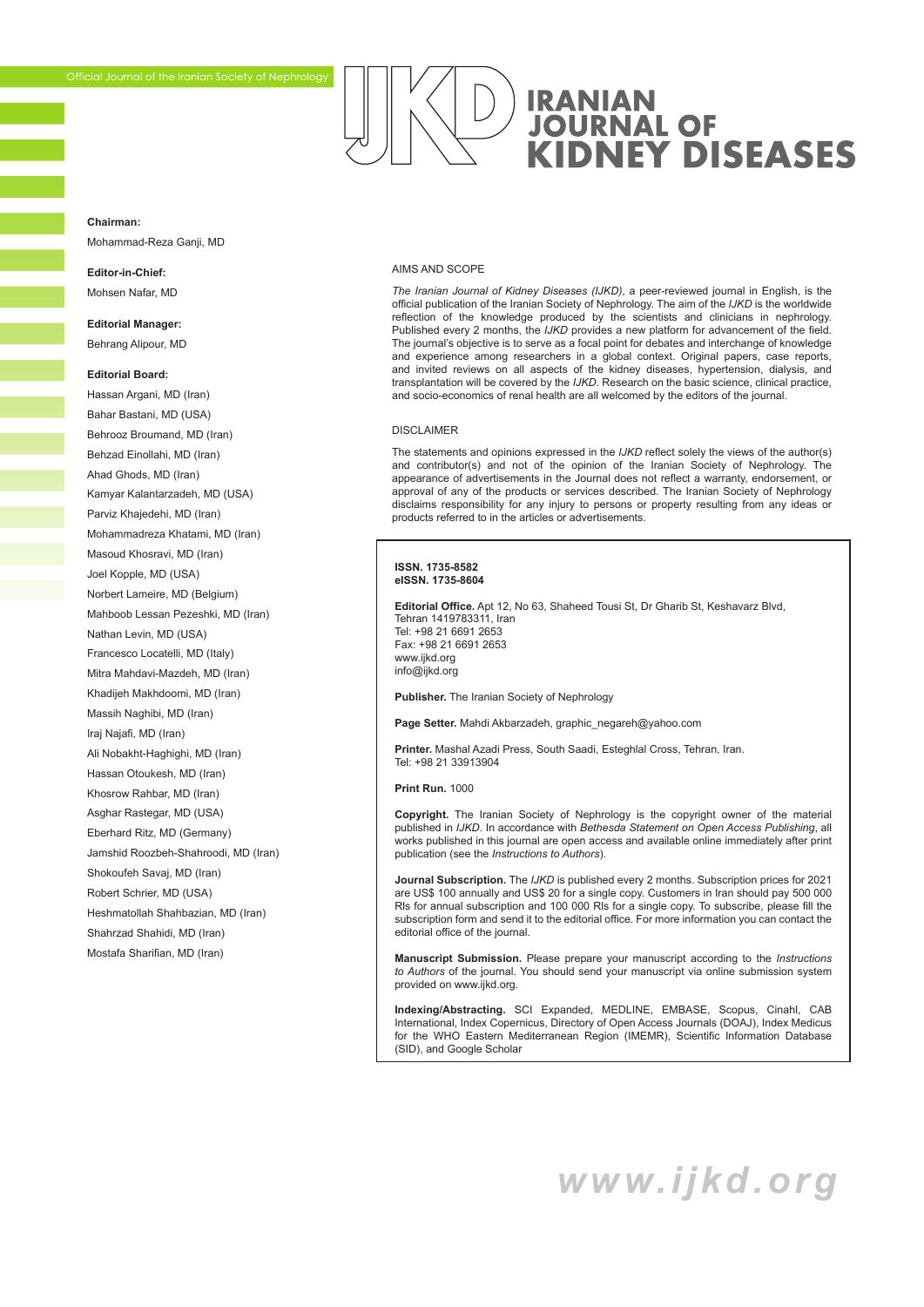



# 18<sup>th</sup> International Congress of Nephrology, Dialysis, and Transplantation

# Tehran 2021 (Virtual Event)

Organized by

**Iranian Society of Nephrology** 

Endorsed by

**International Society of Nephrology** (ISN's endorsement is for the promotion of education in general, therefore the specific content of the event/course is the responsibility of the organizer)

In Collaboration with

**Mayo Clinic Foundation,**

#### **Iranian Society of Pediatric Nephrology**

**President** Mohsen Nafar, MD

**Secretary-General** Shahrzad Ossareh, MD

**Chair of Scientific Committee** Shokoufeh Savaj, MD

**Scientific Committee**

Mohammadreza Abbasi, MD Sima Abediazar, MD Reza Afshar, MD Farokhlagha Ahmadi, MD Pedram Ahmadpoor, MD Roghayeh Akbari, MD Manouchehr Amini, MD

Mohammadreza Ardalan, MD Hassan Argani, MD Shahnaz Atabak, MD Nematollah Ataei, MD Jalal Azmandian, MD Ataollah Behrouz-Aghdam, MD Behrooz Broumand, MD Farahnaz Dadras, MD Noushin Dalili, MD Ali Derakhshan, MD Behzad Einollahi, MD Shahrokh Ezzatzadegan-Jahromi, MD Firouz Fassihi, MD Mohammadreza Ganji, MD Ali Ghafari-Moghadam, MD Alaleh Gheisari, MD Ahad Ghods, MD

Farshid Haghverdi, MD Monirosadat Hakemi, MD Maryam Hami, MD Nakisa Hooman, MD Taher Isfahani, MD Mohammadreza Khatami, MD Mahmoudreza Khazaei, MD Masoud Khosravi, MD Mahboob Lessan-Pezeshki, MD Khadijeh Makhdoomi, MD Tahereh Malakoutian, MD Masoumeh Mohkam, MD Ali Monfared, MD Majid Mortazavi-Khosrowshahi, MD Iraj Najafi, MD Mohsen Nafar, MD Masih Naghibi, MD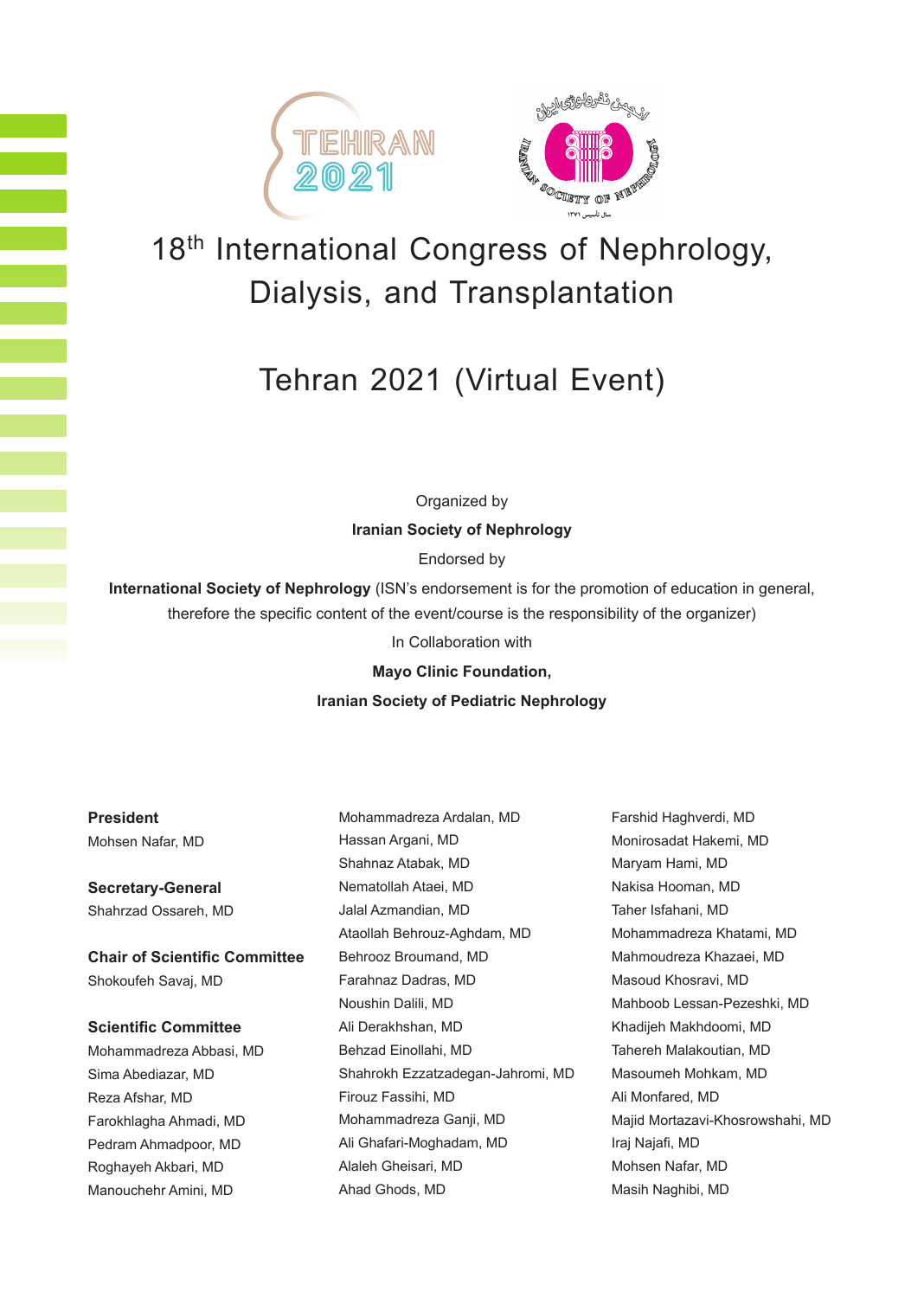Amir-Ahmad Nassiri, MD Fatemeh Nazemian, MD Ali Nobakht-Haghighi, MD Nader Nouri-Majelan, MD Farshid Oleiaei, MD Shahrzad Ossareh, MD Ayoub Pezeshgi, MD Ghanbarali Raees-Jalali, MD Khosro Rahbar, MD Nahid Rahimzadeh, MD Farin Rashid-Farrokhi, MD Effat Razeghi, MD Jamshid Roozbeh-Shahroodi, MD Fereshteh Saddadi, MD Simin Sadeghi-Bojd, MD Afshin Safaei-Asl, MD Fariba Samadian, MD Shiva Samavat, MD Hamidreza Samimagham, MD Shokoofeh Savaj, MD Heshmatollah Shahbazian, MD Shahrzad Shahidi, MD Mostafa Sharifian, MD Tayebeh Soleymanian, MD Samira Tabiban, MD Hamid Tayebi-Khosroshahi, MD

#### **International Guest Speakers:**

Mehmet Haberal (Turkey) Kianoush Kashani, MD-MSc (USA) Agnes Fogo, MD (USA) Marjan Afrouzian, MD (USA) Samih Nasr, MD (USA) Luis Juncos, MD (USA) Nasrollah Ghahramani, MD (USA) Rumeyza Kazancioglu, MD (Turkey) Sundaram Hariharan, MD (USA) Marwan Masri, MD (Lebanon) Pierre Ronco, MD (France) Lionel Rostang, MD (France) Alexandre Hertg, MD (France) Amir Kazory, MD (USA) Mitra Nadim, MD (USA) Olivier Moranne, MD (France) Asghar Rastegar, MD (USA) Manoochehr Soleimani, MD (USA) Ramin Sam, MD (USA) Isabelle Ayoub, MD (USA) Eric Rondeau, MD (france) Vladimir Tesar, MD (Czechia) Fawad Qureshi, MD (USA) Maryam Keshtkar, MD (USA) Masaomi Nangaku, MD (Japan)

Abdolreza Haririan, MD (USA) Pedram Ahmadpour, MD (France) Ladan Zand, MD (USA) Parta Hatamizadeh, MD (USA) Mark Perazella, MD (USA) Fergus Caskey, MD (UK)

### **Board of Directors of Iranian Society of Nephrology**

Mohsen Nafar, MD (President) Mohammadreza Ganji, MD (Past President) Shahrzad Ossareh, MD (Secretary-General) Shokoufeh Savaj, MD (Treasurer) Shahnaz Atabak, MD Nakisa Hooman, MD Masoud Khosravi, MD Ayoub Pezeshgi, MD

#### **Executive Committee:**

Behrang Alipour-Abedi, MD Robabeh Ebrahimi Alireza Mahmoud

#### **Abstract Book Editors**

Behrang Alipour-Abedi, MD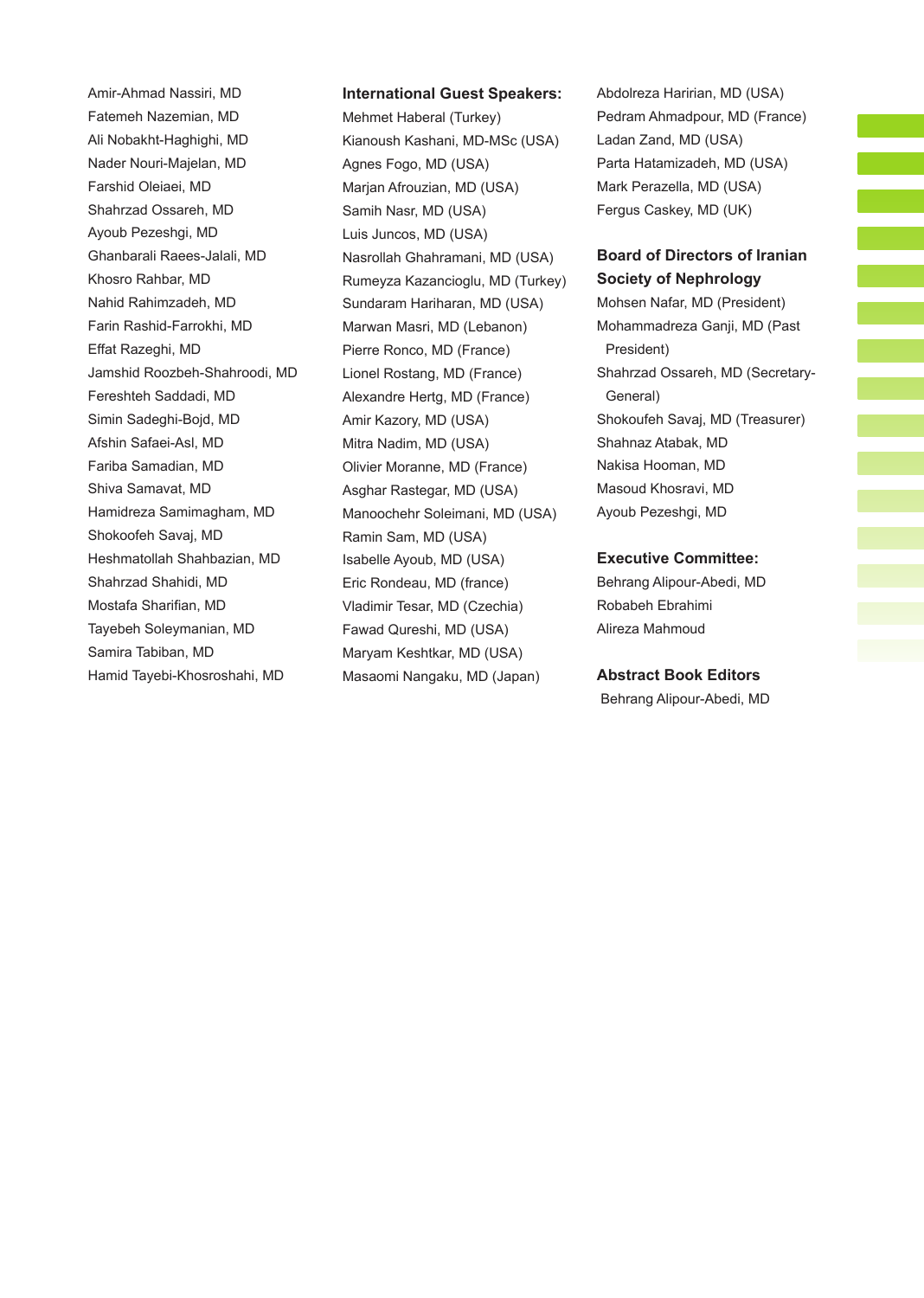<span id="page-4-0"></span>

# Official Journal of the Iranian Society of Nephrology **TABLE OF CONTENTS**

Voulme 15 Supplement 1 October 2021

**Abstracts** 

18<sup>th</sup> International Congress of Nephrology, Dialysis, and Transplantation Tehran 2021 (Virtual Event)

#### ABSTRACTS

- **V [Abstracts List](#page-5-0)**
- **1 [Abstracts](#page-9-0)**
- **2 [Oral Papers](#page-10-0)**
- **16 [Poster Papers](#page-24-0)**
- **57 [Authors' Index](#page-65-0)**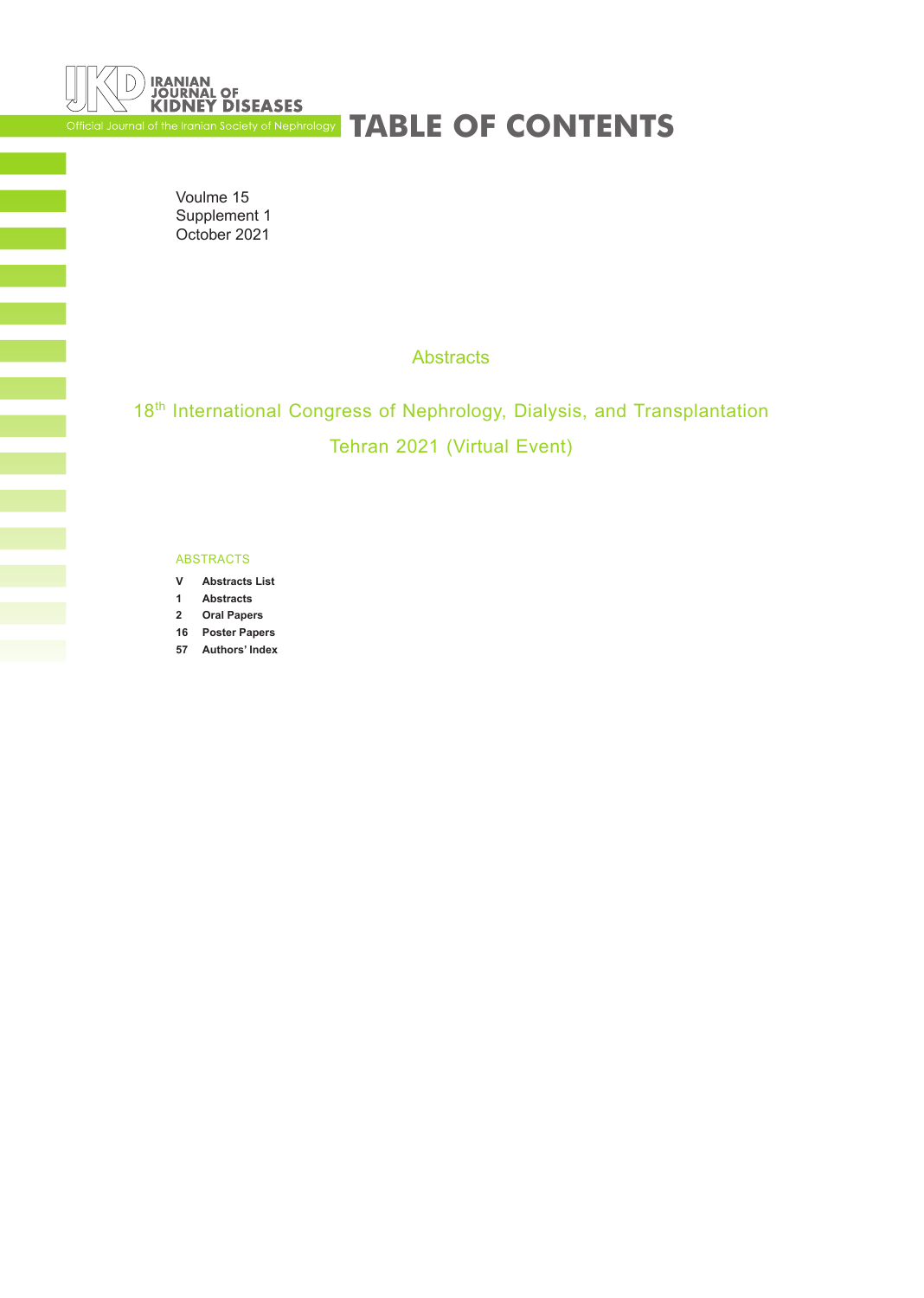<span id="page-5-0"></span>

# Official Journal of the Iranian Society of Nephrology<br> **ABSTRACTS LIST**

|      |                                                                                                                                                                                                                                                               | <b>Oral Papers</b>                                                                                                                                                          |
|------|---------------------------------------------------------------------------------------------------------------------------------------------------------------------------------------------------------------------------------------------------------------|-----------------------------------------------------------------------------------------------------------------------------------------------------------------------------|
| ID   | <b>Authors</b>                                                                                                                                                                                                                                                | <b>Title</b>                                                                                                                                                                |
| 1239 | Elham Ramezanzadeh, Masoud<br>Khosravy, Masume Namdar                                                                                                                                                                                                         | Investigating the relationship between red cell<br>distribution width & serum level of fibroblast<br>growth factor 23 in hemodialysis patients                              |
| 1247 | Bahare Imani, Mitra Naseri, Vahideh<br>Hosseinzadeh                                                                                                                                                                                                           | The effect of probiotics supplementation on<br>inflammatory factors, and oxidative stress in<br>children were placed on hemodialysis: a double<br>blind clinical trial      |
| 1262 | Seyyedeh Mina Hejazian                                                                                                                                                                                                                                        | Significantly altered microRNA-16 expression<br>levels in patients with nephrotic syndrome                                                                                  |
| 1267 | Mostafa Sharifian, Nasrin Esfandiar                                                                                                                                                                                                                           | BK virus nephropathy in pediatric kidney<br>transplantation, update                                                                                                         |
| 1271 | Zeinab Karimi, Sahar Janfeshan,<br>Seydeh-Sara Hashemi                                                                                                                                                                                                        | Acute lung injury induced by acute kidney injury:<br>impossible roles of toll-like receptor 2 and 4                                                                         |
| 1272 | Maryam Zaare-Nahandi, Anahita<br>Ghorbani, Ali Banagozar-Mohammadi,<br>Shahin Hallaj, Ali Ostadi, Ali-Asghar<br>Kheiri                                                                                                                                        | Renal and electrolyte abnormalities in burned<br>patients                                                                                                                   |
| 1273 | Sepideh Zununi-Vahed, Yasin Bagheri                                                                                                                                                                                                                           | Eplerenone reduces renal ischemia/reperfusion<br>injury through impacting NF-KB and PGC-1a<br>pathways                                                                      |
| 1287 | Negin Farzamikia, Mohammadreza<br>Ardalan, Sepideh Zununi-Vahed, Mina<br>Hejazian                                                                                                                                                                             | Evaluation of telomeric KIR genes and their<br>association with CMV infection and acute<br>rejection in kidney transplant recipients                                        |
| 1312 | Zahra Shafii, Jalal Azmandian, Shiva<br>Seyrafian, Nader Nourimajalan,<br>Shahrokh Ezzatzadegan-Jahromi,<br>Abdolamir Atapour, Saeedeh<br>Mazloomzadeh, Iraj Najafi                                                                                           | The incidence and main determinants of<br>COVID-19 and Its survival among patients<br>undergoing peritoneal dialysis: a multi-center<br>study in Iran                       |
| 1320 | Firouzeh Moeinzadeh, Marjan<br>Mansourian, Mojgan Mortazavi, Shiva<br>Seirafian, Shahrzad Shahidi, Zahra<br>Tasdighi, Sahar Vahdat, Mohammad-<br>Hossein, Rouhani, Mohammad Saleki,<br>Mostafa Rezaei, Mohammad Hossein<br>Masoudi, Zahra Zamani, Nahid Rafie | Chronic kidney disease in Iran: hidden large<br>number of events based on a population-based<br>study                                                                       |
| 1329 | Farahnaz Dadras, Atefeh Amouzegar,<br>Ssh Hosseini, Shokoufeh Savaj                                                                                                                                                                                           | COVID-19 outcome in kidney allograft recipients,<br>a report of a referral center                                                                                           |
| 1330 | Fatemeh Yaghoubi, Farnaz Tavakol i,<br>Davood Dalil, Marjan Akhavan, Samira<br>Abbasloo                                                                                                                                                                       | Efficacy of sofosbuvir and daclatasvir on the<br>prognosis of kidney transplantation recipients<br>with SARS-COV-2 infection; a single-center study<br>in shariati hospital |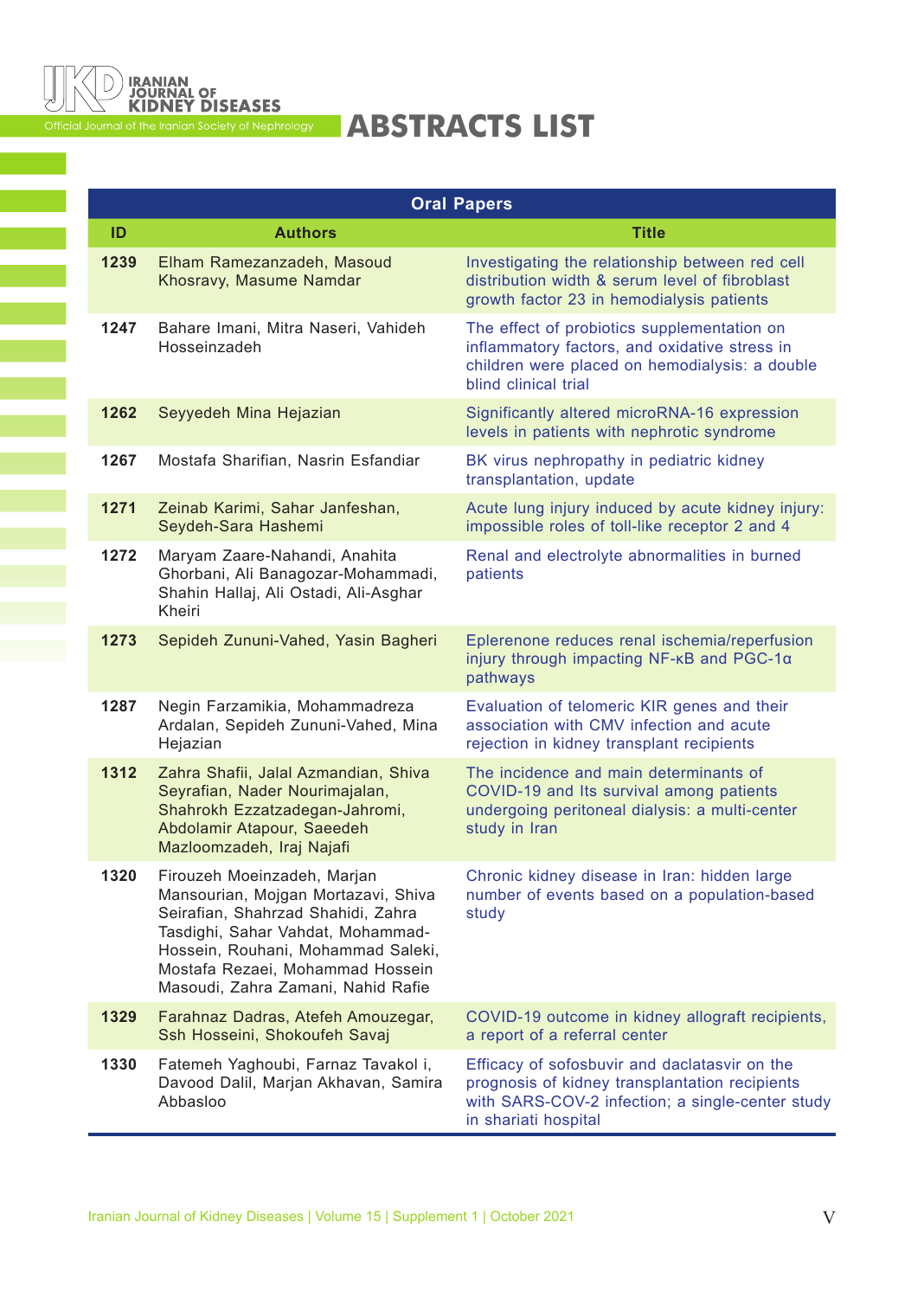<span id="page-6-0"></span>

|      |                                                                                                                           | <b>Poster Papers</b>                                                                                                                                          |
|------|---------------------------------------------------------------------------------------------------------------------------|---------------------------------------------------------------------------------------------------------------------------------------------------------------|
| ID   | <b>Authors</b>                                                                                                            | <b>Title</b>                                                                                                                                                  |
| 1235 | Elham Ramezanzadeh, Amir-Reza Dalili                                                                                      | Pattern and prevalence of different findings in<br>high resolution computed tomography images<br>in patients with Coronavirus disease and kidney<br>injury    |
| 1241 | Elham Ramezanzadeh, Salman<br>Nikfarjam, Atefeh Jafary, Abdolhasan<br>Sanchooli                                           | The effect of L-Carnitine on the prevention<br>of contrast-induced nephropathy in patients<br>undergoing coronary angiography: a randomized<br>clinical trial |
| 1243 | Mitra Naseri, Parisa Saeedi, Parisa<br>Alaghi                                                                             | Comparing the functional bladder capacity<br>between children with mono-symptomatic<br>nocturnal enuresis and non mono-symptomatic<br>nocturnal enuresis      |
| 1244 | Mitra Naseri, Mahsa Ghaderi, Niayesh<br>Tafazoli, Nooshin Tafazoli                                                        | Frequency of vesicoureteral reflux and renal<br>scaring in children affected by urinary tract<br>infection in ages ≤5 years versus > 5years                   |
| 1250 | Mitra Naseri, Tara Khademloo, Fatemeh<br>Ghaneh-Sherbaf                                                                   | Evaluating clinical manifestations and<br>metabolic factors in infants 2 to 24 months with<br>nephrolithiasis                                                 |
| 1252 | Mitra Naseri, Alieh Basiri, Gholam-Reza<br>Khademi                                                                        | Frequency of neurogenic bladder in children<br>affected by urinary tract infection                                                                            |
| 1254 | Maryam Zaare-Nahandi, Ali Banagozar-<br>Mohammadi, Amir-Mohammad<br>Kazemifar, Zohreh Eskandari, Safoura<br><b>Rafiee</b> | Rhabdomyolysis and its relationship with<br>paraclinical variables in poisoned patients                                                                       |
| 1256 | Aida Doostkam, Jamshid Roozbeh,<br>Alireza Hosseinpour, Kamyar Iravani,<br>Leila Malekmakan                               | Coronavirus disease 2019 and hypertension:<br>how anti-hypertensive drugs affect COVID-19<br>medications and vice versa                                       |
| 1263 | Babak Hadian, Faranak Rezaei,<br>Somayeh Delfani, Hesam Khojasteh-<br>Kalansara                                           | Investigation of dialysis water quality in lorestan<br>province (a multi-center study)                                                                        |
| 1264 | Babak Hadian, Azita Zafarmohtashami,<br>Mahdi Razani                                                                      | Serum electrolytes imbalances in COVID19<br>patients (a single center study)                                                                                  |
| 1268 | Maryam Hami, Arash Sefidgaran,<br>Hamid Taravati, Natasha Dolatabadian,<br>Hasan Mehrad-Majd                              | Effect of intradialytic aerobic exercise on dialysis<br>adequacy, inflammatory and biochemical markers                                                        |
| 1269 | Maryam Hami, Maryam Salari, Maryam<br>Miri, Mohammad-Ali Yaghoubi, Hasan<br>Mehrad-Majd                                   | Association of hyperuricemia and metabolic<br>syndrome in renal transplant recipients: A single-<br>center study                                              |
| 1274 | Sepideh Zununi-Vahed, Mina Hejazian,<br>Mohammadreza Ardalan, Elham<br>Ahmadian, Farahnoosh Farnood, Sima<br>Abediazar    | Expression level of Dicer in peripheral blood<br>mononuclear cells of adult patients with nephrotic<br>syndrome                                               |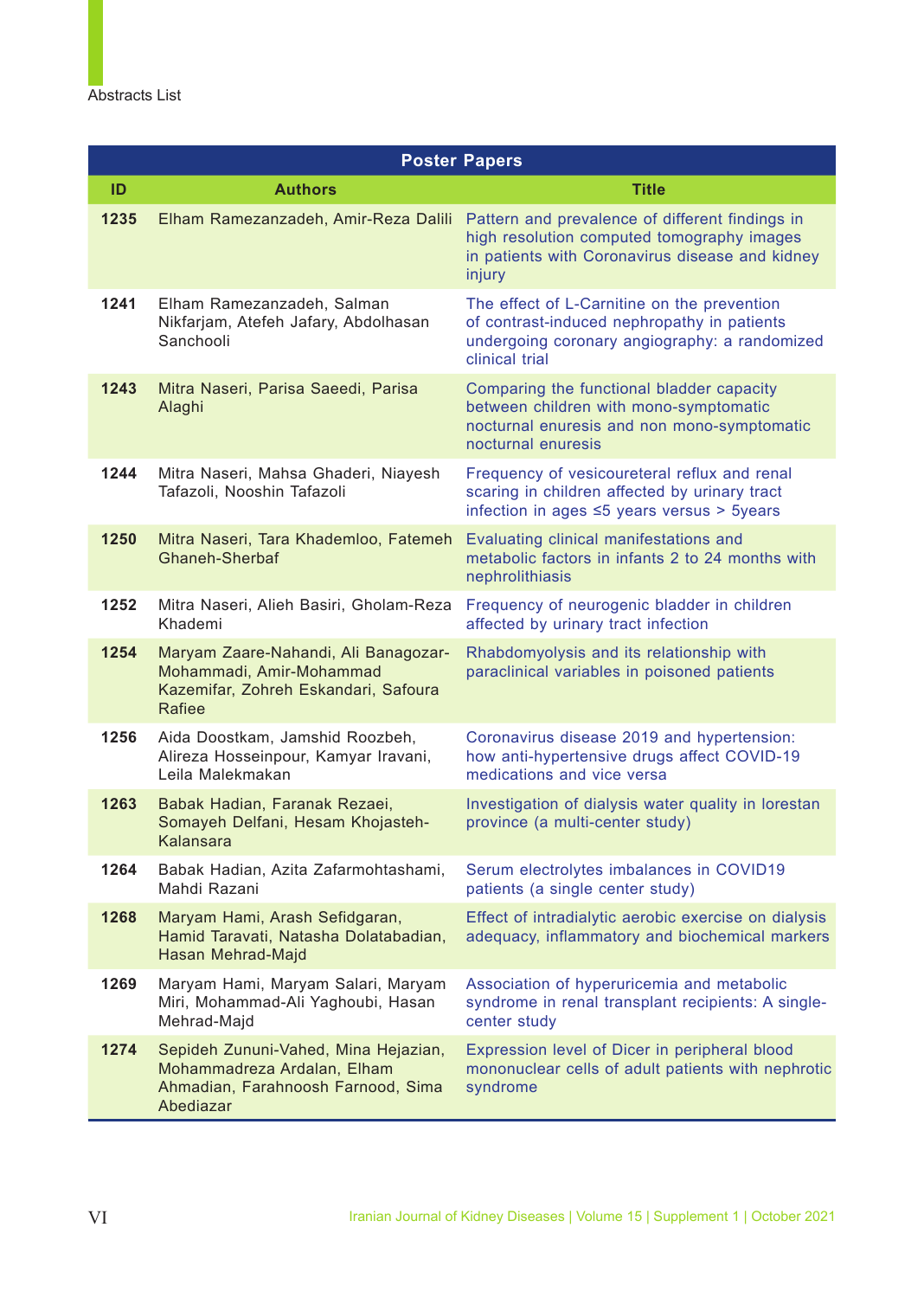<span id="page-7-0"></span>

|      |                                                                                                                                                 | <b>Poster Papers</b>                                                                                                                                                     |
|------|-------------------------------------------------------------------------------------------------------------------------------------------------|--------------------------------------------------------------------------------------------------------------------------------------------------------------------------|
| ID   | <b>Authors</b>                                                                                                                                  | <b>Title</b>                                                                                                                                                             |
| 1276 | Sepideh Zununi-Vahed, Mohammadreza<br>Ardalan, Jalal Etemadi, Taraneh Majidi,<br>Seyyedeh-Mina Hejazian, Farahnoosh<br>Farnood                  | Polymorphism of IL-17 gene (rs763780) in<br>patients with post-transplant diabetes mellitus                                                                              |
| 1280 | Marjan Rayatnia, Omid Teymori                                                                                                                   | The predictive value of Mehran risk score in<br>contrast induced nephropathy                                                                                             |
| 1281 | Shahrzad Shahidi, Golsa Ghasemi,<br>Mojgan Mortazavi, Mina Bakhshali-<br>Bakhtiari, Mohammad-Sajad<br>Mirhosseini                               | Frequency of vitamin D deficiency, safety and<br>efficacy of low dose vitamin D supplementation<br>in chronic hemodialysis patients: an uncontrolled<br>open-label trial |
| 1282 | Maryam Zaare-Nahandi, Farima Afrand,<br>Hassan Rezazadeh, Ali Banagozar-<br>Mohammadi                                                           | Pseudo high serum acetaminophen levels in<br><b>CKD</b> patients                                                                                                         |
| 1283 | Gholamreza Sarvari                                                                                                                              | Urinary tract infections (UTIs) with non-<br>Escherichia coli (E. coli) species are associated<br>with urological abnormalities                                          |
| 1285 | Nasrin Milani, Zahra Abbasi-Shaye,<br>Maryam Hami, Farzaneh Sharifipour                                                                         | Acute kidney injury in COVID-19 patients                                                                                                                                 |
| 1289 | Leila Malekmakan, Jamshid Roozbeh,<br>Anahid Hamidian-Jahromi, Aida<br>Doostkam                                                                 | COVID-19 associated acute kidney injury:<br>incidence, risk factors and outcomes in different<br><b>KDIGO</b> stages                                                     |
| 1293 | Leila Malekmakan, Maryam Pakfetrat,<br>Taraneh Tadayan, Aida Doostkam                                                                           | A five-year study of renal outcome of focal<br>segmental glomerulosclerosis patients                                                                                     |
| 1300 | Boshra Hasanzamani                                                                                                                              | Prevalence and risk factors of valvular<br>calcification in peritoneal dialysis patients and<br>hemodialysis                                                             |
| 1301 | Boshra Hasanzamani                                                                                                                              | Risk factors for urinary tract infection prevalence<br>among kidney transplant patients in Montasariye<br>hospital, Mashhad                                              |
| 1302 | Marjan Rayatnia, Faezeh Zabihi, Elham<br>Abedi                                                                                                  | Association between restless legs syndrome and<br>vitamin D deficiency in hemodialysis patients                                                                          |
| 1304 | Fargol Yousefian, Farshid Oliaei,<br>Roghayeh Akbari                                                                                            | Comparative effects of heparin, vancomycin,<br>and taurolidine in prevention of catheter-related<br>infections in dialysis patients                                      |
| 1306 | Tayebeh Soleymanian, Atefe Yousefi,<br>Monirsadat Hakemi, Farnaz Tevakoli,<br>Esmat Abdollahpoor, Manouchehr<br>Amini, Seyedeh Fatemeh Yaghoubi | Long term outcome of patients on maintenance<br>hemodialysis: a multi-center study                                                                                       |
| 1307 | Maryam Hami, Mina Akbari-rad, Niloofar<br>Nouri-zade, Mahdi Hasan-zade, Hasan<br>Mehrad-Majd                                                    | Association of electrolyte abnormality and<br>cardiac arrhythmia in end stage kidney disease<br>patients                                                                 |
| 1309 | Tayebeh Soleymanian, Farzane<br>Sarfarazi, Monirsadat Hakemi, Farnaz<br>Tevakoli, Esmat Abdollahpoor                                            | Diverse spectrum of organisms causes catheter-<br>related blood stream infections in different<br>hemodialysis centers                                                   |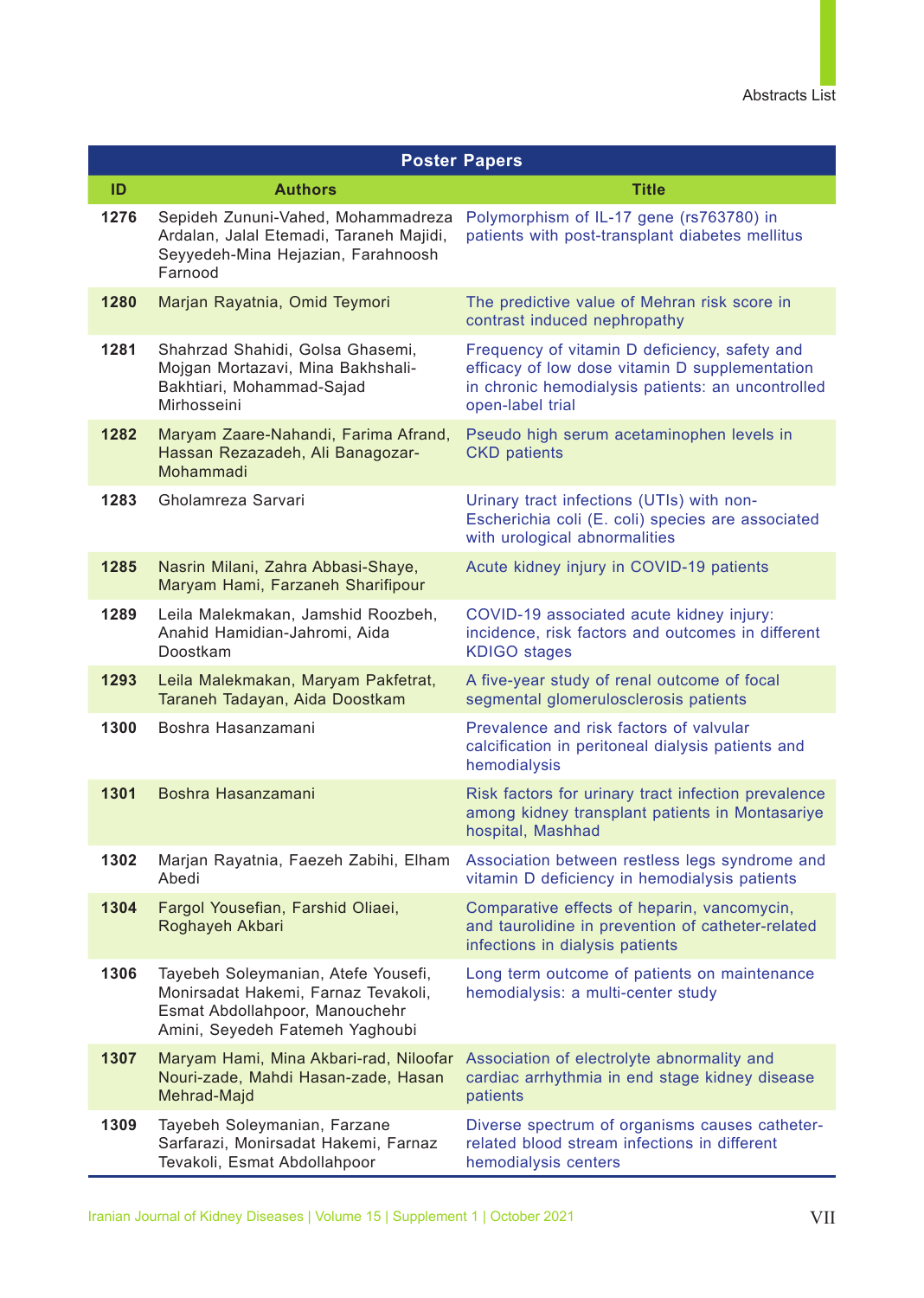<span id="page-8-0"></span>

|      |                                                                                                                                                                                                                               | <b>Poster Papers</b>                                                                                                                                                           |
|------|-------------------------------------------------------------------------------------------------------------------------------------------------------------------------------------------------------------------------------|--------------------------------------------------------------------------------------------------------------------------------------------------------------------------------|
| ID   | <b>Authors</b>                                                                                                                                                                                                                | <b>Title</b>                                                                                                                                                                   |
| 1311 | Firouzeh Moeinzadeh, Vahideh Raeisi,<br>Mojgan Mortazavi, Samaneh Pourajam,<br>Shiva Seiafian, Mohammad Shirzadi,<br>Shahram Taheri, Mehrdad Salahi,<br>Marjan Mansourian, Media Babahajiani,<br>Arash Toghyani, Zahra Zamani | Chronic kidney disease as a predictor of in-<br>hospital mortality in Coronavirus Disease 2019<br>(COVID-19) patients                                                          |
| 1313 | Bahram Mohebbi, Zahra Shafii, Ehsan<br>Ferasati                                                                                                                                                                               | Clinical outcome following primary percutaneous<br>coronary intervention in patients with chronic<br>kidney disease                                                            |
| 1315 | Parisa Honarpisheh, Nakysa Hooman,<br><b>Hasan Otukesh</b>                                                                                                                                                                    | Urinary CD80 level in idiopathic nephrotic<br>syndrome of childhood; is it a reliable diagnostic<br>and prognostic biomarker?                                                  |
| 1316 | Mojgan Mortazavi, Niloofar Nili, Shiva<br>Seirafian, Sayed-Mohsen Hosseini,<br>Abdolamir Atapour, Maryam Kazemi-<br>Naeini, Arash Toghyani                                                                                    | Quality of life of patients on peritoneal dialysis<br>and contributing factors: a cross-sectional study                                                                        |
| 1321 | Sepehr Bazazzadeh, Mohammad-Reza<br>Sharbafchi, Abdolamir Atapour, Sayed-<br>Mohsen Hosseini, Maryam Kazemi-<br>Naeini, Mojgan Mortazavi                                                                                      | Evaluation of factors related to depression in<br>peritoneal dialysis patients; a multicenter cross-<br>sectional study                                                        |
| 1322 | Marjan Rayatnia, Faezeh Zabihi, Ata<br>Ebrahimi                                                                                                                                                                               | The relationship between proton pump<br>inhibitor use and serum level of magnesium in<br>hemodialysis patients                                                                 |
| 1324 | Tahereh Sabaghian                                                                                                                                                                                                             | Outcome of acute kidney injury in COVID-19<br>disease                                                                                                                          |
| 1325 | Sepideh Hajian                                                                                                                                                                                                                | Evaluation of the effects of intravenous vitamin C<br>on reducing ferritin levels in patients with chronic<br>renal failure undergoing hemodialysis: a clinical<br>trial study |
| 1328 | Hormat Rahimzadeh, Mohammad<br>Keykhaei, Effat Razeghi, Ensieh-Sadat<br>Mansouri, Ensieh Zivari                                                                                                                               | COVID-19 progression in kidney transplant<br>recipients: a single-center case series                                                                                           |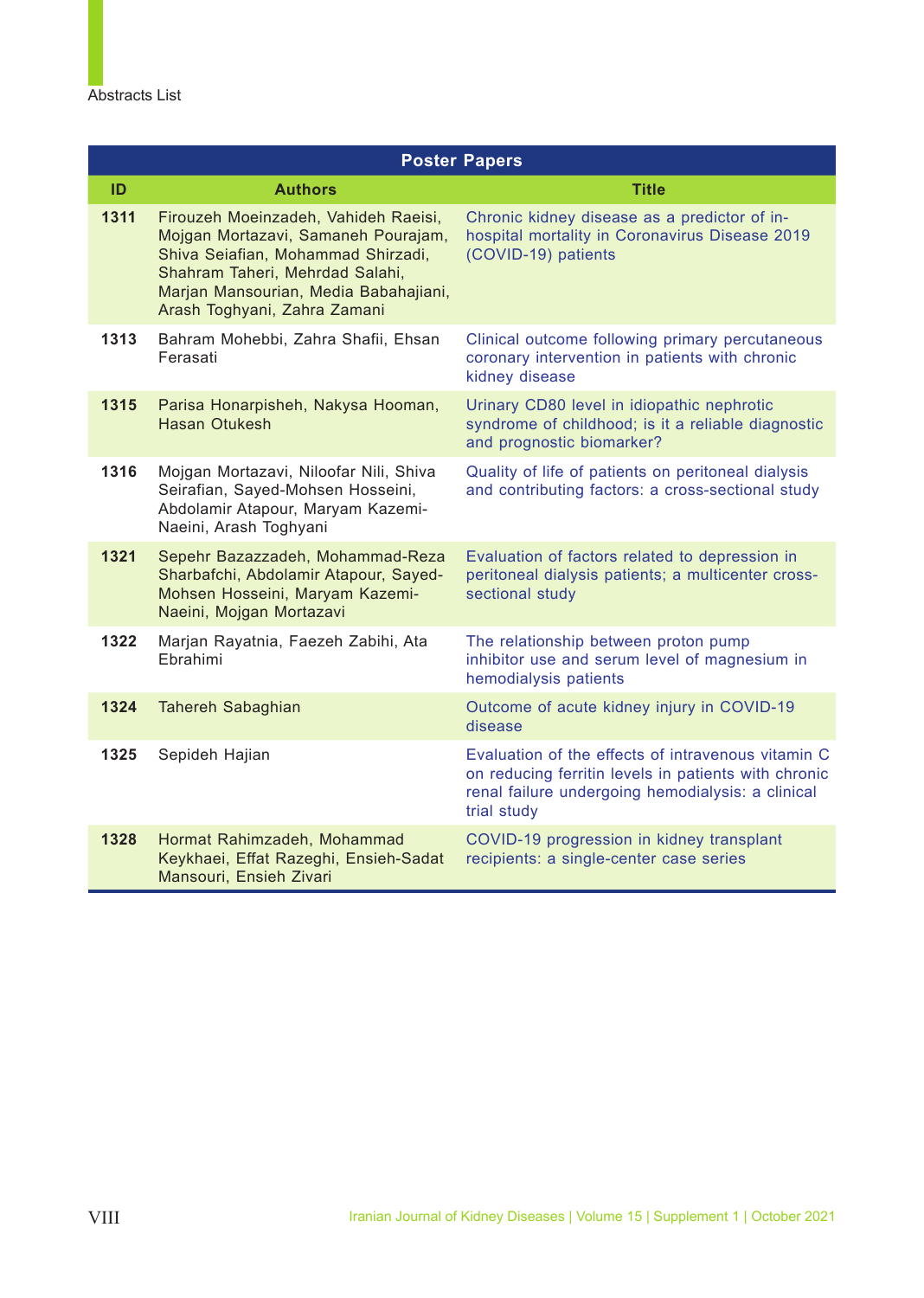<span id="page-9-0"></span>

# [ABSTRACTS](#page-4-0)

18<sup>th</sup> International Congress of Nephrology, Dialysis, and Transplantation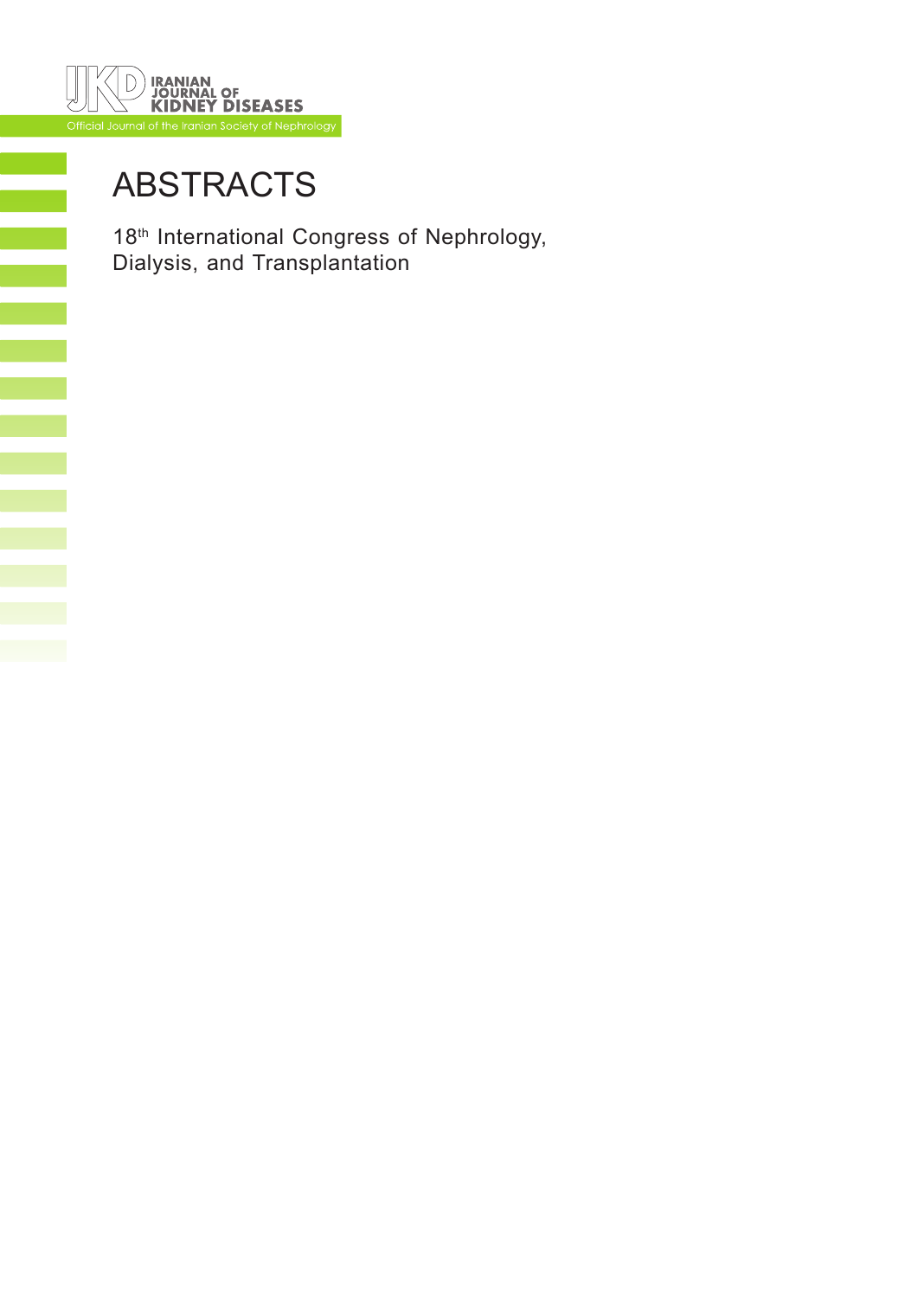### <span id="page-10-0"></span>[1239](#page-1-0) Investigating the Relationship Between Red cell Distribution Width & Serum Level of Fibroblast Growth Factor 23 in Hemodialysis Patients

Elham Ramezanzadeh, Masoud Khosravy, Masume Namdar

Razi Clinical Research Development Center, School of Medicine, Razi hospital, Guilan University of Medical Sciences, Rasht, Iran

**Introduction.** End-stage Renal Disease is a destructive problem that lies in the medical, social, and economic areas requiring health care and careful follow-up. Also, because of high morbidity and high mortality, and economic and social side effects, it is a fundamental health problem in the community. People with kidney disease, which are under hemodialysis treatment, suffer numerous pathological processes simultaneously with kidney disease, many of which are related to each other considering their mechanism. Cardio-renal syndrome, that is the simultaneity of chronic kidney disease and chronic heart failure, is closely related with high death rates. The significant risk factors include measures associated with red cells like red cell distribution width (RDW) and anemia,5 as well as mineral metabolism markers, particularly fibroblast growth factor 23. FGF23 is a factor in blood flow produced by osteocytes and remarkably contributes to systemic phosphate hemostasis and vitamin D metabolism.7 In chronic kidney patients, the fibroblast growth factor 23 is a sensitive biomarker for impaired renal phosphate regulation so that its levels are increased in the early stages of renal dysfunction to help glomerular filtration and increase phosphorus excretion through urination.8 High levels of FGF23 are associated with mortality in people with end stage renal disease (ESRD) and are inversely related to glomerular filtration rate. Also, increased FGF23 is linked with left ventricular hypertrophy in people with moderate to severe kidney disease.9 In the study, Gutierrez et al. confirmed that with decreasing glomerular secretion under 60 mm/min, FGF23 levels increase; this increase happens before other symptoms related to the non - natural state of minerals are created and independent of the amount of serum phosphate changes. The results indicate the relationship between higher level of FGF23 and cardiovascular calcification and mortality in dialysis patients. To obtain Red cell distribution width, as a quantitative marker of variability of erythrocyte size, the standard deviation of the erythrocyte size is divided by Mean Corpuscular Volume (MCV). RDW is a strong indicator of adverse clinical outcomes in patients with acute and chronic heart failure,10-13 coronary artery disease,14 and acute kidney injury.15 RDW is usually used to diagnose anemia, especially iron deficiency anemia. In addition, RDW is a prognostic marker for cardiovascular disease (CV) as well as the rate of death in different diseases such as diabetes, heart failure, stroke, and coronary artery disease, and in groups based on the general population.16 Recently, it has been shown that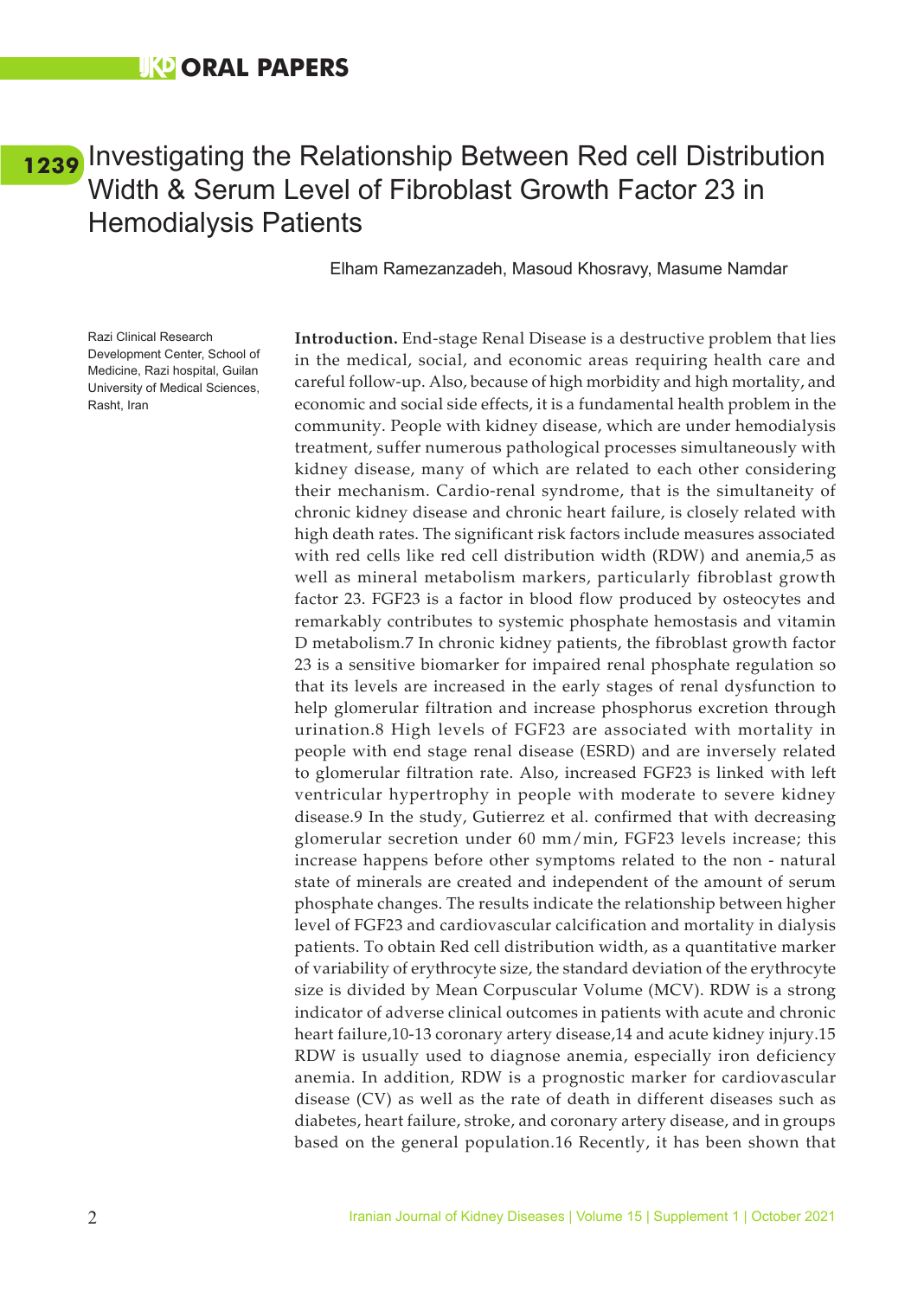data RDW indicates well-documented malnutrition and inflammation, which raises the risk of cardiovascular complications and mortality in dialysis patients.

**Methods.** This sectional study was conducted on 254 ESRD patients under hemodialysis treatment. The sampling method was a census so that all ESRD patients undergoing hemodialysis in Razi hospital in Rasht city, Iran, in the year 2017 were studied. The clinical study was reviewed and approved by the ethics committee of the Guilan University of Medical Sciences, Iran and was performed in accordance with the Declaration of Helsinki. Informed consent was obtained from patients. The exclusion criteria: 1) Patients with Decompensated Heart Failure were accompanied by intensified edema, asthma, and heartbeat, 2) Active enteric bleeding, 3) Acute liver failure, 4) Myocardial Infarction, 5) Stroke, and 6) Patients were undergoing dialysis for less than three months. Demographic information about the patient's age, sex, BMI, history of smoking, history of hypertension, diabetes, and duration of dialysis were extracted from patients' records using the relevant form. 2.2 Measurement of Parathyroid Hormone (PTH), Mineral Factors (P, Ca), and 25- Hydroxyvitamin D in Patients Ca and phosphorus (P) were measured in each patient's blood sample before dialysis using auditing kits; PTH with Siemens kits from Siemens Company, China; and 25- 6 hydroxyvitamin D was determined using the ELFA method (enzymelinked fluorescent assay)

**Results.** Demographic, clinical, and laboratory data of 254 patients are summarized in Table 1. The median age was 60 years (IQR 49- 69), and 57.9% were male (Table 1). Only 10.6% of the study patients were smokers, and the dialysis time was  $47.2 \pm 51$  months.  $40.9\%$  of the people in the study had diabetes, and 73.8% had hypertension. The mean of the Kt/V index was  $1.3 \pm 0.36$ , the minimum amount was 0.18, and the maximum amount was 2.46. The mean difference in weight between the two sessions of dialysis was  $2.22 \pm 1$  kg. In the body mass index (BMI) analysis, most samples (50.84%) were in the normal range, 27.31% were overweight, 15.13% were in class 1 obesity, and 4.2% in the range of class 2 obesity. The mean RDW value was  $15.6 \pm 2.3$ %. Furthermore, the mean and median of iFGF23 in patients were  $59.5 \pm 14.6$  and 62 (IQR 49-69) pg/ml, respectively. Demographic, clinical, and biochemical characteristics of patients The Mann - Whitney U test showed that the amount of iFGF23 in the subgroup of sex  $(P = 0.026)$ , diabetes  $(P = 0.05)$ , and hypertension  $(P = 0.047)$  variables was statically significant, as the mean and median of iFGF23 in women undergoing dialysis were more significant than men. Also, the mean and median of iFGF23 in diabetic patients and patients with hypertension were more significant than those without diabetes and hypertension.

**Conclusion.** In this study, RDW as one of the Predictors of iFGF23 factor changes was identified, which is essential in using RDW as a cheap and available marker to determine the prognosis of ESRD patients undergoing hemodialysis.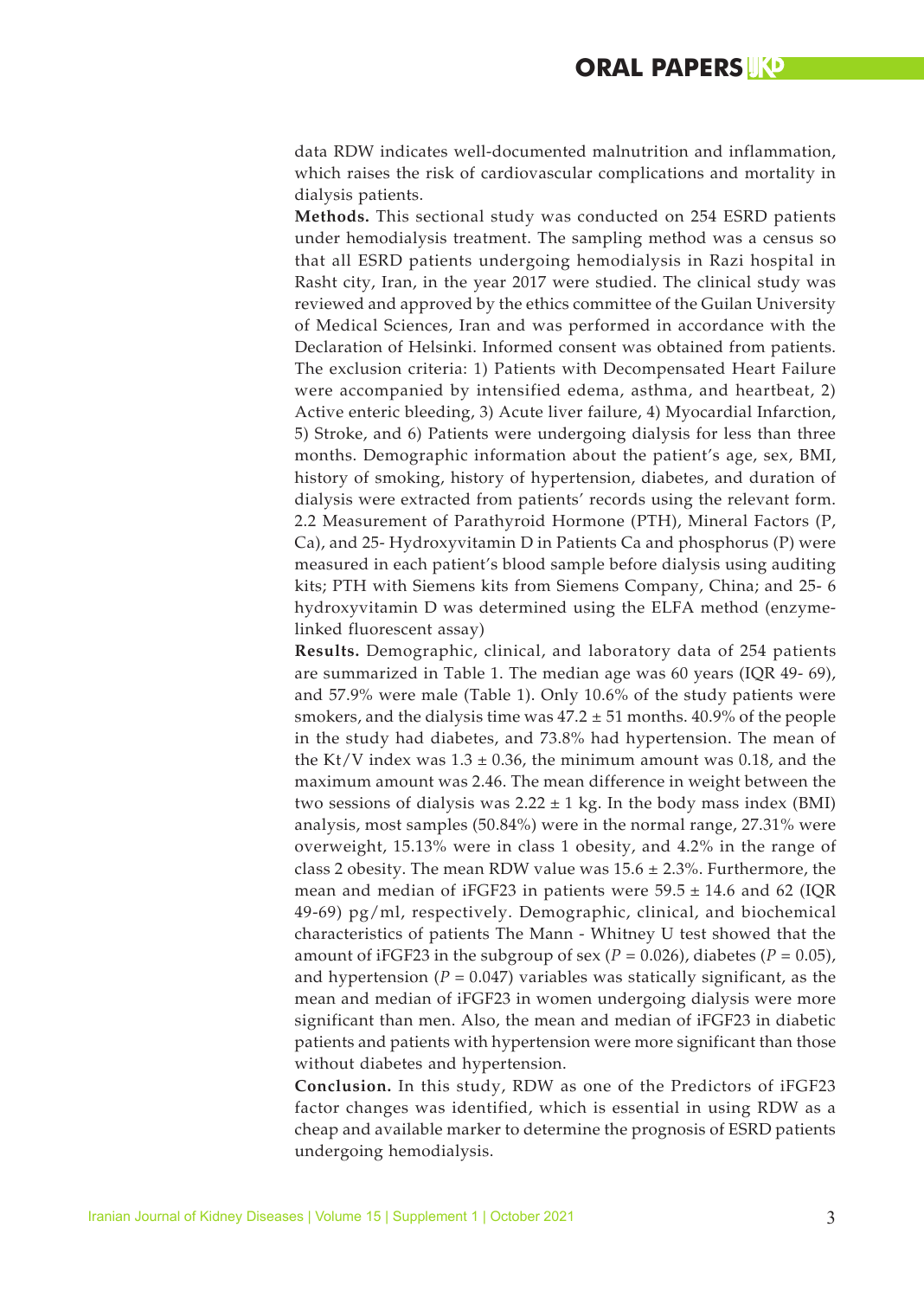## <span id="page-12-0"></span>[1247](#page-5-0) The Effect of Probiotics Supplementation on Inflammatory Factors, and Oxidative Stress in Children Were Placed on Hemodialysis: A Double Blind Clinical Trial

Bahare Imani, Mitra Naseri, Vahideh Hosseinzadeh

Mashhad University of Medical Sciences, Mashhad, Iran

**Introduction.** Several studies showed that probiotics has several beneficial effects in different diseases especially inflammatory diseases. However preliminary search in pediatrics did not show any conducted study in this context. The aim of this study was the evaluation of probiotic supplementation on inflammatory biomarkers.

**Methods.** The present study was a double-blind randomized clinical trial performed on children undergoing hemodialysis in the dialysis unit of Dr. Sheikh Hospital. After confirming the inclusion and exclusion criteria of a number of patients due to having exclusion criteria, 31 patients were finally included in the study, of which 15 were in the target group and 16 in the control group. Patients in the target group used 500 mg probiotic tablets daily for 8 weeks containing one strain containing Lactobacillus casei, Lactobacillus acidophilus, Lactobacillus rhamnosus, Lactobacillus bulgaricus, Bifidobacterium breve, Bifidobacterium longum and Streptococc 9 in Streptococc. Also, placebo tablets with exactly the same dosage of the target ointment, with the same shape and size of probiotic tablets, were used in patients in the control group. Inflammatory factors include erythrocyte sedimentation rate (ESR), acute phase reactive protein (CRP), nuclear kappa B factor (Nf-kB) and Intercellular Adhesion Molecule 1 (ICAM-1) as well as other routine nosocomial factors. In both groups, probiotics and placebo were measured before and up to one week after the end of the 8-week course.

**Results.** Patients enrolled in the study included, 10 girls (32%) and 21 boys (68%) and the age range was 3 to 18 years. The mean age of patients in the control group was  $12.31 \pm 3.75$  years and in the target group was  $13.16 \pm 3.6$  years. In target group, probiotic administration resulted to a significant decrease in serum levels of creatinine (*P* = 0.047). On the hand serum triglyceride levels decreased significantly in target group (*P* = 0.032) and total chlosterol levels showed a significant decrease at the end of intervention ( $P = 0.003$ ). Also significant decrease in serum CRP ( $P = 0.036$ ) and Nf-kB levels ( $P = 0.011$ ) compared with control group established. Changes in serum ESR and ICAM-1 levels were not significant.

**Conclusion.** Present study showed positive effects of probiotic supplementation on decreasing serum levels of inflammatory factors such as CRP and Nf-kB, creatinine and lipid profile on hemodialysis children. Further studies with higher sample sizes are needed to confirm our findings.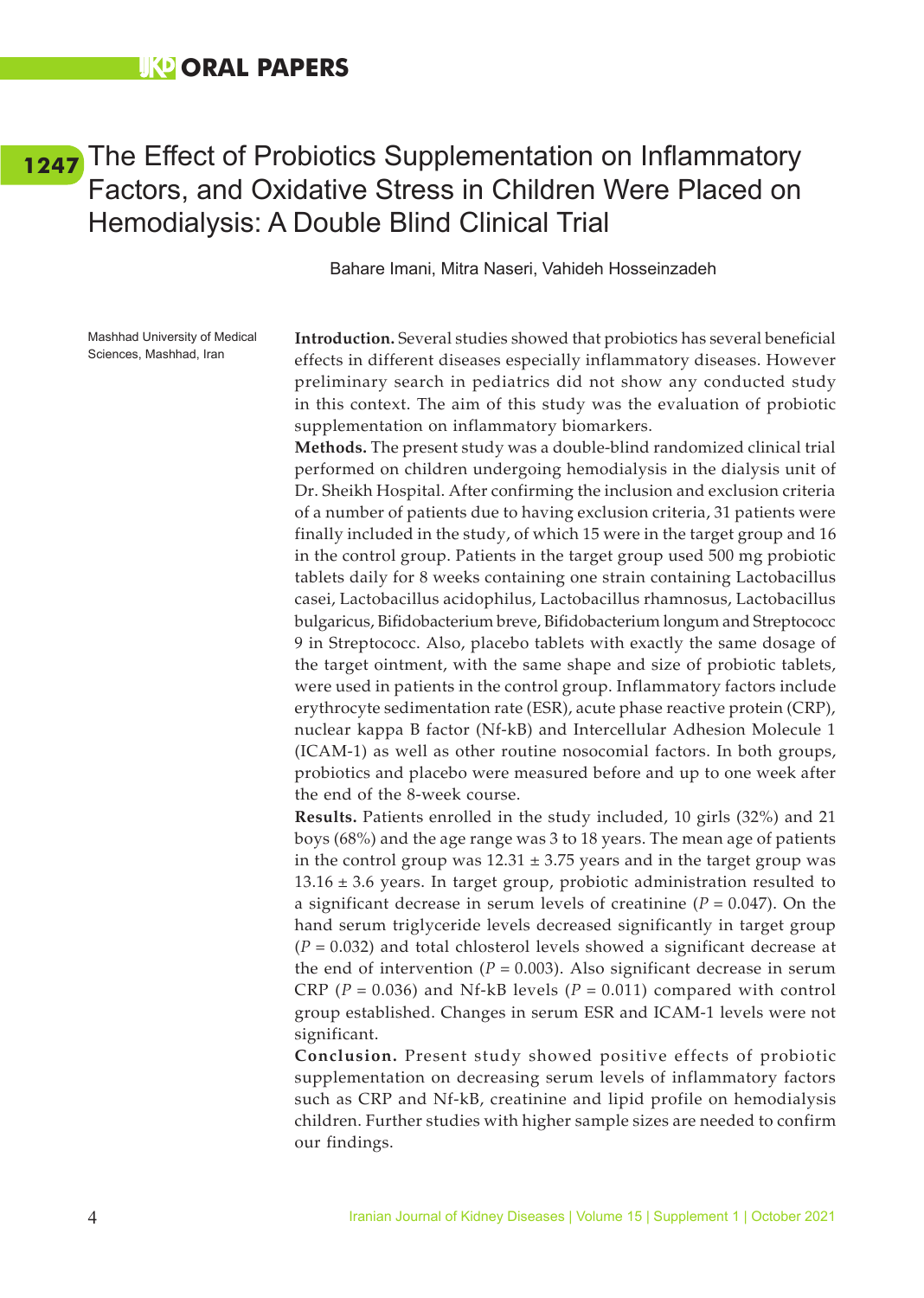### <span id="page-13-0"></span>Significantly Altered MicroRNA-16 Expression Levels in **[1262](#page-5-0)**Patients with Nephrotic Syndrome

Seyyedeh Mina Hejazian

Kidney research center, Tabriz University of Medical Sciences, Tabriz, Iran

**Introduction.** Nephrotic syndrome (NS) is a common inflammatory kidney disorder within proteinuria. Glucocorticoids are the first line treatment for NS patients. Moreover, microRNAs are small non-coding molecules that involve in regulation of gene expression at transcription or translation levels. According to involvement of microRNAs in regulation of treatment with glucocorticoids, the aim of study was to investigate of miR-16-5p expression level in patients with NS.

**Methods.** Blood samples of 60 patients with primary NS and 24 healthy volunteers were collected for evaluation of miR-16-5p expression level. Moreover, in-silico analysis was performed for more investigating of important signaling pathways and hubgens of the miR-16-5p.

**Results.** Obtained results showed that miR-16-5p expression levels in NS  $(P = 0.022)$  and FSGS  $(P = 0.013)$  patients were significantly decreased when compared to controls. In-silico analysis showed 10 dominant signaling pathway within 10 hubgen for microRNAs.

**Conclusion.** This study showed that although miR-16-5p expression levels significantly altered in PBMCs of NS patients in compared to healthy controls, but more studies should be performed for determining of diagnosis values. In-silico analysis approved that miR-16-16-5p may affect NS patients via targeting cell cycle and p53 gene.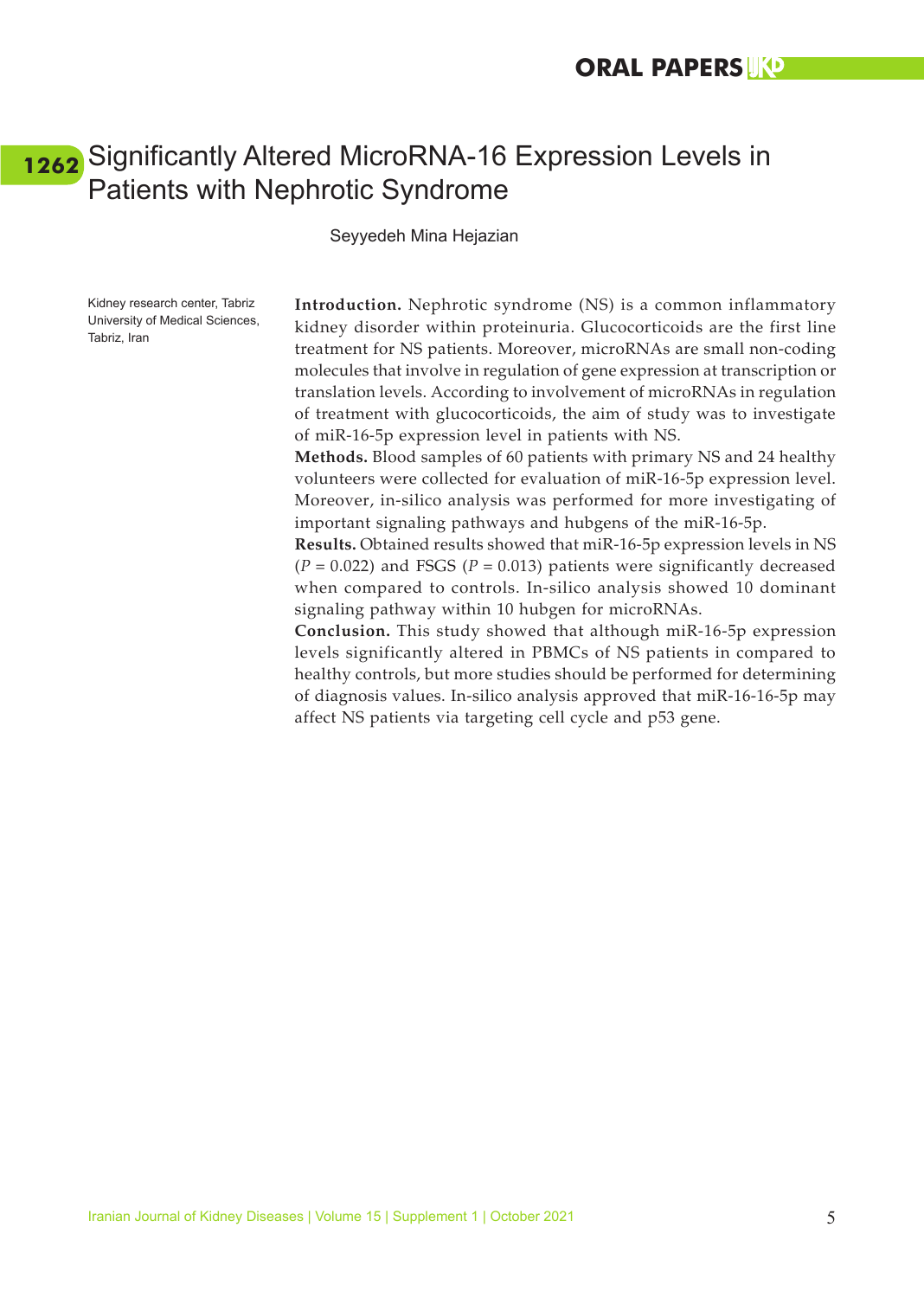### <span id="page-14-0"></span>BK Virus Nephropathy in Pediatric Kidney Transplantation, **[1267](#page-5-0)**Update

Mostafa Sharifian,<sup>1</sup> Nasrin Esfandiar<sup>2</sup>

1Department of pediatrics, Islamic Azad University of Medical Sciences and Shahid Beheshti University of Medical Sciences, Tehran, Iran 2Department of Pediatric Nephrology, Faculty of medicine, Shahid Beheshti University of Medical Sciences, Tehran, Iran

**Introduction.** Although renal transplantation is optimal therapy for children with end-stage renal failure; there are many complications such as opportunistic infections which should be managed optimally to have better patient and graft survival. One of the most important infections is BK virus from polyomavirus families. Other viruses in this family such as Simian virus 40 (SV40) and JC are less important in pediatric transplantation.

**Methods.** In this presentation we discuss BK virus infection post renal transplantation and its complications in these patients; and present our latest experience in this regard. Between 1985 and 2018 Five hundred fifty children aged less than 15 years received renal transplantation in Labbafinejhad hospital. Routine immunosuppression consisted of Prednisolone, Cyclosporine A or Tacrolimus or Sirolimus and Mycophenolate Mofetil. Some patients received induction therapy with IL2-receptor blockers and ATG. Eleven patients received Basiliximab (Simulect) as adjunct induction therapy. BK Virus was tested in 106 urine samples from 73 transplant patients who were in regular follow-up by Polymerase Chain Reaction (PCR) and in blood if patient was symptomatic. Decoy cells were also tested in patients who had positive blood PCR and a dramatic rise in plasma creatinine. They were routinely followed and investigated for allograft function, acute rejection episodes, CMV and BK virus infection and one, three and five- and 10-year's patients and graft survival and end of follow-up.

**Results.** BK Virus particles were detected in 23 transplant children (22% of samples and 31% of patients) (21 in urine and 6 in blood) of whom 6 patients had Decoy cells in pathologic examination of urine and a dramatic rise in plasma creatinine (BKN: 8%). PCR examination of blood for BK Virus was tested in 40 patients and was positive in only 6 of these patients. Immunosuppressive medications were reduced as first step of treatment for 6 patients with BKN, it was effective in 5 patients presenting with reduction of plasma creatinine. Cidofovir was used for 4 patients which was partially effective leaving mean plasma creatinine of 0.9 mg/dl.

**Conclusion.** BK Virus Nephropathy should be considered as a cause of every allograft dysfunction in transplanted children.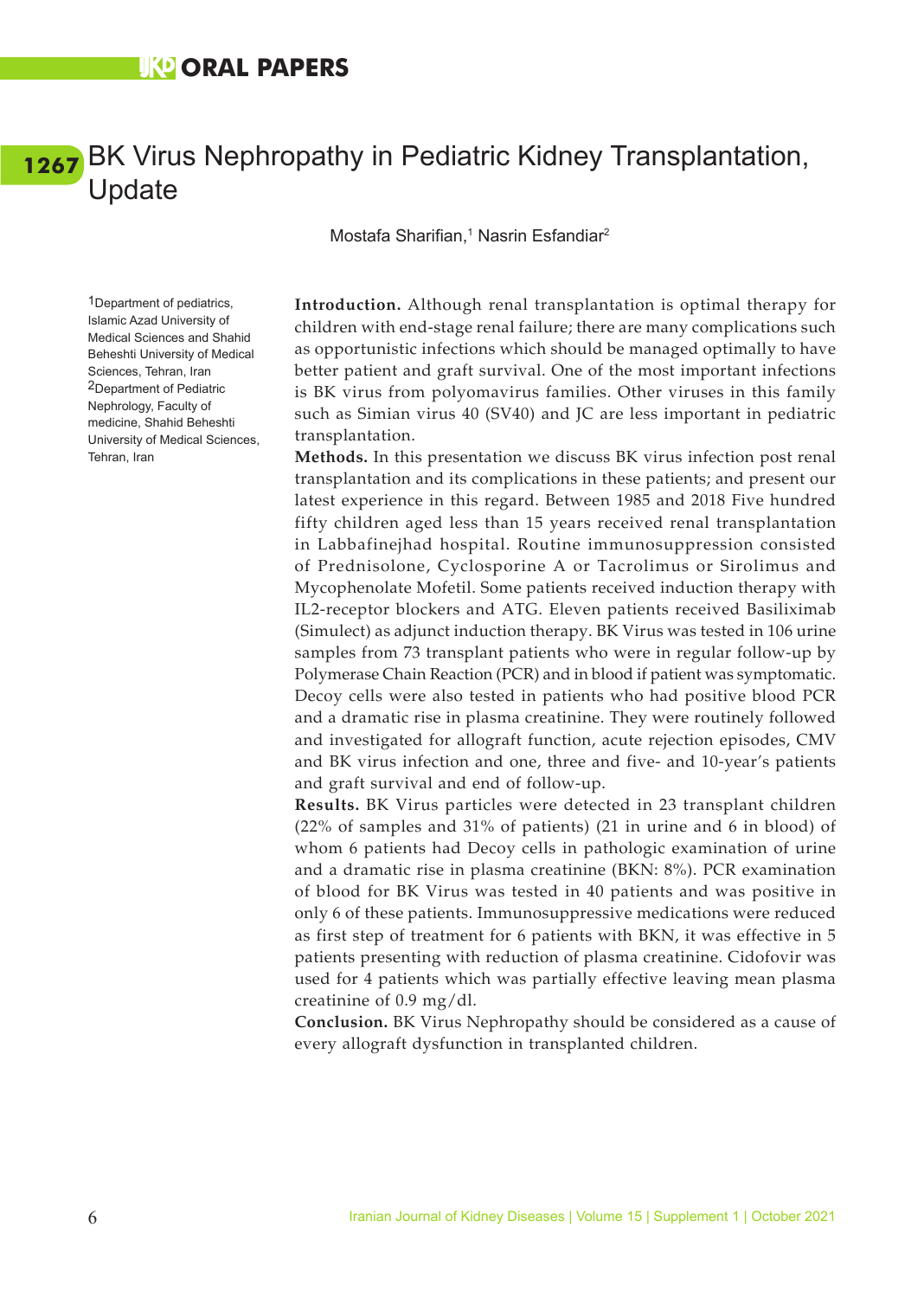### <span id="page-15-0"></span>Acute Lung Injury Induced by Acute Kidney Injury: **[1271](#page-5-0)**Impossible Roles of Toll-Like Receptor 2 and 4

Zeinab Karimi,<sup>1</sup> Sahar Janfeshan,<sup>2</sup> Seydeh-Sara Hashemi<sup>3</sup>

1Shiraz Nephro-Urology Research Center, Shiraz University of Medical Sciences, Shiraz, Iran 2Burn and wound healing research center, Shiraz University of Medical Sciences, Shiraz, Iran

**Introduction.** Acute lung injury is a life-threatening effect of acute kidney injury (AKI) which causes high mortality. Toll-like receptors (TLRs) have an important role in the development of AKI. The typical animal models of AKI are bilateral ischemic reperfusion(BIR) and bilateral nephrectomy(BNX), which induced indirectly pulmonary disturbance by systemic complications.

**Methods.** Material and methods: Male Sprague–Dawley rats were divided into five groups ( $n = 8$  in each group). The mesenchymal stem cells were purified of rat bone marrow, and were immediately injected  $(1\times10^6)$ , i.p) in the treated groups. The kidney and lung tissue, and blood samples were collected and saved after 24h in all groups. The expression of TLR2, TLR4, TNF- $\alpha$ , and VEGF was checked by RT-PCR in the tissue samples. Oxidative status was evaluated by measuring MDA level and SOD and CAT activity of tissues.

**Results.** Alveolar hemorrhage and vascular congestion observed in the lung tissue after BIR and BNX. The pulmonary mRNA expression of TLR2 and TLR4 but not TNF-α and VEGF up-regulated in the BIR and BNX groups compared with the sham group. Oxidative stress stabilized after the BIR and BNX in the tissue samples. BMSCs reduce the expression of TLR2 and TLR4 and oxidative stress in the treated groups.

**Conclusion.** Acutely gathering systemic mediators after AKI in the absence or damages of kidney induce ALI through overexpression of TLR2 and TLR4 and oxidative stress. Therefore, the Lung protective effect of BMSCs may be related to modulation of TLR2 and TLR4 and oxidative stress in the kidney and lung tissue.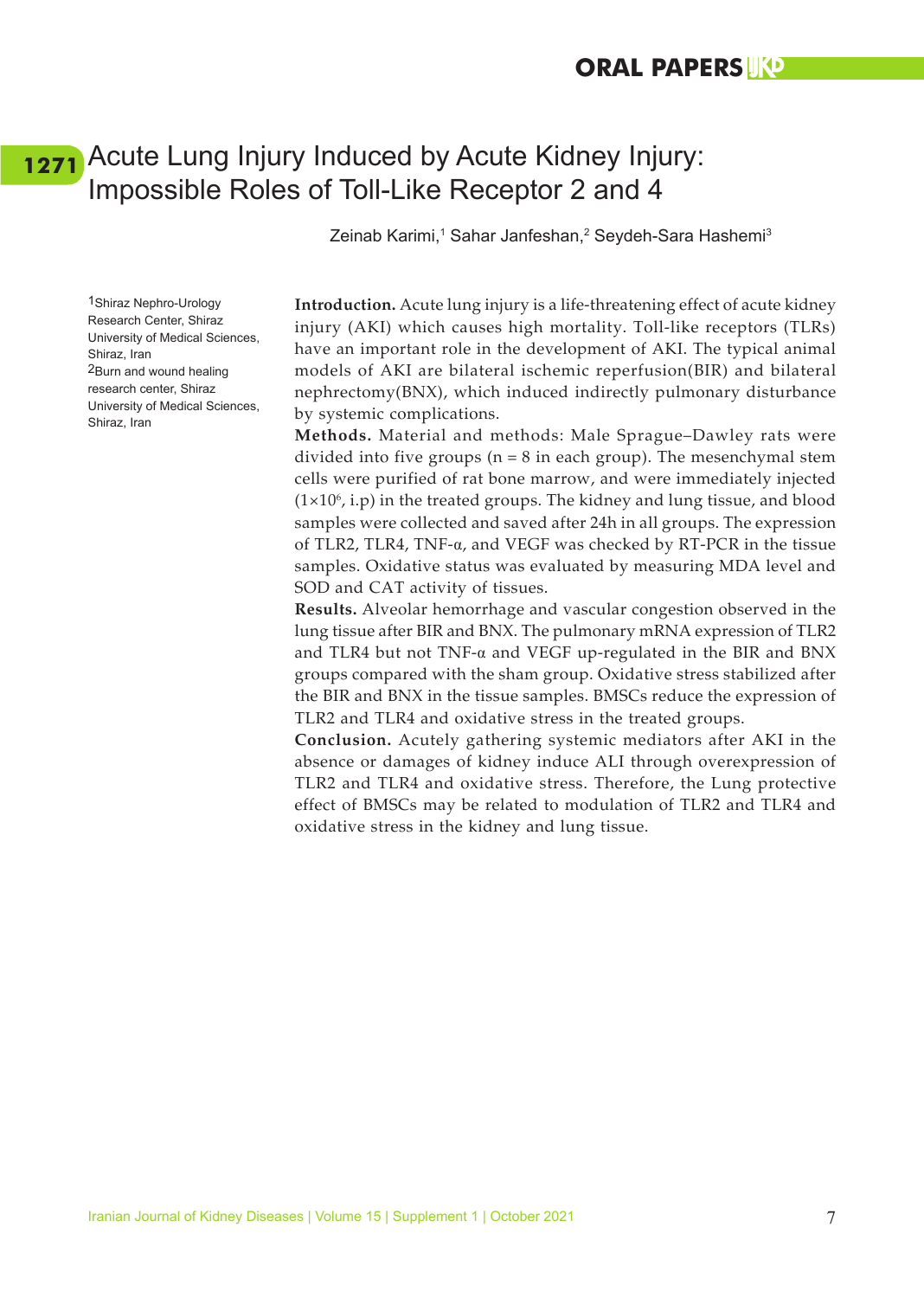### **UKO ORAL PAPERS**

# <span id="page-16-0"></span>Renal and Electrolyte Abnormalities in Burned Patients **[1272](#page-5-0)**

1Kidney Research Center, Tabriz University of Medical Sciences, Tabriz, Iran 2Department of Internal Medicine, Faculty of Medicine, Tabriz University of Medical Sciences, Tabriz, Iran 3Department of Surgery, Faculty of Medicine, Tabriz University of Medical Sciences, Tabriz, Iran

Maryam Zaare-Nahandi,<sup>1</sup> Anahita Ghorbani,<sup>2</sup> Ali Banagozar-Mohammadi,<sup>2</sup> Shahin Hallaj,<sup>2</sup> Ali Ostadi,<sup>2</sup> Ali-Asghar Kheiri3

**Introduction.** Annually, more than 300000 burned patients suffer and die from the burned injury caused morbidities, 95% of which, are from developing low income countries. According to the released data of legal medicine agency, burn injuries, follow car accidents and poisonings to be the third cause of death in traumatic patients. Therefore, we decided to conduct this study to accurately identify the risk factors, predicting factors, and lab tests associated with death, and the factors affecting the in-hospital mortality of burned patients in north-west of Iran.

**Methods.** In this study, we have indicated the essential death predicting and affecting factors among burned patients in 2019 in Sina hospital, to provide the clinicians with a better and more in-depth insight into burned cases and reported the most important parameters based on data gathered from 1167 patients admitted to a referral center of Burning and Plastic Surgery in north-west of Iran.

**Results.** Electrolyte disturbance was observed in 18.5% of admitted patients, and 83.3% of expired patients. Calcium level disturbance at the point of admission and during hospital stay was associated with higher rates of mortality and the mean calcium levels was higher among those who lived. ARF (Acute Renal Failure) has occurred in 2.7% of all patients and 33.3% of expired patients. The OR of the acute renal failure for mortality was calculated to be  $77.714$  ( $P < 0.001$ ).

**Conclusion.** This study indicating the significant role of renal failure in death prediction among burned patients. Regarding the fact that electrolyte disturbance occurs in burned patients mostly due to the loss of the defensive skin barrier and the significant role of the kidney to tune the level of each electrolyte and work against the injury, renal failure could have increased the mortality risk through affecting the defensive mechanism of the kidney.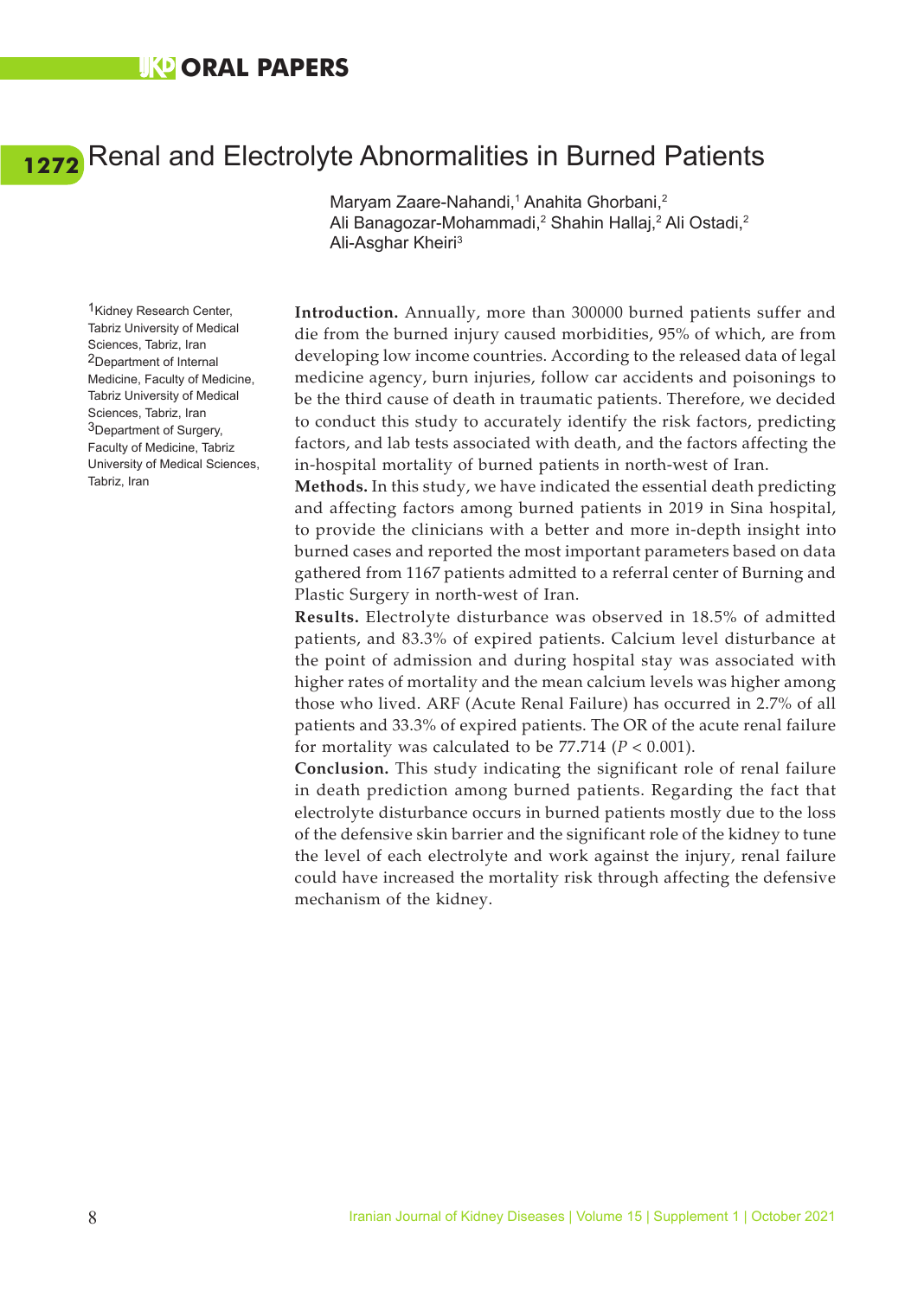### <span id="page-17-0"></span>Eplerenone Reduces Renal Ischemia/Reperfusion Injury **[1273](#page-5-0)**Through Impacting NF-κB and PGC-1α Pathways

Sepideh Zununi-Vahed, Yasin Bagheri

Kidney Research Center, Tabriz University of Medical Sciences, Tabriz, Iran

**Introduction.** Acute kidney injury (AKI) is a sudden impairment in kidney function associated with high morbidity and mortality. This study aimed to evaluate the effects of eplerenone, an aldosterone receptor antagonist, on the kidney injury caused by ischemia/reperfusion (IR). **Methods.** Rats were randomly allocated into four groups, including control, eplerenone, IR, and eplerenone+IR groups. Rats in the last group 1h before  $I/R$  induction, pretreated with eplerenone  $(100mg/kg)$ via gavage. Protein levels of PGC-1α along with antioxidant, apoptotic, inflammatory factors were evaluated in the kidney tissues of the experimental groups.

**Results.** Eplerenone pretreatment significantly could improve IR pathological damage and kidney function and increase the renal antioxidant factors compared to the IR group significantly  $(P < 0.05)$ . Furthermore, in eplerenone-treated group, significant elevation of the PGC-1 $\alpha$  at the protein level were identified compared to the IR group. Eplerenone pretreatment could not only downregulate NF-κB signaling and its downstream inflammatory factors including IL-6, COX-2, and TNF-α but also could decrease apoptotic factors.

**Conclusion.** The data recommended that eplerenone exerts a potent impact against kidney IRI by up-regulating PGC-1α to preserve mitochondrial function and cell survival. Moreover, it hinders renal inflammation by suppressing NF-κB signaling. These results offer insight into the prevention or treatment of AKI in the future.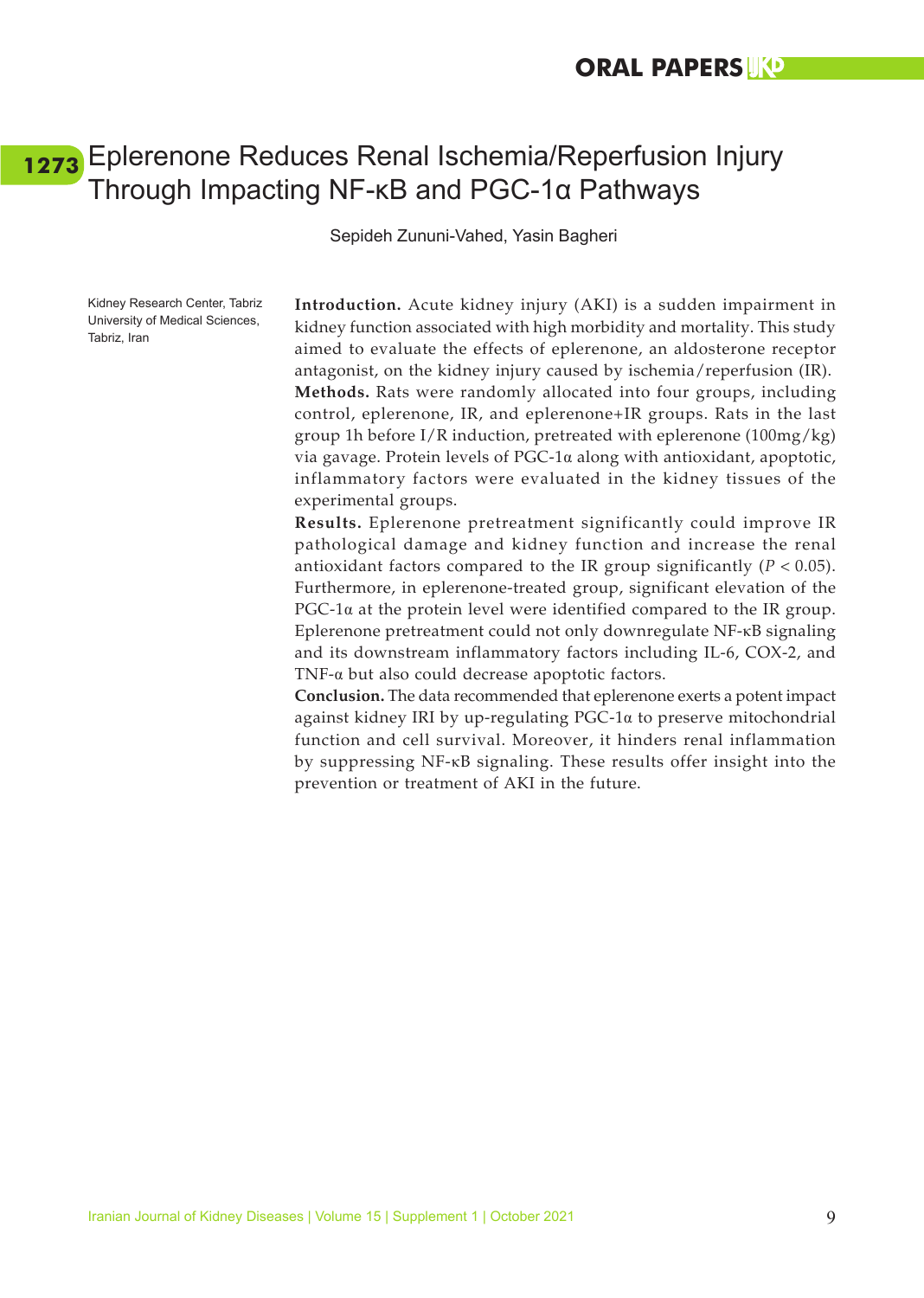### <span id="page-18-0"></span>Evaluation of Telomeric KIR Genes and Their Association **[1287](#page-5-0)**with CMV Infection and Acute Rejection in Kidney Transplant Recipients

Negin Farzamikia, Mohammadreza Ardalan, Sepideh Zununi-Vahed, Mina Hejazian

Kidney Research Center, Tabriz University of Medical Sciences, Tabriz, Iran

**Introduction.** Cytomegalovirus (CMV) infection is a common complication after organ transplantation. Natural killer cells remove the CMV-infected cells by killer-cell immunoglobulin-like receptors (KIRs). The presence of activating KIR genes may reduce the rate of CMV infection. We studied 101 kidney transplanted recipients to elucidate the correlation between number of inhibitory and activating genes and incidence of CMV infection in kidney transplanted recipients.

**Methods.** Kidney transplanted recipients including 51 CMV+ and 50 CMV- were identified and genotyped for the presence or absence of 4 activating (KIR2DS1, KIR2DS5, KIR3DS1, KIR2DS4) and 2 inhibitory (KIR3DL1, KIR2DL5a) genes using polymerase chain reaction sequencespecific primers (PCR-SSP) assay.

**Results.** Our results showed that CMV infection was occurred in 51 kidney transplanted patients (50.49%). In addition, there was a significant correlation between the presence of the KIR2DS2 activating gene, in the CMV- group (73.6%) compared to the CMV+ group ( $P = 0.033$ ) (Figure). **Conclusion.** Our results confirmed that the prevalence of KIR activating genes could inhibit the incidence of CMV infection after kidney transplantation.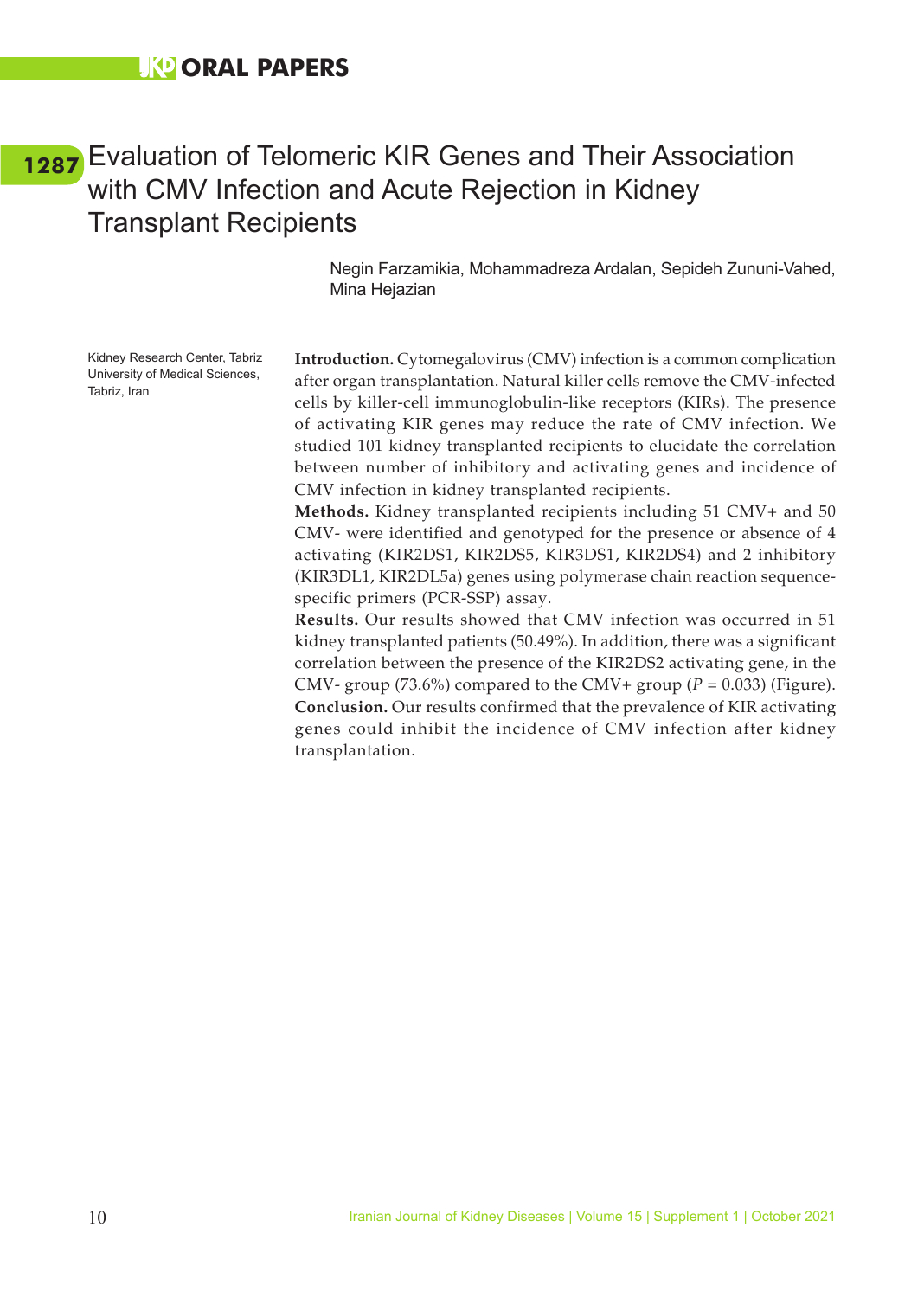





Ĩ \*\* Statistically significant difference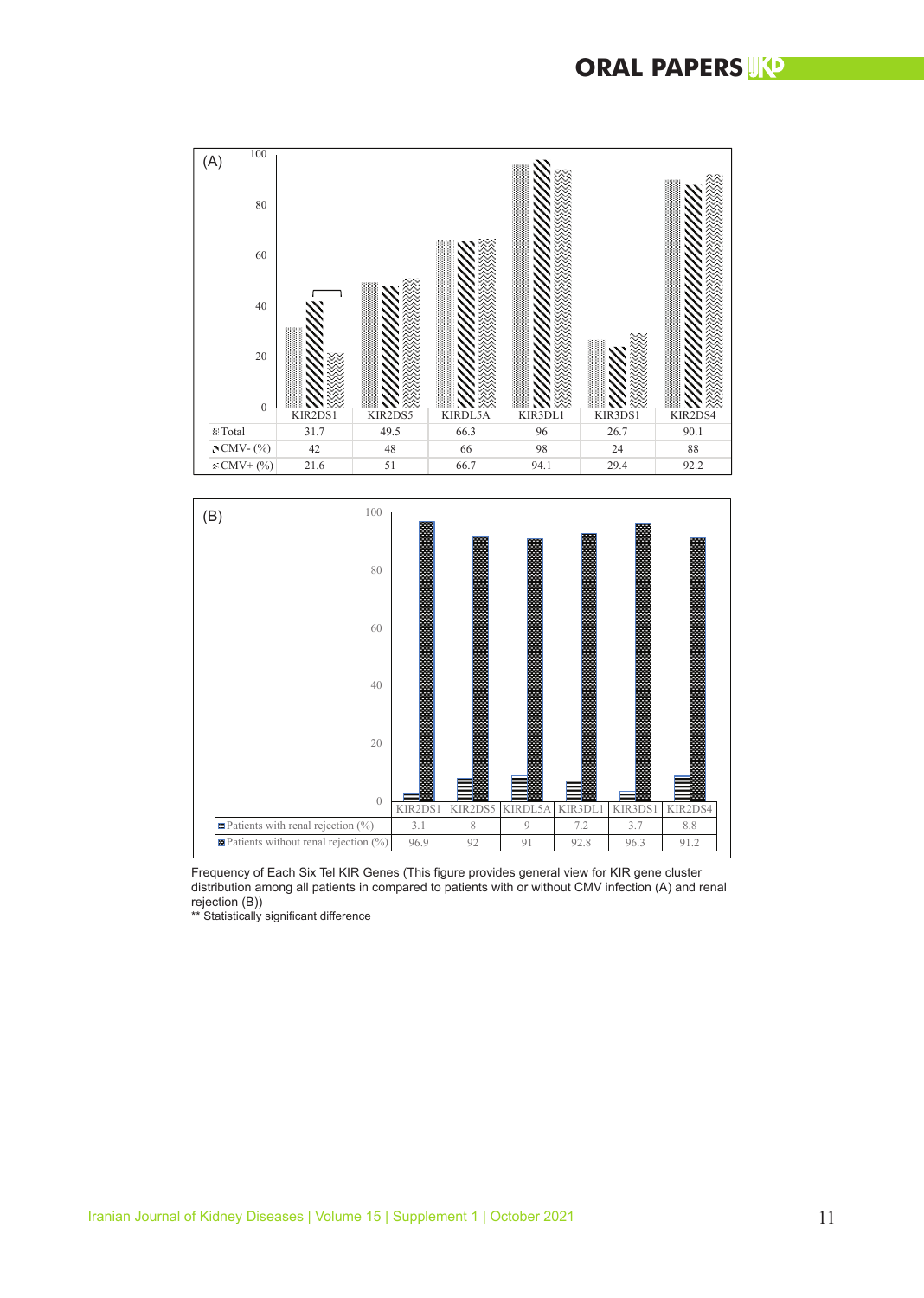### <span id="page-20-0"></span>[1312](#page-5-0) The Incidence and Main Determinants of COVID-19 and Its Survival Among Patients Undergoing Peritoneal Dialysis: A Multi-center Study in Iran

Zahra Shafii,<sup>1</sup> Jalal Azmandian,<sup>2</sup> Shiva Seirafian,<sup>3</sup> Nader Nourimajalan,<sup>4</sup> Shahrokh Ezzatzadegan-Jahromi,<sup>5</sup> Abdolamir Atapour,<sup>6</sup> Saeedeh Mazloomzadeh,<sup>1</sup> Iraj Najafi<sup>7</sup>

**Introduction.** Various studies have focused the incidence and main determinants of COVID-19 among patients undergoing hemodialysis, however the pointed correlates remain uncertain among those who undergoing peritoneal dialysis. The current study aimed to present a clear view of clinical prognosis and its determinants among patients under peritoneal dialysis with the diagnosis of COVID-19

**Methods.** The present multicenter study (including 14 dialysis centers in different areas of Iran) was performed on patients with renal failure under peritoneal dialysis. The patients were categorized as the patients suffered COVID-19 ( $n = 19$ ) and those without COVID-19 ( $n = 486$ ). Clinical manifestations as well as disease-related outcome were assessed and compared

**Results.** No difference was revealed between the subgroups with and without COVID-19 in demographics, underlying comorbidities and duration of dialysis, however higher rate of travelling or exposing COVID-19 patients were shown among those affected by COVID-19. Regarding outcome, 47.4% of patients with COVID-19 recovered in outpatient settings, while, 21.1% required admitting to intensive care units, and 21.1% died within hospitalization. Comparing baseline parameters between the survived and non-survived COVID-19 patients showed higher rate of dyspnea, cough, raised liver enzymes, higher mean white blood cell count, higher level of ESR and lower mean serum hemoglobin level

**Conclusion.** Despite the low incidence of COVID-19 in patients undergoing peritoneal dialysis, the adverse outcome of these patients is predictable, mainly in cases of raised inflammatory markers and decreased serum hemoglobin.

1Rajaie Cardiovascular Medical and Research Center, Iran University of Medical Sciences, Tehran, Iran

2Department of Nephrology and Physiology Research Center, Kerman University of Medical Sciences, Kerman, Iran 3Kidney Diseases Research Center, Isfahan University of Medical Sciences, Isfahan, Iran 4Division of Nephrology, Department of Internal Medicine, Shahid Sadoughi University of Medical Sciences, Yazd, Iran 5Department of Internal Medicine, School of Medicine Nephro-urology Research Center Shiraz University of Medical Sciences 6Isfahan kidney diseases research center, Isfahan University of medical sciences, khorshid Hospital 7Department of Nephrology, Dr. Shariati Hospital, Tehran University of Medical Sciences, Tehran, Iran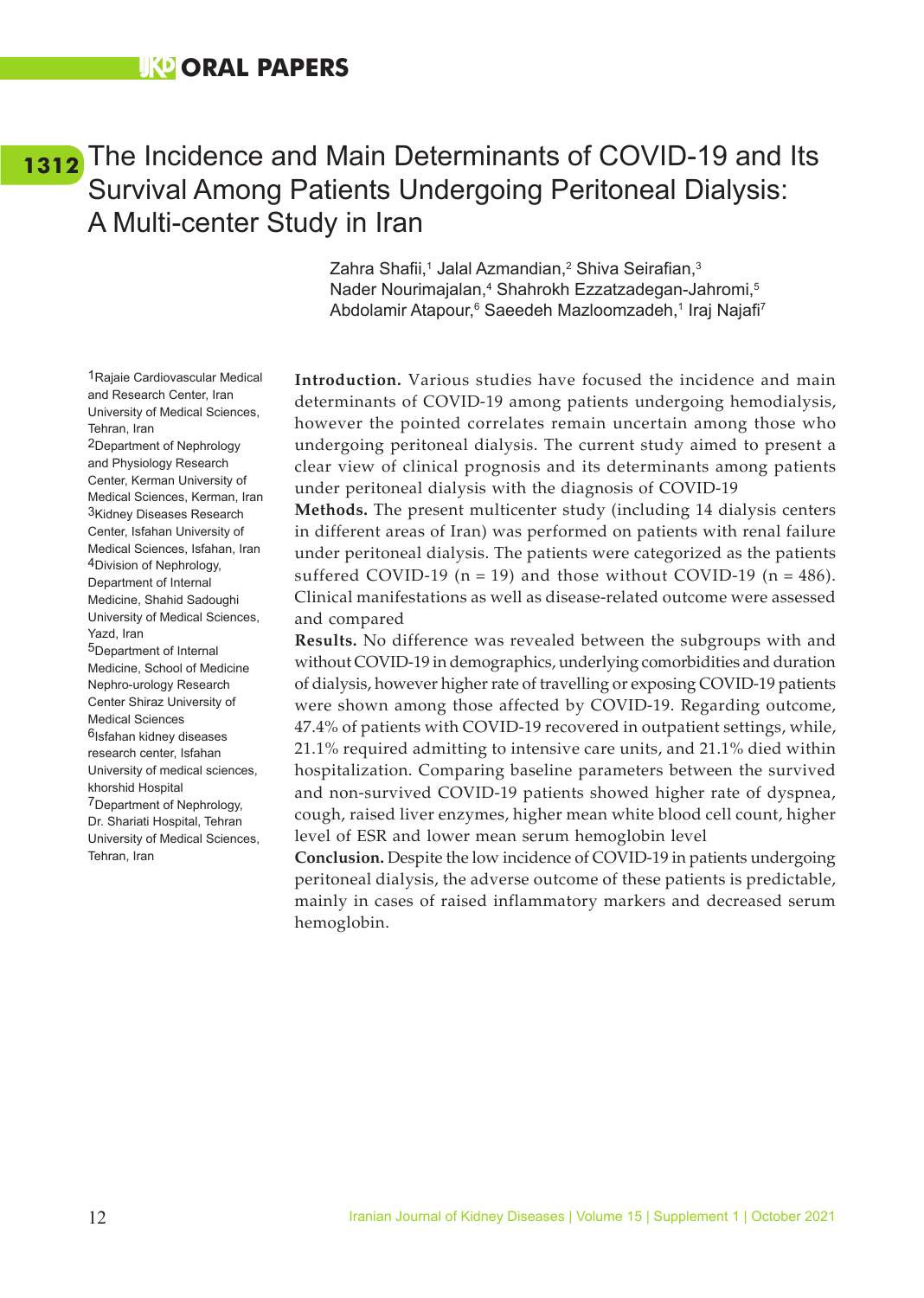### <span id="page-21-0"></span>Chronic Kidney Disease in Iran: Hidden Large Number of **[1320](#page-5-0)**Events Based on a Population-based Study

Firouzeh Moeinzadeh,<sup>1</sup> Marjan Mansourian,<sup>2</sup> Mojgan Mortazavi,<sup>1</sup> Shiva Seirafian,<sup>1</sup> Shahrzad Shahidi,<sup>1</sup> Zahra Tasdighi,<sup>2</sup> Sahar Vahdat,<sup>1</sup> Mohammad-Hossein Rouhani,<sup>3</sup> Mohammad Saleki,<sup>4</sup> Mostafa Rezaei,<sup>5</sup> Mohammad Hossein Masoudi,<sup>6</sup> Zahra Zamani,<sup>7</sup> Nahid Rafie<sup>8</sup>

**Introduction.** This study aimed at determining the prevalence of chronic kidney disease (CKD) and its risk factors based on CKD stages among the general population living in Isfahan, Iran.

**Methods.** A cross-sectional sample of 3374 adults aged ≥18 years in Isfahan city were recruited from 2017 to 2019. We collected data on the demographic and anthropometric characteristics of all participants. Measured laboratory parameters included the urine albumin to creatinine ratio (UACR), whole urinalysis, fasting blood sugar (FBS), serum levels of lipid profile, creatinine (Cr) and blood urea nitrogen (BUN). In addition, the estimated glomerular filtration rate (eGFR) was computed by the Chronic Kidney Disease-Epidemiology Collaboration (CKD-EPI) equation, and CKD stages were determined.

**Results.** In total, we observed a prevalence rate of 18.5% for CKD. 7.1% of patients were in stage 1, 7.6% in stage 2, 3.5% in stage 3, and 0.25% in stage 4. Our study population was mostly female (59.3%). Patients consumed higher amounts of refined grains and lower amounts of dairy compared to the healthy participants. The logistic regression analysis found that age, body mass index (BMI), blood pressure, female sex, being single and illiterate, and smoking were significantly associated with the risk of CKD.

**Conclusion.** The findings of this study revealed that the overall prevalence of CKD in Isfahan is high and it is predominantly in the early stages (stages 1–2). It is imperative to take action to reduce the risk of CKD and improve its risk factors.

1Isfahan Kidney Diseases Research Center, Department of Internal Medicine, Isfahan University of Medical Sciences, Isfahan, Iran

2Epidemiology and Biostatics Department, School of Health, Isfahan University of Medical Sciences, Isfahan, Iran 3Food Security Research Center, Department of Community Nutrition, School of Nutrition and Food Science, Isfahan University of Medical Sciences, Isfahan, Iran 4Department of Sport Medicine, School of Medicine, Isfahan University of Medical Sciences, Isfahan, Iran

5Technical Deputy of the Provincial Health Center, Isfahan University of Medical Sciences, Ministry of Health of Iran, Isfahan, Iran <sup>6</sup>IT unit, health department, Isfahan University of Medical Sciences, Isfahan, Iran 7Isfahan Kidney Diseases Research Center, Isfahan University of Medical Sciences, Isfahan, Iran 8Department of clinical nutrition, School of nutrition and food Science, Food Security Research Center, Isfahan University of Medical Sciences, Isfahan, Iran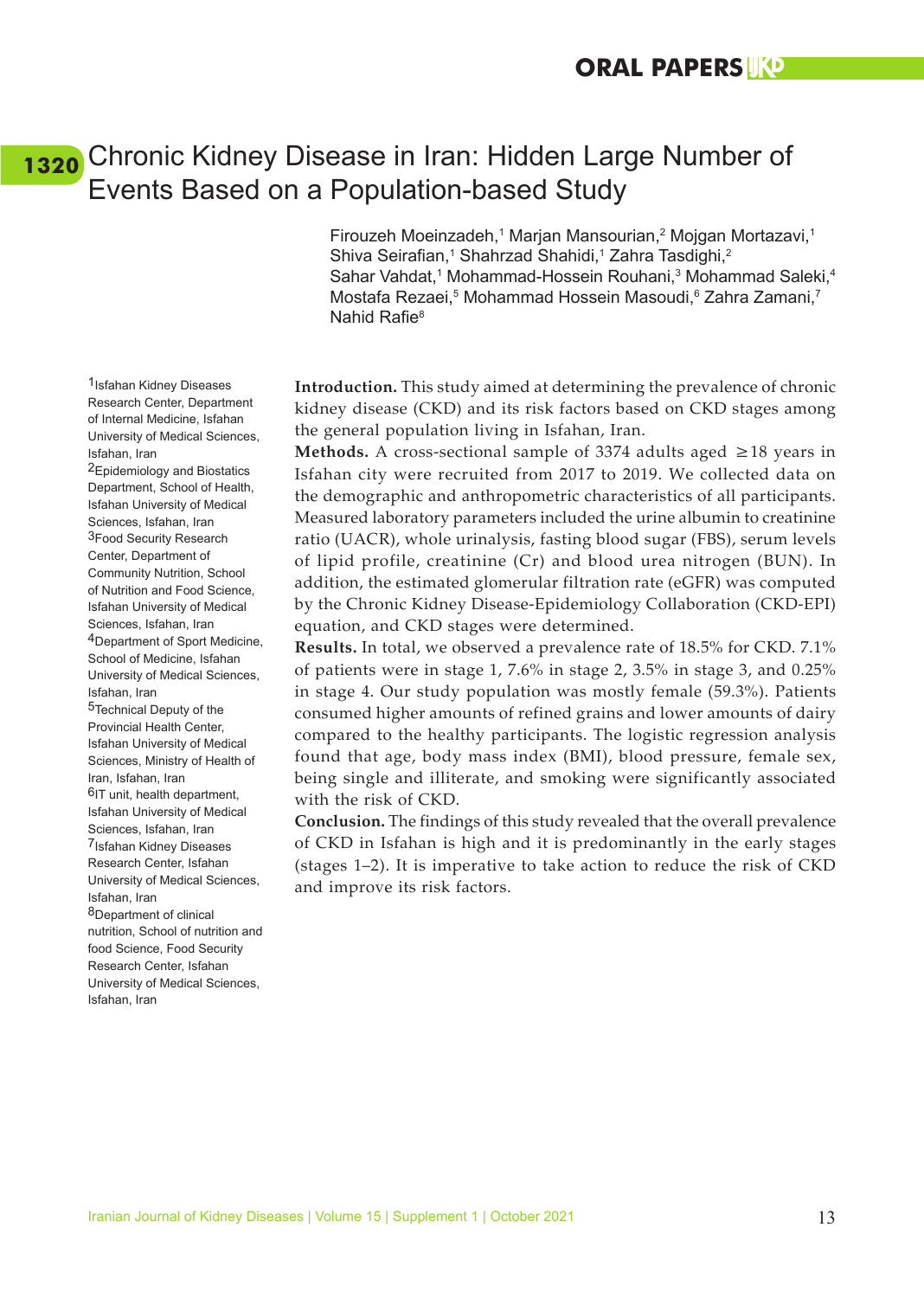### <span id="page-22-0"></span>COVID-19 Outcome in Kidney Allograft Recipients, A Report **[1329](#page-5-0)**of a Referral Center

Farahnaz Dadras<sup>1</sup>, Atefeh Amouzegar<sup>1</sup>, Ssh Hosseini<sup>2</sup>, Shokoufeh Savaj1

1Department of Nephrology, Firoozgar Clinical Research Development Center, Iran University of Medical Sciences, Tehran, Iran 2Firoozgar Hospital, Iran University of Medical Sciences, Tehran, Iran

**Introduction.** The pandemic of SARS Cov-19 (COVID-19) has affected millions of individuals and resulted in 3 percent mortality worldwide. Kidney allograft recipients are at increased risk of mortality and morbidity in COVID-19, due to their immunosuppressed and cardiovascular conditions.

**Methods.** This study evaluated the outcome of renal allograft recipients with COVID-19 in a single referral center. Seven thousands, seven hundred and forty one patients with COVID- 19 admitted in Firoozgar Hospital from March 2019 to September 2021. Among them 59 were kidney allograft recipients with the age range of 18-76. We reported our outcome as the mortality during hospital stay. Acute kidney injury and severity score were defined based on KDIGO and WHO classification, respectively. Our Therapeutic management included low dose CNI and antimetabolites withdrawal. The selection of steroid dose was related to severity score. Critical and severe patients received methylprednisolone pulse for three consecutive days.

**Results.** Fifty nine renal allograft recipients were included in this study, 38 (64.5%) were male and 21(35.6%) were female. The most frequent comorbidities were diabetes mellitus (52.5%) and hypertension (30%). The mortality rate was 22% (13 out of 59). Forty six (78%) patients were discharged from the hospital with good condition. According to defined WHO classification severity score, 15 (25.4%) had mild, 14 (23.7%) moderate, 17 (28.8%) severe, and 13 (22%) were in a critical situation on admission. Acute kidney injury developed in 13.6% of patients. Univariate analysis showed that Severity score, age, transplant duration, CRP and lymph/neutrophil ratio, LDH, and need for intubation were the major predictive risk factors of mortality (*P* < 0.05).

**Conclusion.** The mortality rate in hospitalized kidney allograft recipients was 1.5 to 3 fold higher than general population. Those with acute kidney injury need long term follow up for the detection of permanent sequel. As the COVID-19 infection in renal allograft recipients considerably increases the risk of morbidity and mortality, these patients should be monitored closely to prevent poor outcomes.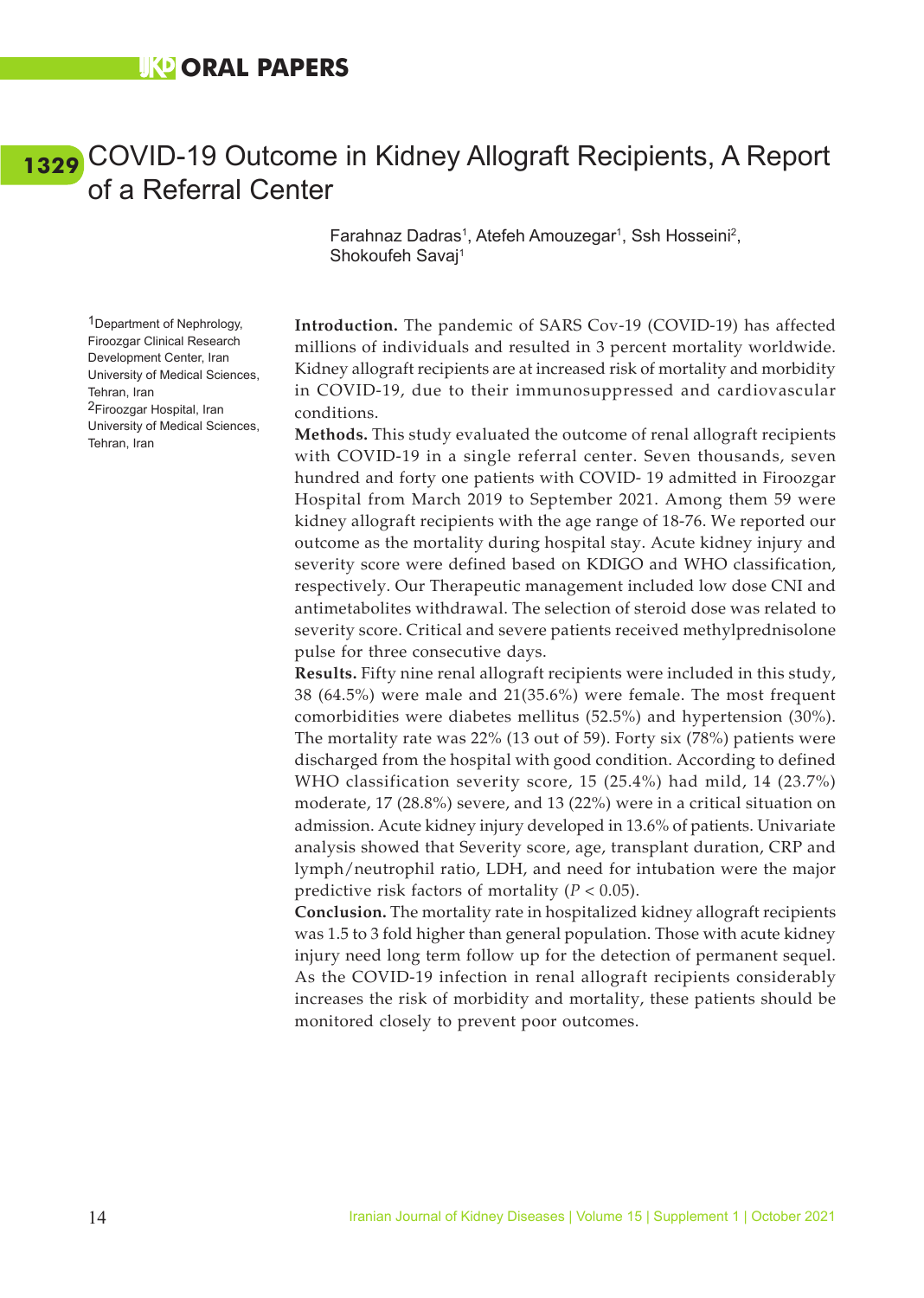### <span id="page-23-0"></span>Efficacy of Sofosbuvir and Daclatasvir on the prognosis **[1330](#page-5-0)**of kidney transplantation recipients with SARS-COV-2 infection; A single-center study in Shariati Hospital

Nephrology Research Center, Shariati Hospital, Tehran University of Medical Sciences, Tehran, Iran

Fatemeh Yaghoubi, Farnaz Tavakoli, Davood Dalil, Marjan Akhavan, Samira Abbasloo

**Introduction.** The novel coronavirus disease 2019 (COVID-19), caused by severe acute respiratory coronavirus 2 (SARS-COV-2), was reported in Wuhan, China, in early December 2019 and spread rapidly worldwide. In the COVID-19 era, Kidney transplantation recipients (KTRs) are at high risk due to using immunosuppressive drugs. Therefore, finding an efficient treatment for the management of COVID-19 in KTR patients is crucial due to its poor prognosis. Despite the use of various antiviral and anti-inflammatory drugs, there is yet no definitive cure for Covid-19. Repurposing existing pharmaceuticals is a way to find an immediate medication. Thus, we assessed the antiviral treatment efficacy of Sofosbuvir combined with Daclatasvir on KTRs with SARS-COV-2 infection.

**Methods.** We conducted a single-center retrospective cross-sectional study of all adult kidney transplant recipients with COVID-19, admitted to Shariati Hospital, Tehran, Iran, from October to December 2020. All the patients received a once-daily combination pill of SOF and DAC at a dose of 400/60 mg for 10 days. The study protocol was approved by the Ethical Committee of the Tehran University of Medical Sciences under ID: IR.TUMS.DDRI.REC.1399.028. Statistical analysis was performed using IBM SPSS version 26.0. A *P* value less than 0.05 was considered statistically significant for all tests.

**Results.** From October to December 2020, 12 adult KTR patients were recruited; four patients (33.3%) died and eight patients survived (66.7%). The dead patients were older than those who survived. However, it was not statistical significance (53.67 ± 3.786 vs. 47.63 ± 11.868, *P* = 0.422). Acute kidney injury (AKI) due to COVID-19 infection was seen in 11 patients of the study population (91.7%) and all four dead KTRs. Also, three patients underwent dialysis, which two died (50%). The most common comorbidities were hypertension (6 patients, 50%) and diabetes mellitus (4 patients, 33.3%), while no significant correlation was seen between comorbidities and mortality ( $P > 0.05$ ). About the immunosuppressive drugs, of four dead patients, three (75%) used Mycophenolate, and all of them used Prednisolone. The laboratory results showed that the mean level of each parameter WBC, INR, CRP, Ferritin, D-Dimer on the last day of hospital stay was significantly different between two groups of survived and dead patients at a 95% confidence level (*P* < 0.05).

**Conclusion.** Sofosbuvir combined with Daclatasvir for treatment of KTRs with SARS-COV-2 infection showed efficacy by reducing the mortality rate. Also, the medication was safe. Patients tolerated it well, and no serious adverse effects were observed. Larger studies are needed to validate these results.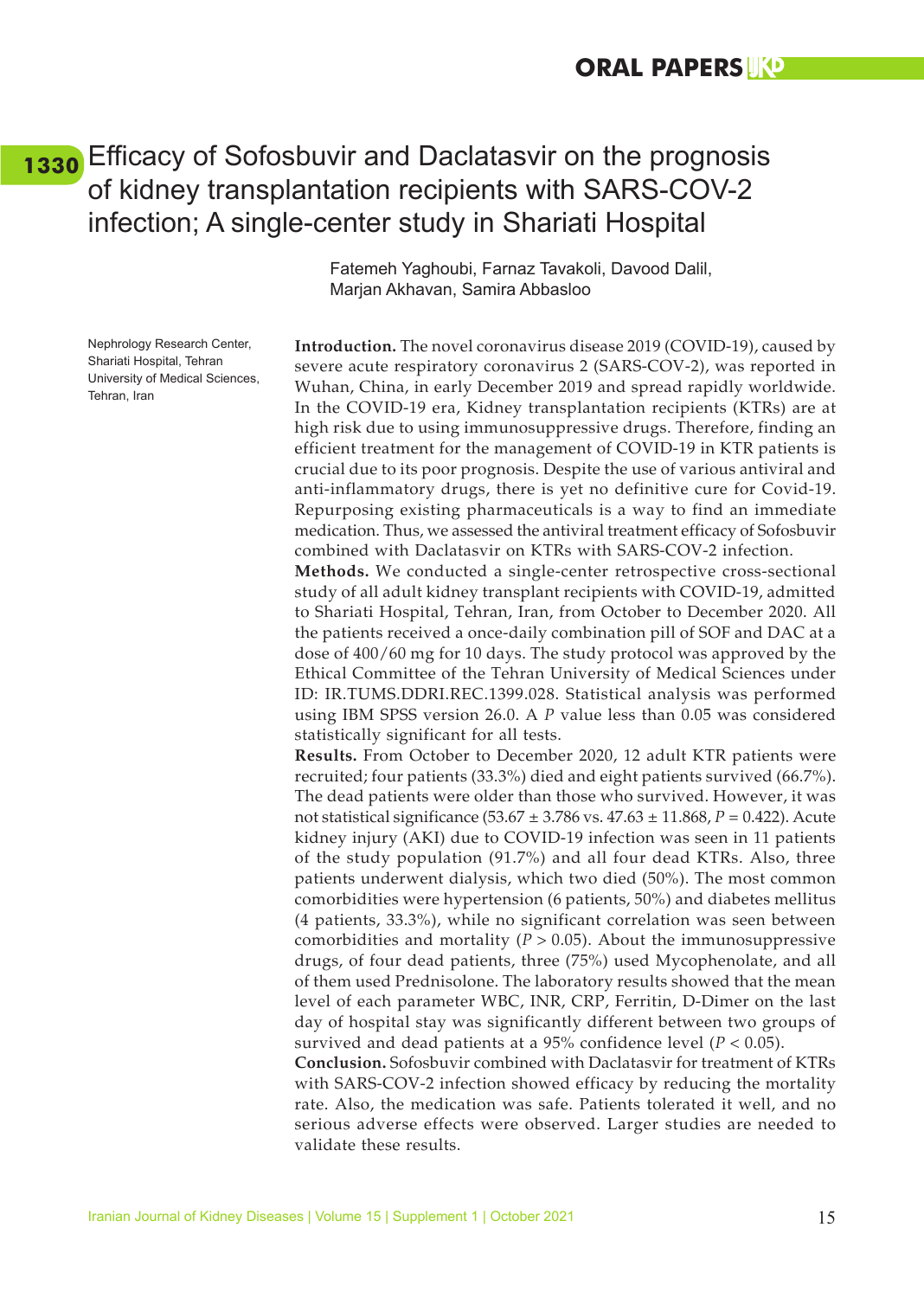## <span id="page-24-0"></span>Pattern and Prevalence of Different Findings in High **[1235](#page-6-0)**Resolution Computed Tomography Images in Patients with Coronavirus Disease and Kidney Injury

Elham Ramezanzadeh, Amir-Reza Dalili

Razi Clinical Research Development Center, School of Medicine, Razi hospital, Guilan University of Medical Sciences, Rasht, Iran

**Introduction.** Since December 2019 an outbreak of pneumonia caused by a new coronavirus has emerged. High resolution computed tomography has been proven to be a sensitive, feasible and accessible test. In addition to respiratory system other organs could also be involved in this disease. The exact mechanism of renal involvement unknown, However, acute kidney injury (AKI) occurs in almost 5-15% of cases. Different HRCT patterns might be associated with acute kidney injury presence and severity of the disease.

**Methods.** In this retrospective study we reviewed all hospitalized patients with COVID-19 infection, from February to April 2020 in Razi hospital, Rasht. Twenty-two cases who had AKI were enrolled. The HRCT findings of the patients were reviewed independently by 2 radiologists. Percentage and prevalence of HRCT findings were analyzed in SPSS 21 software. **Results.** All 22 cases had multifocal distribution on HRCT. 95.5% peripheral involvement, 86.4% central zones opacity and 72.2% pribronchovascular involvement were noted. Bilateral lung involvement was found in 90.9% but only 9.1% had unilateral involvement. There was 59.1% lower lobe predominancy and Subpleural regions were spared in 18.2%. All the patients' HRCTs showed ground glass opacity. Reticular pattern (81.8%), consolidation (77.3%), vascular enlargement in involved zones (68.2%) and airway changes (68.2%) were the next more prevalent findings. Half of the subjects showed crazypaving, 45.5% pleural effusion and 13.6% lymphadenopathy. 40.9% of the patients had arcade-like sign. Less frequent findings were nodular opacities (13.6%), halo sign (9.1%) and reverse-halo sign (9.1%), respectively.

**Conclusion.** This study demonstrated that atypical patterns are likely to be more common in Covid19 patients with kidney injury.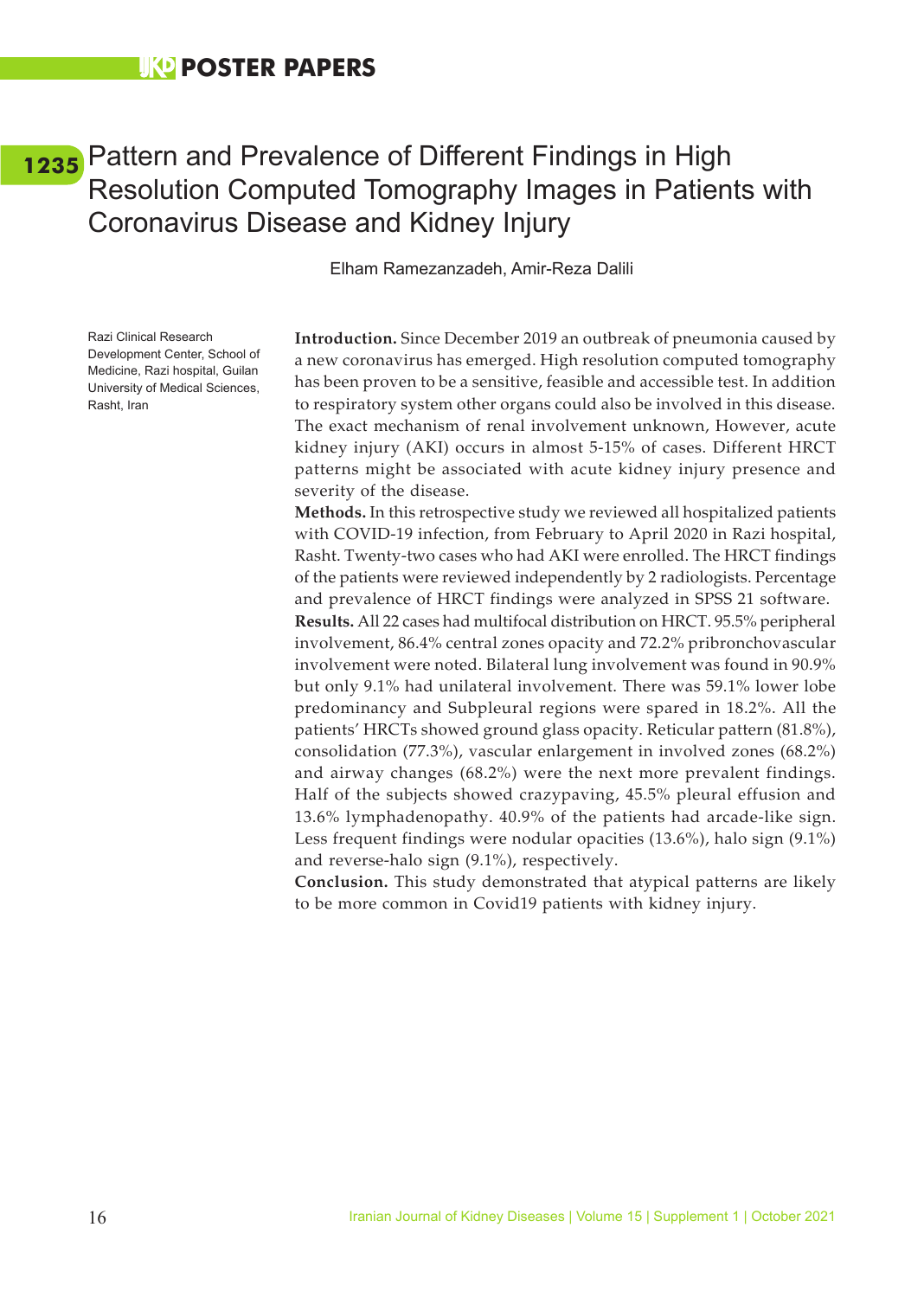## <span id="page-25-0"></span>[1241](#page-6-0) The Effect of L-Carnitine on the Prevention of Contrastinduced Nephropathy in Patients Undergoing Coronary Angiography: A Randomized Clinical Trial

Elham Ramezanzadeh,<sup>1</sup> Salman Nikfarjam,<sup>2</sup> Atefeh Jafary,<sup>1</sup> Abdolhasan Sanchooli2

**Introduction.** Contrast-induced nephropathy (CIN) is a critical problem due to the use of Iodinated contrast agent, which can lead to acute renal failure (1-2). It is an acute complication of coronary artery angiography and also having angioplasty (3-4). Its prevalence varies in different populations and is higher in people with risk factors such as hypertension, diabetes and people of old age, renal failure, and heart failure (5-6). The incidence rate of nephropathy caused by CIN in the general population has been reported as 0.6-2.3%. CIN is defined as the sudden increase of serum creatinine as 0.5 mg/dl or more relative to baseline serum creatinine or 25% sudden increase in serum creatinine compared to baseline amount during 48-72 hours after contrast agent prescription in the absence of kidney failure evidence (8-9). Known as contrast-induced Acute Kidney Injury, CIN is the third leading cause of acquired acute renal failure due to hospitalization. It happens due to repeated confrontations with contrast agent during th

**Methods.** This study was conducted as a randomized clinical trial in an Educational-Therapeutic-Research Center, Rasht, Iran. Patients who met at least 1 of the following criteria were excluded from the study: ST-elevation myocardial infarction, history of PCI or coronary artery bypass graft surgery in the previous 6 months, impaired renal function (creatinine clearance < 30 mL/min), cardiogenic shock, thyroid disorders, pregnancy and concomitant use of nephrotoxic drugs. 286 patients who were candidates for elective angiography and PCI were included. 143 patients were randomized to L-carnitine and 143 other patients were randomized to the control group. All demographic information (including age, sex, weight, BMI), underlying diseases, clinical, biochemical, and information about the procedure, including the duration of the procedure and the amount of contrast agent and echocardiographic information, were recorded according to the relevant form. For all patients in this study, serum creatinine (SrCr), BUN, urine

**Results.** For the present study, 286 patients (143 patients in the intervention group and 143 patients in the control group) were included. Their mean age was  $59.8 \pm 11.3$  years and 178 patients (62.2%) were male. They underwent elective and PCI angiography at a Research & Education Center in Rasht in 2020. The mean age of the subjects in the intervention group was  $58.57 \pm 12.09$  years. The intervention group had 88 (61.5%) male and 55 female patients. There were 90 (64.3%) male and

1Razi Clinical Research Development Center, School of Medicine, Razi hospital, Guilan University of Medical Sciences, Rasht, Iran 2Cardiovascular disease

research center, heshmat heart hospital, Guilan University of Medical Sciences, Rasht, Iran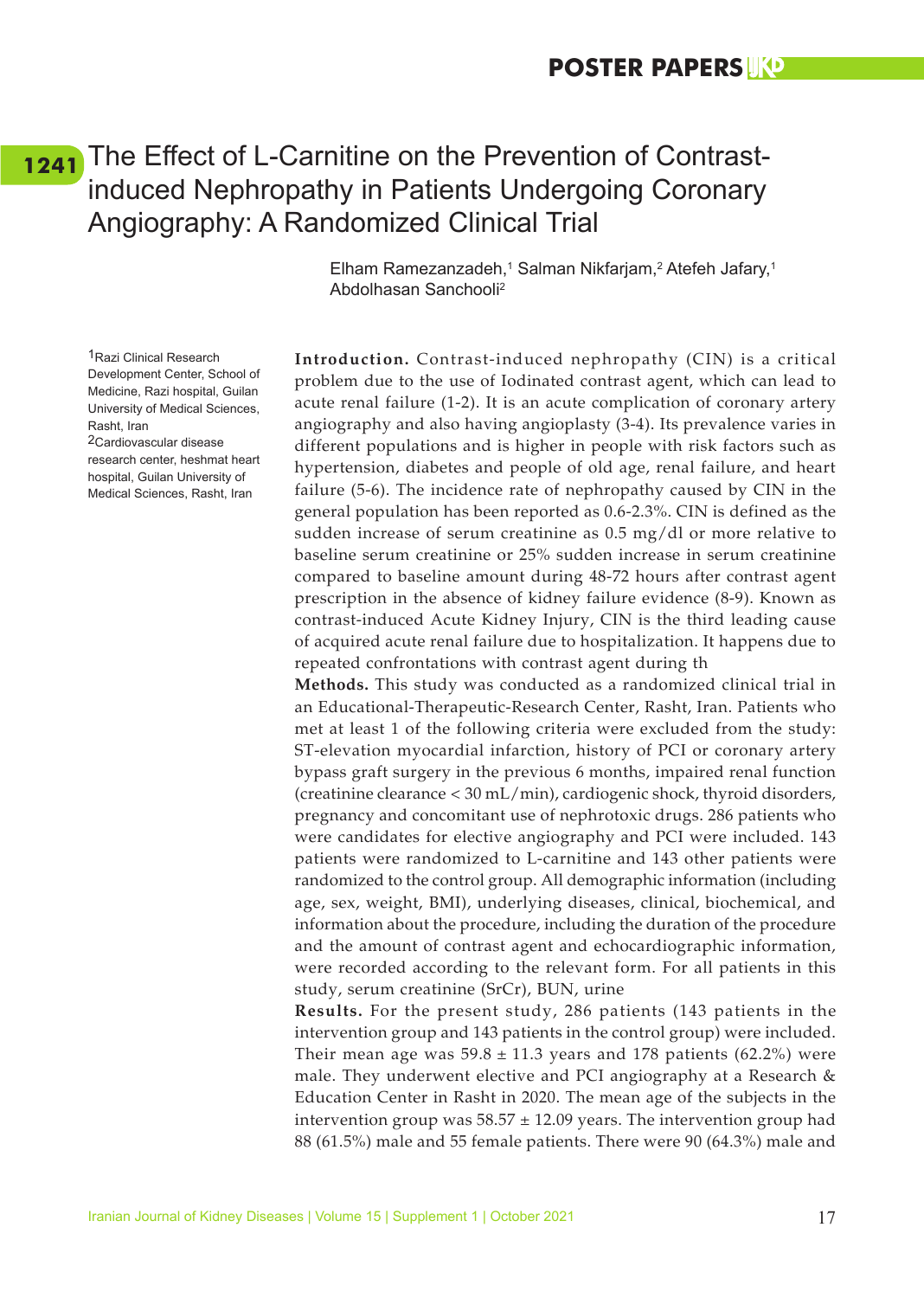53 (35.7%) female patients in the control group. The body mass index score in the intervention group was  $20.9 \pm 4$ . Also, 62.4% of the patients in the intervention group and 63.6% in the control group had high blood pressure. In both intervention and control groups, 23 patients (16.1%) were smokers. Additionally, 5.6% of the patients in the intervention group and 11.9% in the control group were opium users. Both intervention and control groups were similar in terms of such variables as age, gender, body mass index, smoking and opium use, and history

**Conclusion.** Our results showed that after the angiography, the GFR levels in the intervention group has been significantly greater than the control group; therefore, L-carnitine significantly improved renal function by increasing GFR in patients undergoing angiography and angioplasty.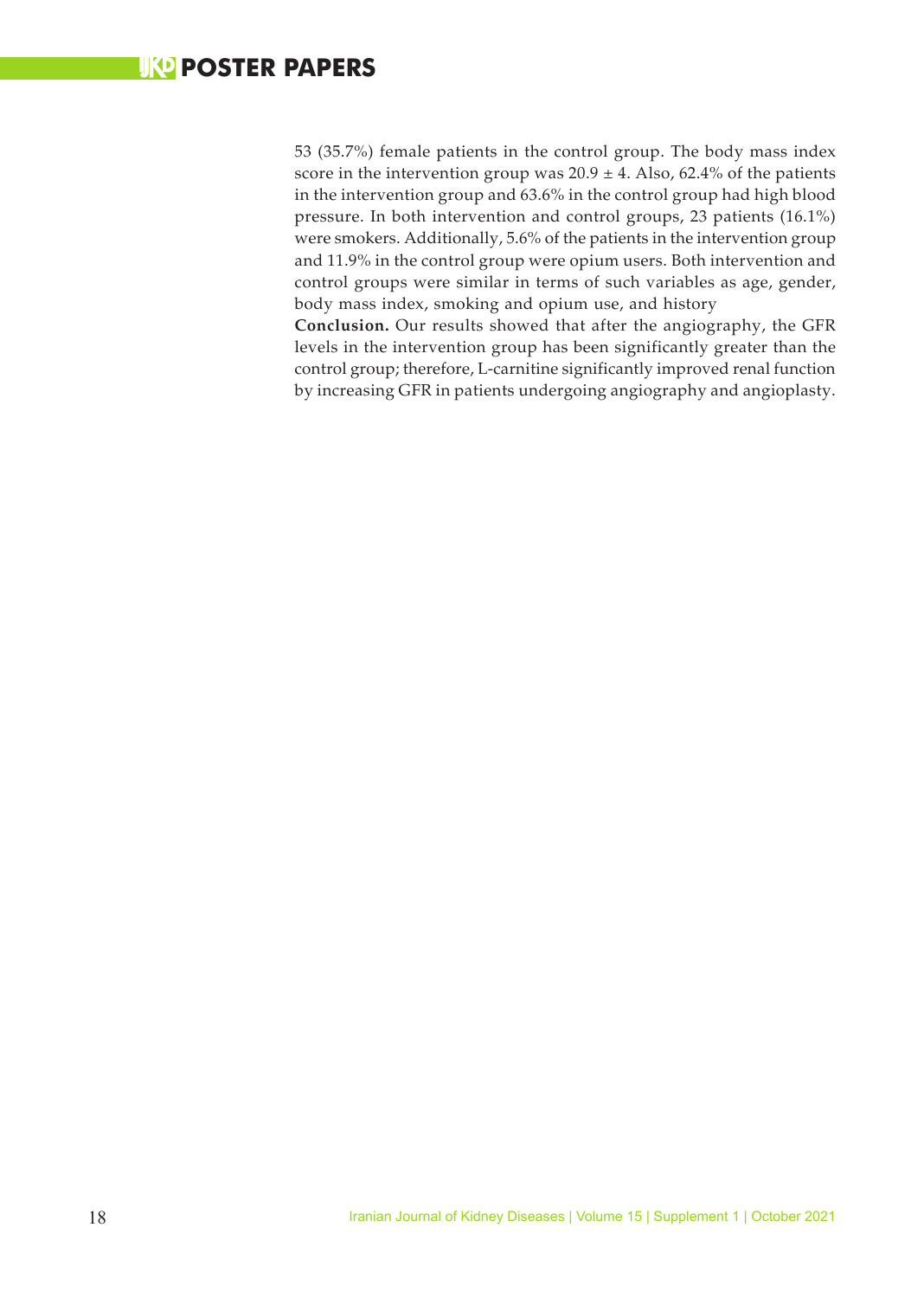## <span id="page-27-0"></span>Comparing the Functional Bladder Capacity Between **[1243](#page-6-0)**Children with Mono-symptomatic Nocturnal Enuresis and Non Mono-symptomatic Nocturnal Enuresis

Mitra Naseri, Parisa Saeedi, Parisa Alaghi

Mashhad University of Medical Sciences, Mashhad, Iran

**Introduction.** Nocturnal enuresis is a common disorder. It is categorized into mono-symptomatic (MNE) and non-mono-symptomatic (NMNE) enuresis. We aimed to compare the functional bladder capacity between these two groups.

**Methods.** This cross-sectional study was conducted March 2015 to September 2020 on nephrology clinic of Dr. Sheikh children hospital and the nephrology clinic. The enuresis was defined and categorized according to the International Children's Continence Society (ICCS). The children with underlying neurologic diseases (including myelodysplasia, cord injury, or brain injuries like cerebral palsy) and those with urologic disorders like vesicoureteral reflux were excluded from the study. In order to assess bladder capacity, three methods were used including measuring the bladder volume at full condition on bladder ultrasound, the maximum urinary volume according to the frequency – volume charts (recorded during two days), and maximum voided volume on uroflowmetry tests. Age expected bladder capacity was measured by the Coffer's formula. The results were compared between MNE and NMNE groups using SPSS software. The significance level was 0.05.

**Results.** Totally, 104 children enrolled the study (59.6% boys and 44.1% girls) .The ages in MNE and NMNE groups were 104 .15 ± 31.88 and 92.41 ± 33.21 months, respectively (*P* = 0.129). Totally 76.9% and 23.1% had NMNE and MNE, respectively. Functional bladder capacities were measured by bladder ultrasound, frequency volume chart and uroflowmetry test in 52 (50%), 73 (70.2%) and 43(41.3%) cases, respectively. There was no significant difference on bladder capacity measured by bladder ultrasound, frequency volume chart and uroflowmetry test between cases with NMNE versus MNE  $(P = 0.973, 0.517$  and 0.187, respectively). Also small bladder capacity was as common in MNE as those with NMNE (*P* = 0.37, 0.369 and 0.591 for bladder ultrasound, frequency volume chart and uroflowmetry test, respectively).

**Conclusion.** Bladder capacity is not different in NMNE compared to MNE and small bladder capacity is as frequent in MNE as those with NMNE.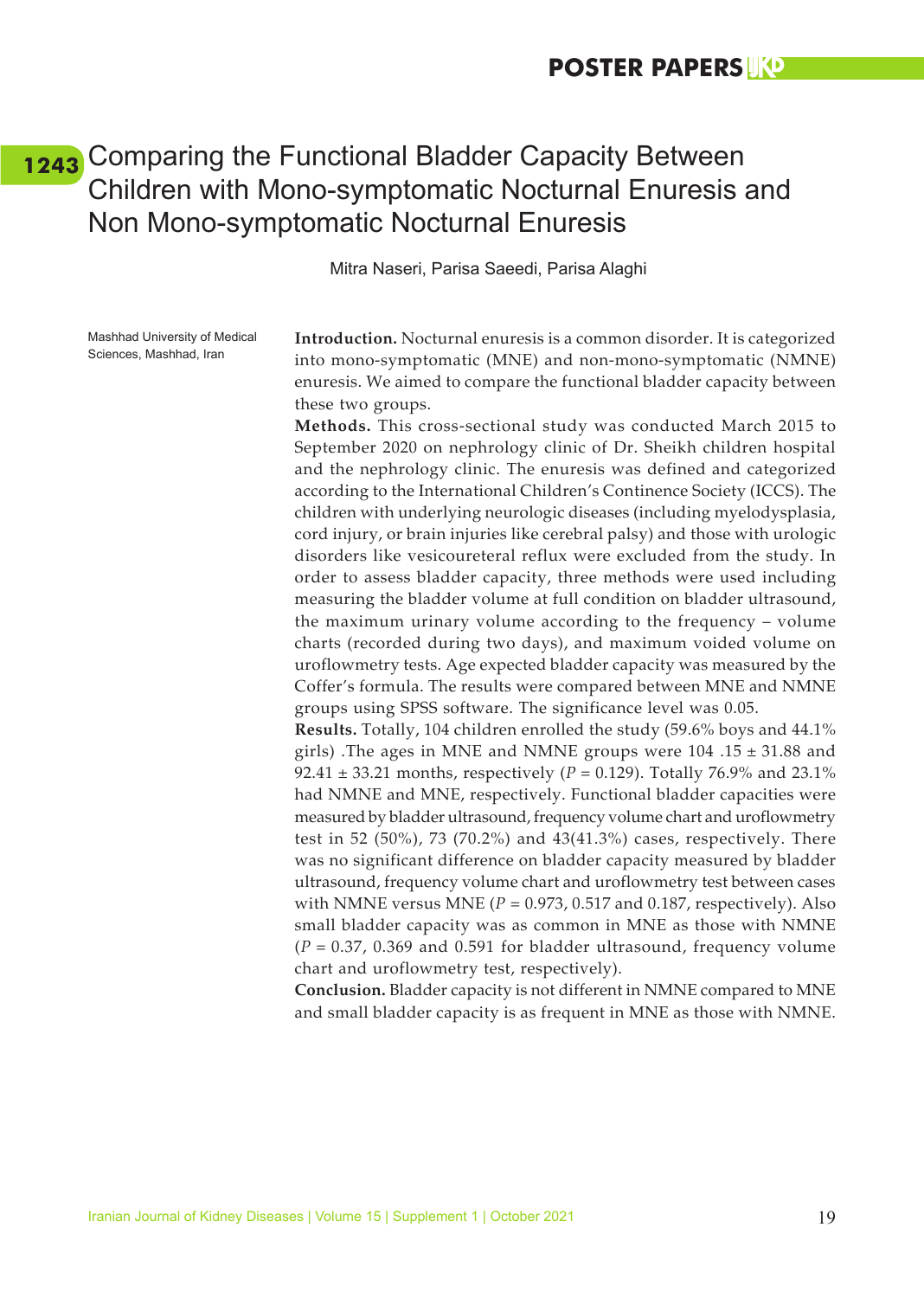### <span id="page-28-0"></span>Frequency of Vesicoureteral Reflux and Renal Scaring in **[1244](#page-6-0)**Children Affected by Urinary Tract Infection in Ages ≤ 5 years vs. > 5years

Mitra Naseri, Mahsa Ghaderi, Niayesh Tafazoli, Nooshin Tafazoli

Mashhad University of Medical Sciences, Mashhad, Iran

**Introduction.** comparing frequency of vesicoureteral reflux and renal scarring in children  $\leq 5$  years affected by urinary tract infection versus those above 5 years.

**Methods.** A longitudinal study was performed on children under 18 years of age between October 2003 and October 2016. Cases underwent kidney-bladder ultrasound and voiding cystourethrogram enrolled the study.Tc99m- DMSA was used in patients with acute pyelonephritis, those with vesicoureteral reflux, or in the case of renal scarring in kidney ultrasound. Patients with neurogenic bladder, urinary obstruction and those with unidentified age at presentation excluded.

**Results.** Totally 816 patients (65.65%) enrolled, including 719 girls  $(81.1\%)$  and 97 boys  $(11.9\%)$ . They aged  $33.26 \pm 32.47$  months. In total 675 (82.7%), and 141 patients (17.3%) were in age groups of  $\leq 5$  and  $> 5$ years, respectively. Vesicoureteral reflux was significantly more common in group ≤ 5 years versus > 5 years (*P* < 0.0001). The frequency of high grade vesicoureteral reflux did not differ significantly between the groups (*P* = 0.888). Renal scarring was found in 33.4% of patients. There was no significant difference in the frequency of renal scarring between roup  $(P = 0.523)$ . Kidney units with severe scarring were significantly more prevalent in children > 5 years than those ≤5 years ( $P = 0.024$ ).

**Conclusion.** However vesicoureteral reflux was more prevalent in children ≤5 years, high grade vesicoureteral reflux was as common in children > 5 years as those  $\leq$  5 years. Furthermore, the frequency of renal scarring was similar, but kidney units with severe scarring were more prevalent in cases > 5 years.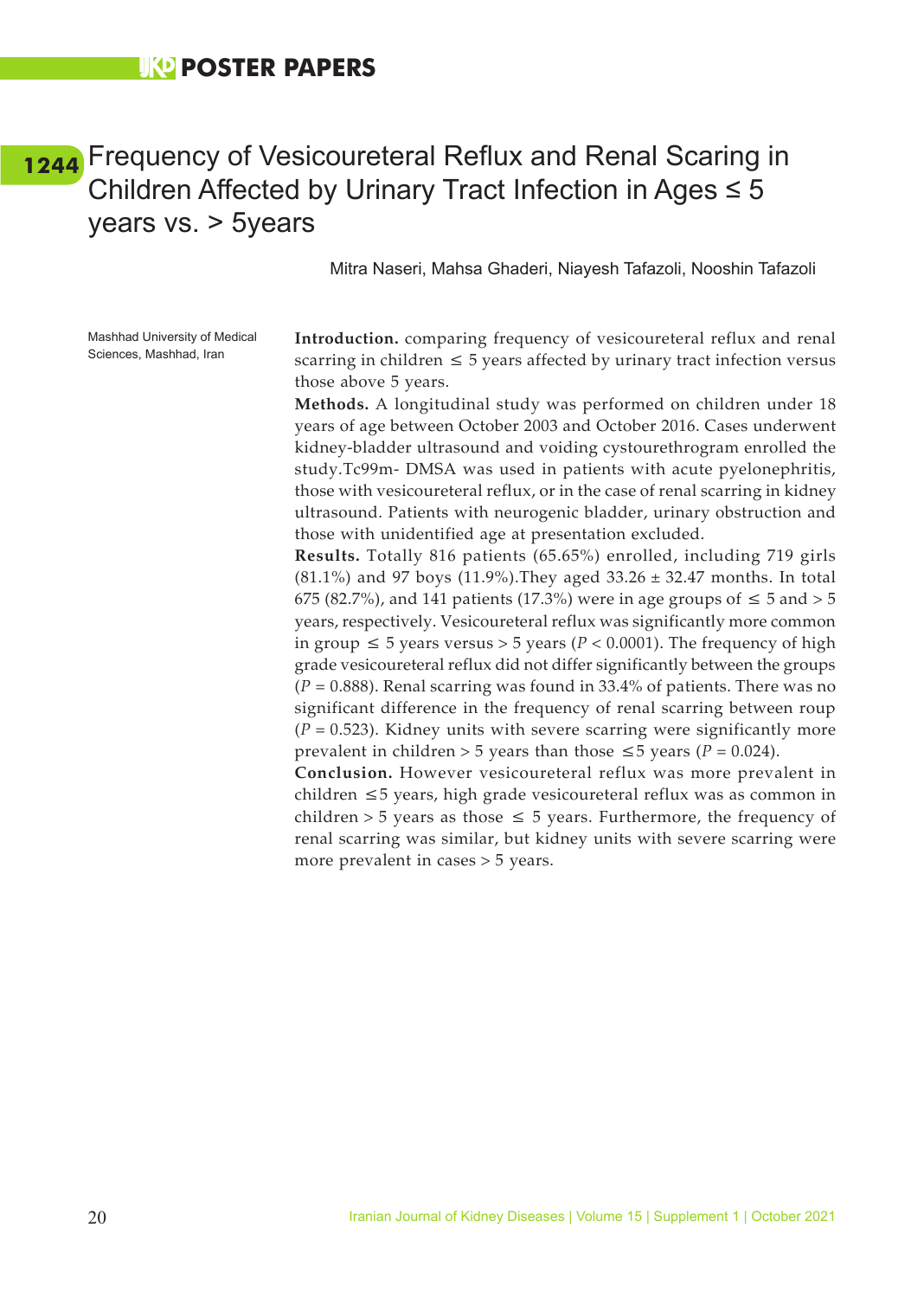### <span id="page-29-0"></span>Evaluating Clinical Manifestations and Metabolic Factors in **[1250](#page-6-0)**Infants 2 to 24 Months with Nephrolithiasis

Mitra Naseri, Tara Khademloo, Fatemeh Ghaneh-Sherbaf

Mashhad University of Medical Sciences, Mashhad, Iran

**Introduction.** The current study was conducted to evaluate clinical presentation and underlying metabolic factors in infants affected by nephrolithiasis in ages 2-24 months.

**Methods.** Infants 2-24 months affected by nephrolithiasis enrolled a cross sectional study .They were reffered to the nephrology clinic between October 2005 and March 2019. Nephrolithiasis was diagnosed by performing kidney-bladder ultrasound. All patients underwent a preliminary metabolic evaluation including urine analysis and culture, measurement of calcium, uric acid and creatinine in random urine, serum levels of BUN, creatinine, sodium, potassium, calcium, phosphorous, alkaline phosphatase and blood gasometery

**Results.** Finally 245 infants aged 7.57 ± 5.35 months enrolled the study. They included 105 girls (43.1%) and 140 boys (56.9%) ( $M/F = 1.33$ ). The main clinical manifestations were irritability (52.2%), changed urine color (13.4%), and asymptomatic presentation (29 patients; 11.8%). in 20 cases (8.1%) diagnosis was made during ultrasound examination for follow up of prenatal hydronephrosis. Localization of stones were bilateral, left and right kidneys in  $46.1\%$  (n = 113),  $36.7\%$  (n = 90) and 15.5% ( $n = 38$ ) of cases, respectively. Bladder and ureteral stones and nephrocalcinosis each were found in 4 (1.6%) cases. The most common abnormalities in urinalysis were crystalluria (23.7%) and pyuria (19.4%). The most prevalent abnormal findings in biochemistry examination was mild increased in serum calcium levels (10.2-10.99 mg/dl), which was found in 26.5% of patients. Metabolic abnormalities were found in 51 (20.8%) cases including hypercalciuria (11.4%), hyperuricosuria (6.9%) and hyperoxaluria (5.3%). Distal renal tubular acidosis was diagnosed in 5 (2%) patients. Ten (4.08%) and 2 (0.8%) pateints had association of two and three metabolic abnormalities, respectively. Urological abnormalities were found in 26 (10.6%) of subjects, the most commonly ones was vesicoureteral reflux (20 cases; 8.16% of all patients). Finally considering 20 cases (8.16%) who had only urological abnormalities predisposing for stone formation (16 cases, with vesicoureteral reflux, 3 patients with uretero pelvic junction obstruction and one subject with horseshoe kidney), we found a predisposing factor for nephrolithiasis in 71 patients (29%).

**Conclusion.** Our study showed that main presentation of nephrolithiasis in infants 2-24 months is irritability, and also asymptomatic cases are common.Additionally nephrolithiasis are more prevalent in boys, metabolic abnormalities are not uncommon, and hypercalciuria is the most metabolic abnormality. Hyperuricusuria is significantly more common in infants > 12 moths that may be related to complementary feeding added to the diet.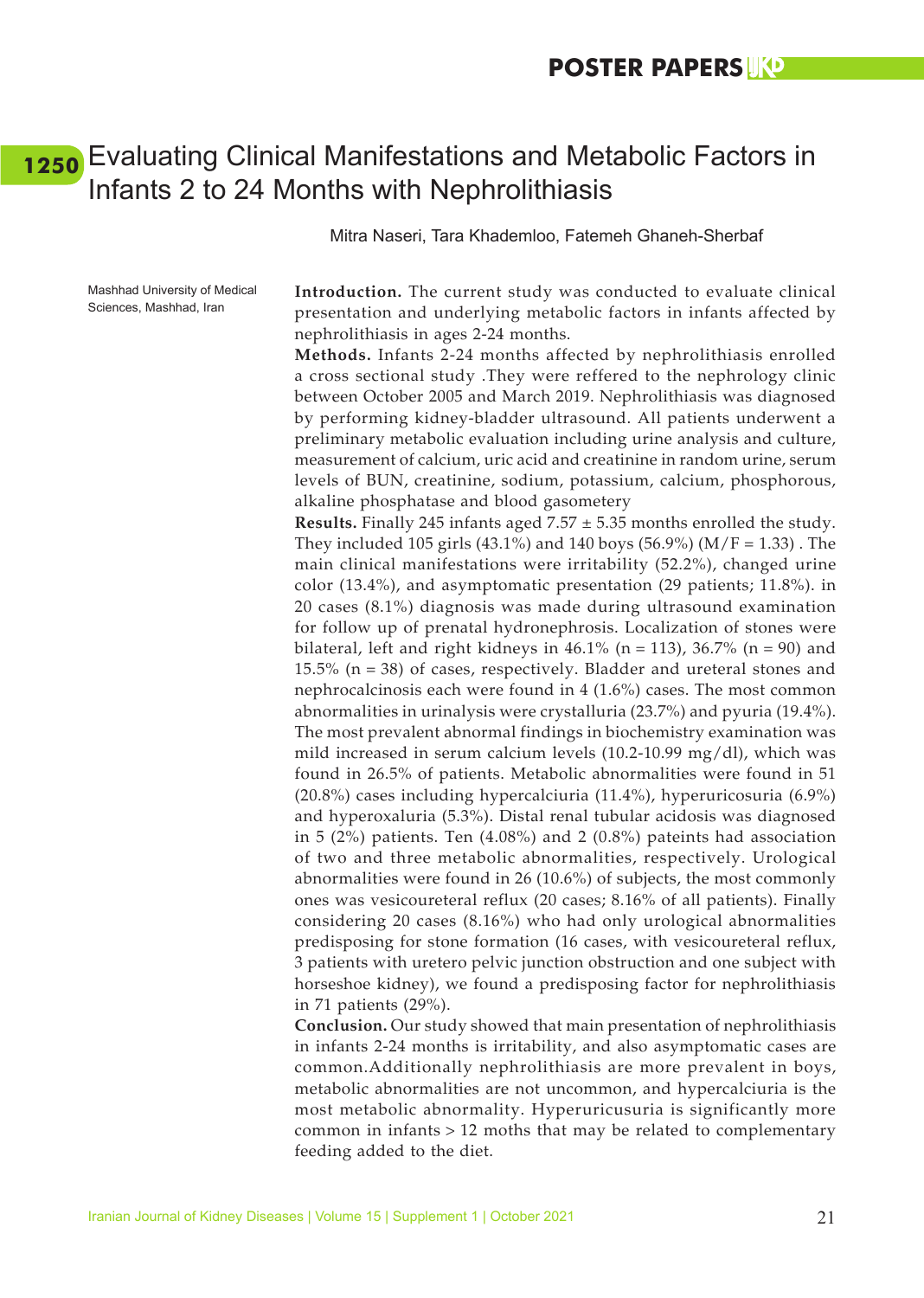### <span id="page-30-0"></span>Frequency of Neurogenic Bladder in Children Affected by **[1252](#page-6-0)**Urinary Tract Infection

#### Mitra Naseri, Alieh Basiri, Gholam-Reza Khademi

Mashhad University of Medical Sciences, Mashhad, Iran

**Introduction.** Neurogenic bladder dysfunction is one the different factors responsible for pediatric urinary tract infection. We aimed to define the prevalence of neurogenic bladder disorders in pediatric UTI, and types of neurologic deficit in affected patients. Also comparing the frequency of acute pyelonephritis, chronic constipation, abnormal kidney and bladder ultrasound findings and mean leak point pressure (LPP) in case with compared to those without vesicoureteral reflux (VUR).

**Methods.** Patients with diagnosis of UTI referred to the nephrology clinic in a 15- year period were evaluated. Those with clinical and radiologic findings suggestive of neurogenic bladder confirmed by MRI enrolled the study. Based on voiding cystoureterography (VCUG) findings cases divided into patients with and those without VUR. Demographic characteristics, febrile UIT, association with chronic constipation, abnormal kidney and also bladder ultrasound findings and leak point pressure (LPP) were compared between these 2 groups. *P* value < 0.05 was considered as significant difference.

**Results.** Of 1243 cases referred to the clinic, diagnosis of neurogenic bladder confirmed in 34 cases (2.73%). They included 25 girls (73.5%) and 9 boys (26.5%), aged 2.5-214 (44.55  $\pm$  52.44) months. Etiologies of neurogenic bladder included spinal dysraphism in 29 patients (85.3%), cerebral palsy (3 cases; 8.82%), and traumatic spinal injury or spinal tumors each one case (2.94%).The types of UTI were as pyelonephritis and cystitis in 14 (41.2%) and 20(58.8%) of cases, respectively . Kidney and bladder ultrasound examinations were abnormal in 50% and 55.9% of patients, respectively. Totally VCUG was performed in 29 patients, and VUR was reported in 13 patients (44.8%) and 22 out of 58 kidney ureter units (37.9%), including severe VUR in 17 kidney –ureter units (77.3%). Considering age, gender, presence of chronic constipation, abnormal kidney or bladder ultrasound findings and mean LPP, there was no significant difference between cases with rather than those without VUR (*P* > 0.05 for all). Of 19 patients who underwent Tc-99m DMSA scan, renal scar was reported in 57.9%.

**Conclusion.** Spinal dysraphism is the most common etiology. Vesicoureteral reflux, especially high grade VUR is common in this patients.Occurance of acute pyelonephritis, abnormal kidney or bladder ultrasound findings, chronic constipation and also mean LPP are not affected by presence of VUR.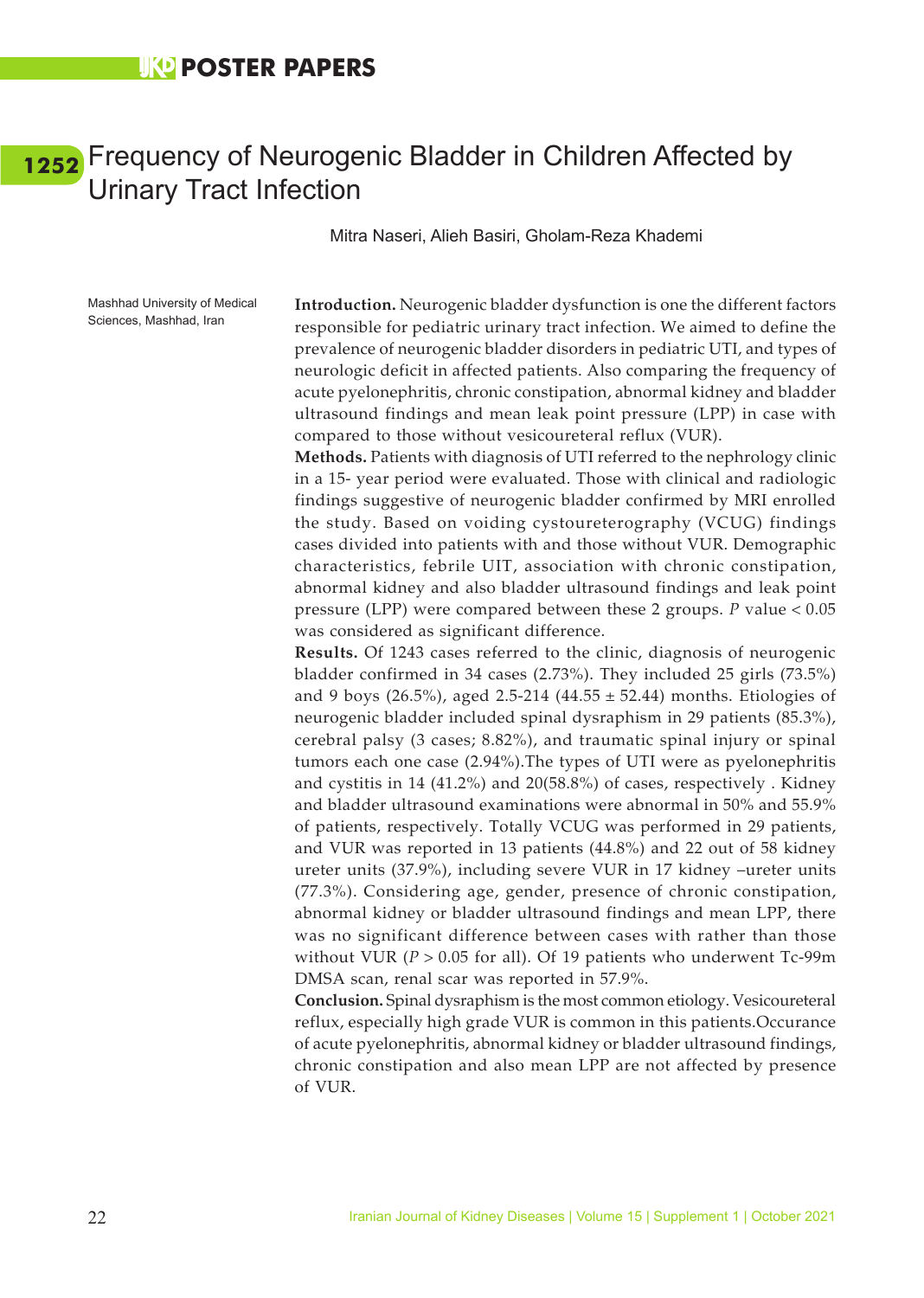### <span id="page-31-0"></span>Rhabdomyolysis and Its Relationship with Paraclinical **[1254](#page-6-0)**Variables in Poisoned Patients

Maryam Zaare-Nahandi,<sup>1</sup> Ali Banagozar-Mohammadi,<sup>2</sup> Amir-Mohammad Kazemifar,<sup>3</sup> Zohreh Eskandari,<sup>4</sup> Safoura Rafiee<sup>4</sup>

**Introduction.** One of the consequences of poisoning is rhabdomyolysis, a clinical syndrome that occurs due to the damage to striated muscles, myocytes, muscular fibers, and the release of intercellular elements into the bloodstream. Mechanisms causing this syndrome consist of damage to the cell wall, cellular hypoxia, and disorders in the sodium-potassium pump of muscle cells. This syndrome is caused by various factors, including the consumption of some medicines and poisons, surgery, trauma, malignant hyperthermia, muscular ischemia, high muscular stresses, impacting physical factors, viral and bacterial infections, metabolic and electrolyte disorders, endocrine disorders, genetic disorders, and neuropathies. This study examined rhabdomyolysis in all types of poisoned hospitalized patients and its relationship with paraclinical variables, such as creatine phosphokinase and the patients' level of creatinine, blood urea, alanine aminotransferase, and aspartate aminotransferase.

**Methods.** In this retrospective cross-sectional study, the researchers reviewed the records of all the patients hospitalized for poisoning during one year and identified cases of rhabdomyolysis by referring to patients' records in a referral center in the northwest of Iran. More than 100 patients suffering from rhabdomyolysis caused by poisoning were enrolled.

**Results.** In this study, the frequency of AKI ranged from 10.9 to over 16.9 percent: at discharge (or death) (10.9%), during hospitalization (16.9%), and arrival time (16.9%). There was a significantly positive correlation between age and Cr; i.e., by aging, only Cr levels also increased at arrival time (Pearson's correlation:  $+0.248$ ,  $P = 0.024$ ). There was a significantly positive correlation between CPK and Cr, i.e., with an increase in CPK level, Cr levels increased, too, and with a decrease in CPK levels, Cr levels decreased, too (Table 3). In CPK levels > 2000, the risk of AKI  $(Cr > 1.5)$  increased 2.33 folds.

**Conclusion.** Xenobiotics (e.g., opioids, drugs, alcohol, and poisons), xenobiotic-induced coma, and/or xenobiotic-induced seizures were the causes of rhabdomyolysis in the present study. Briefly, the research findings revealed the highest prevalence of rhabdomyolysis in male youth poisoned by narcotics. This research indicates drug misuse of youth as active labor forces and subsequently one of the severe social crises that the authorities should monitor and control. Typical clinical symptoms and rhabdomyolysis symptoms do not occur at the same time. Hence, proper clinical workouts and timely para-clinical tests play a significant role in the initial diagnosis and timely treatment to avoid ARF.

1Kidney Research Center, Tabriz University of Medical Sciences, Tabriz, Iran 2Medical Philosophy and History Research Center, Tabriz University of Medical Sciences, Tabriz, Iran 3Department of Internal Medicine, School of Medicine, Qazvin University of Medical Sciences, Qazvin, Iran 4School of Medicine, Islamic Azad University, Tabriz Branch, Tabriz, Iran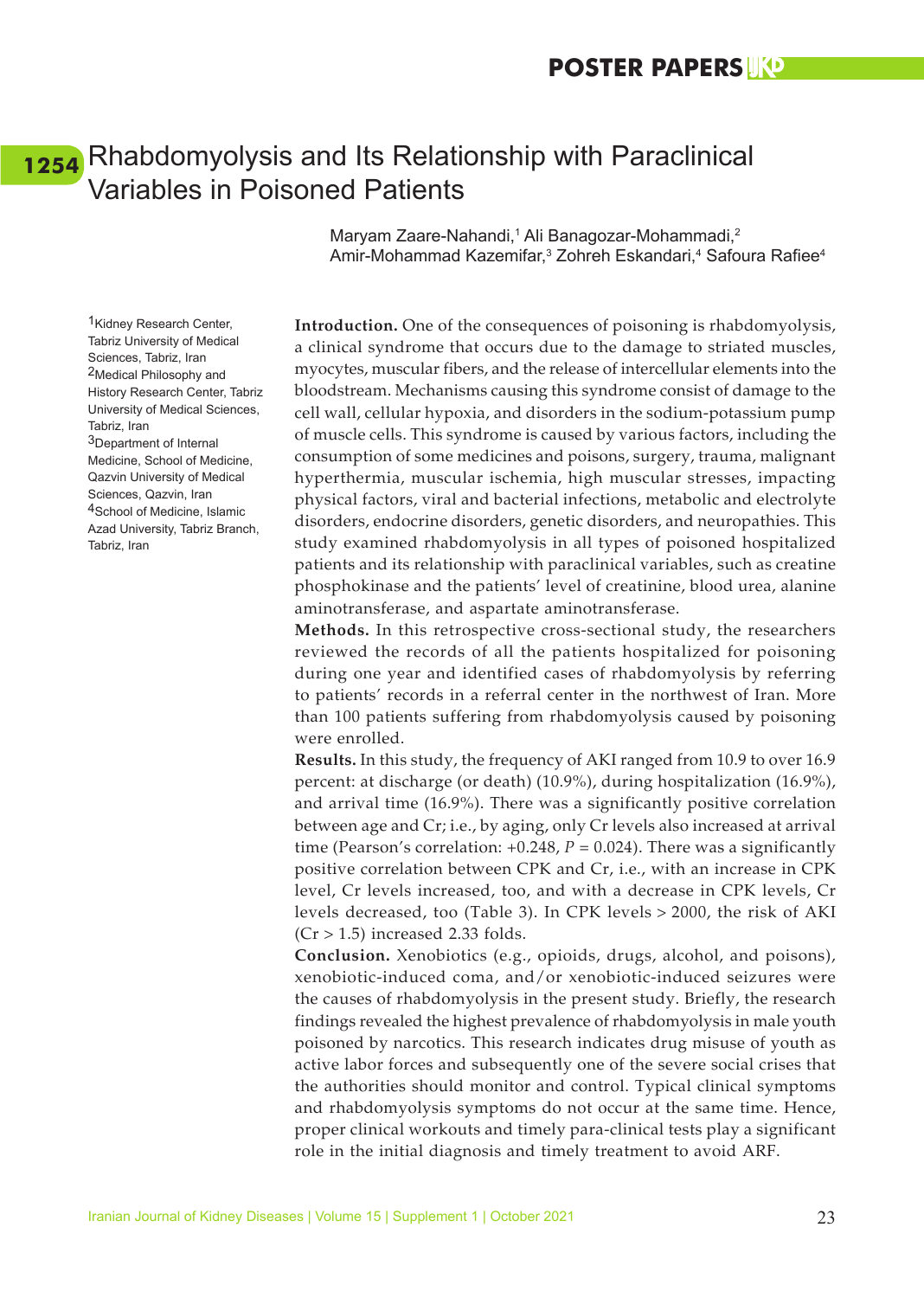## <span id="page-32-0"></span>Coronavirus Disease 2019 and Hypertension: How Anti-**[1256](#page-6-0)**Hypertensive Drugs Affect COVID-19 Medications and Vice Versa

Aida Doostkam,<sup>1</sup> Jamshid Roozbeh,<sup>1</sup> Alireza Hosseinpour,<sup>2</sup> Kamyar Iravani,<sup>3</sup> Leila Malekmakan<sup>1</sup>

**Introduction.** Hypertension, as a medical problem, is one of the most common disorders in cardiovascular disease. High blood pressure has been identified as one of the most familiar risk factors for the ongoing COVID-19 pandemic. We planned to explore the possible interactions between antihypertensive agents and drugs targeting SARS-CoV-2 with broad investigations in the mechanism of action and adverse effects of these medications.

**Methods.** The electronic databases (PubMed, Scopus, and Google scholar) were searched by two of the coauthors to collect the papers relevant to the subject. The keywords searched were angiotensin converting enzyme inhibitors (ACEI), angiotensin-II receptor blockers (ARBs), sympatholytic drugs (alpha-1 blockers, beta blockers), vasodilators (calcium channel blockers, nitrates, hydralazine), diuretics, chloroquine, hydroxychloroquine, lopinavir/ritonavir, remdesivir, favipiravir, interferons, azithromycin, anti-cytokine agents, glucocorticoids, anticoagulant agents, nitric oxide and epoprostenol.

**Results.** QT prolongation, hypokalemia, arrhythmia and increase the serum level of drugs are the most risky adverse effects of medications in patients with COVID-19 on anti-hypertensive drugs.

**Conclusion.** Interaction of the drugs used for COVID-19 patients with anti-hypertensive drugs is an important issue that this review addresses.

1Shiraz Nephro-Urology Research Center, Shiraz University of Medical Sciences, Shiraz, Iran 2Student Research Committee,Shiraz University of Medical Sciences, Shiraz, Iran 3Department of otolaryngology, Otolaryngology research center, Shiraz University of Medical Sciences, Shiraz, Iran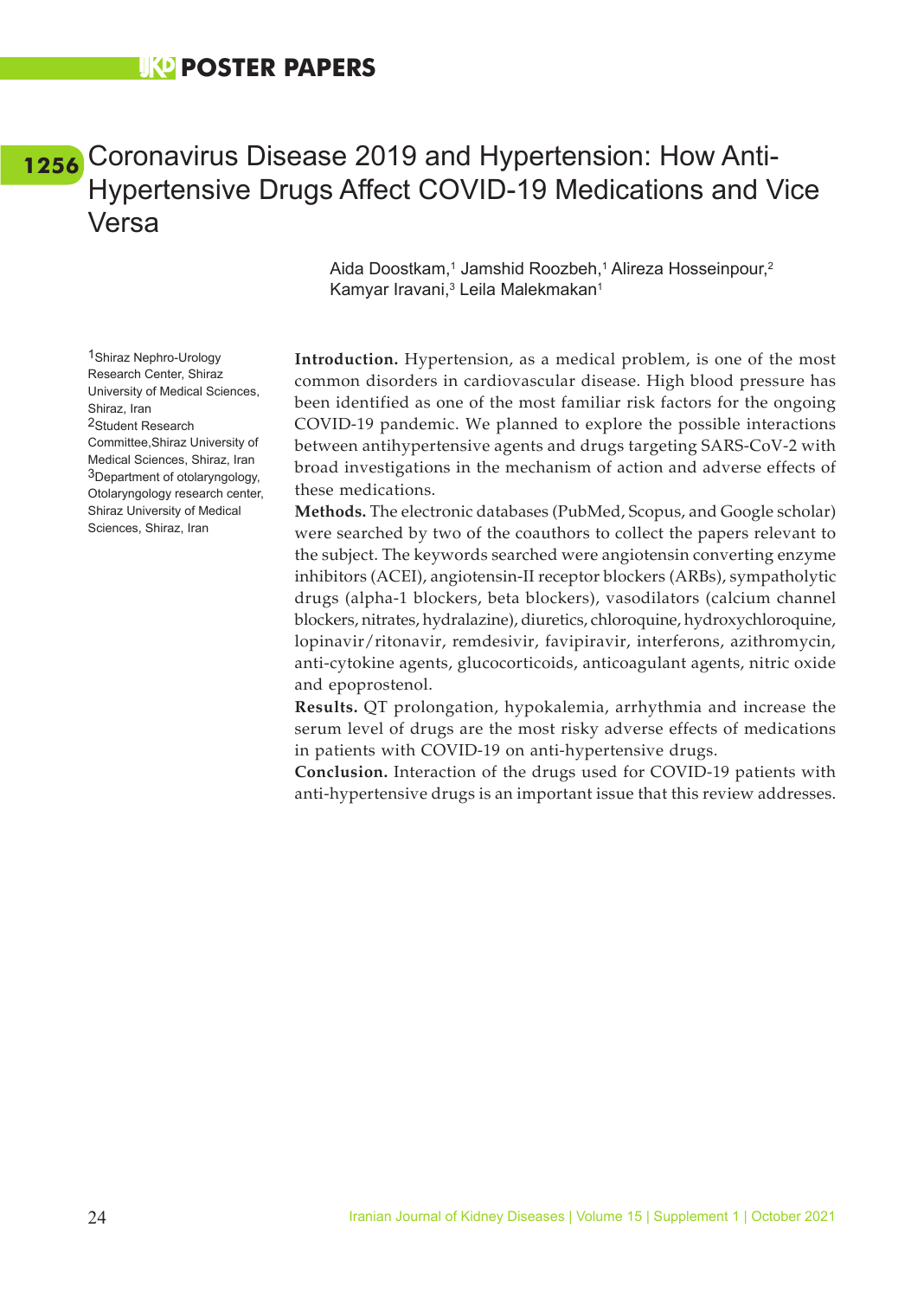### <span id="page-33-0"></span>[1263](#page-6-0) Investigation of Dialysis Water Quality in Lorestan Province (A Multi-center Study)

Babak Hadian,<sup>1</sup> Faranak Rezaei,<sup>2</sup> Somayeh Delfani,<sup>2</sup> Hesam Khojasteh-kalansara<sup>1</sup>

1Department of Internal Medicine, School of Medicine, Lorestan University of Medical Sciences, Khorramabad Iran 2Department of Medical Microbiology, School of Medicine, Lorestan University of Medical Sciences, Khorramabad, Iran

**Introduction.** Patients are exposed to more than 100 liter of dialysis solution during each dialysis session. Any contamination of dialysis water may enter circulation and contribute to chronic inflammatory response and long term morbidity. Therefore, microbiological purity of dialysis solution is important. Due to little data about purity of dialysis solutions in lorestan dialysis centers, this study was done.

**Methods.** This cross sectional study performed in two major dialysis center of Lorestan University of medical sciences (Shohada Ashayer Hospital, Shahid Rahimi hospital). Totally, 165 patients were included in sampling. Based on American Association of Medical Instrumentation (AAMI) recommendation, the maximum acceptable level of viable bacteria count was 200 colony forming units (CFU) per milliliter of water .Analysis performed using software SPSS,V 16.

**Results.** Our results showed that the number of positive samples was 43(26.2%). Shohadaye Ashayer results showed that,38 (23.2%) out of all was positive.by comparison, in Shahid Rahimi hospital the number of positive sample was 5(3%).according to chi-square test, this difference was statistically significant (*P* < 0.001)

**Conclusion.** Concerning more contamination of dialysis water in this area, further study should be done for cause of etiology .About difference of results in two centers, another investigation is necessary. Regarding hazards of dialysis water contamination an appropriate and better disinfection program for all dialysis centers is recommended.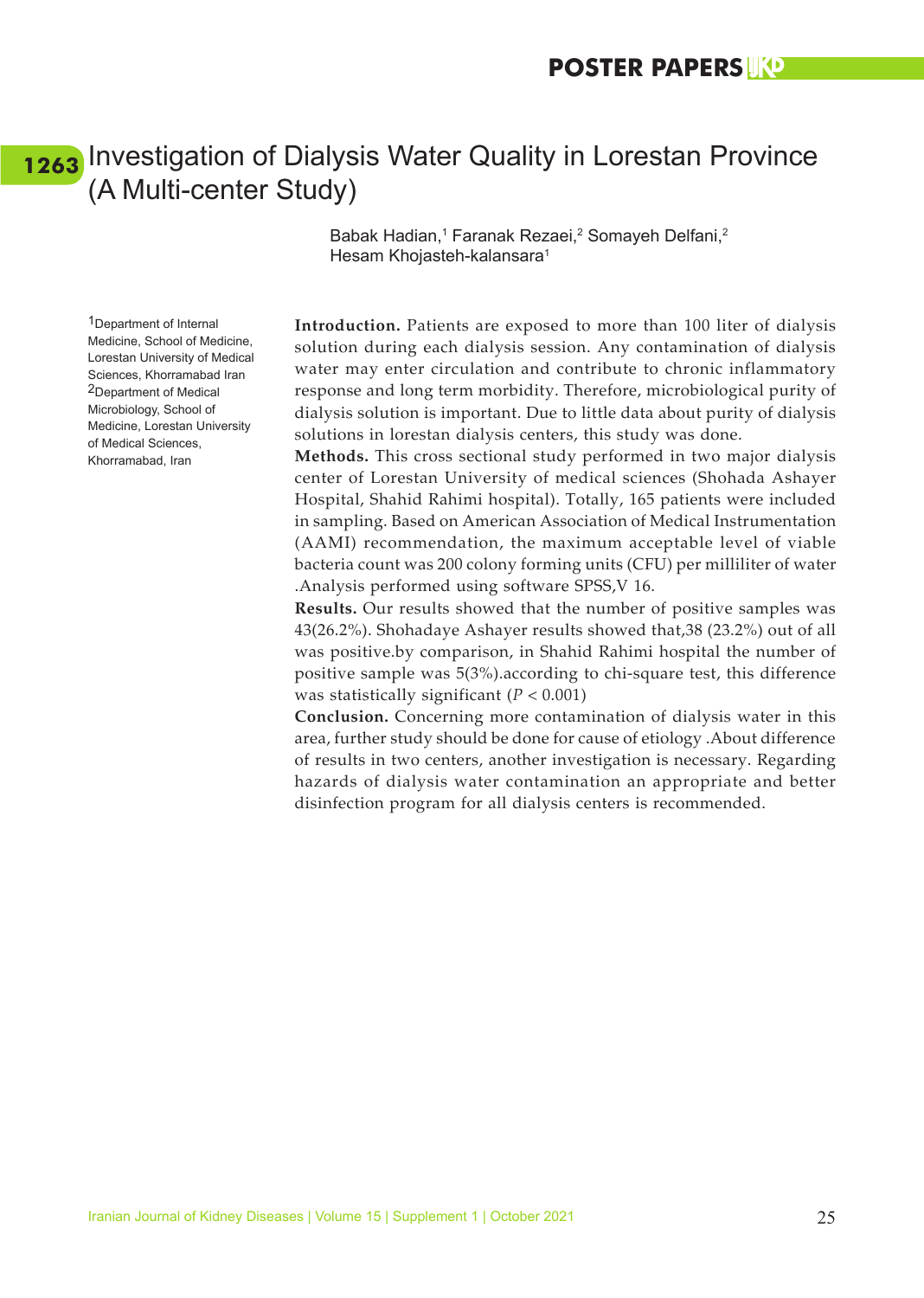### <span id="page-34-0"></span>[1264](#page-6-0) Serum Electrolytes Imbalances in COVID-19 Patients (A Single Center Study)

Babak Hadian, Azita Zafarmohtashami, Mahdi Razani

Department of Internal Medicine, School of Medicine, Lorestan University of Medical Sciences, Khorramabad Iran

**Introduction.** Abnormality of main electrolytes is a common complication in hospitalized patients. Concerning, hazards of electrolyte imbalance and its effect on management of patient, measurement of electrolytes are important. Tubular effect of virus and drugs side effect is another challenging item.

**Methods.** All covid-19 patients admitted to general hospital of khorramabad city (capital of lorestan province) included in cross sectional study. Totally, 232 samples were collected during first three months of 2020. Two main electrolytes (sodium and potassium) were measured in all cases. Given the effect of kidney function for each patient, GFR was measured. Statistical analysis performed using software SPSS 26.

**Results.** In patients complicated with AKI, 27.8%% had sodium abnormality and 27.7% had potassium disturbances. hyponatremia was more frequent than hypernatremia. But, hyperkalemia was more frequent than hypokalemia. Conversely, in patient non- complicated with AKI, frequency of sodium and potassium abnormality was, 6.3% and 14.8% respectively which hypokalemia was the most frequent abnormality. There were no significant statistical differences between above results. **Conclusion.** There are some discrepancies between types of sodium or potassium abnormalities in similar studies. Differences of severity of covid19 disease and comorbidities may be influence on results. Concerning outcomes of hypo-hyperkalemia or hypo-hypernatremia, physicians should be pay attention to serial measurement of main electrolytes in hospitalized covid19 patients. Proper fluid therapy in AKI or non-AKI patients is necessary.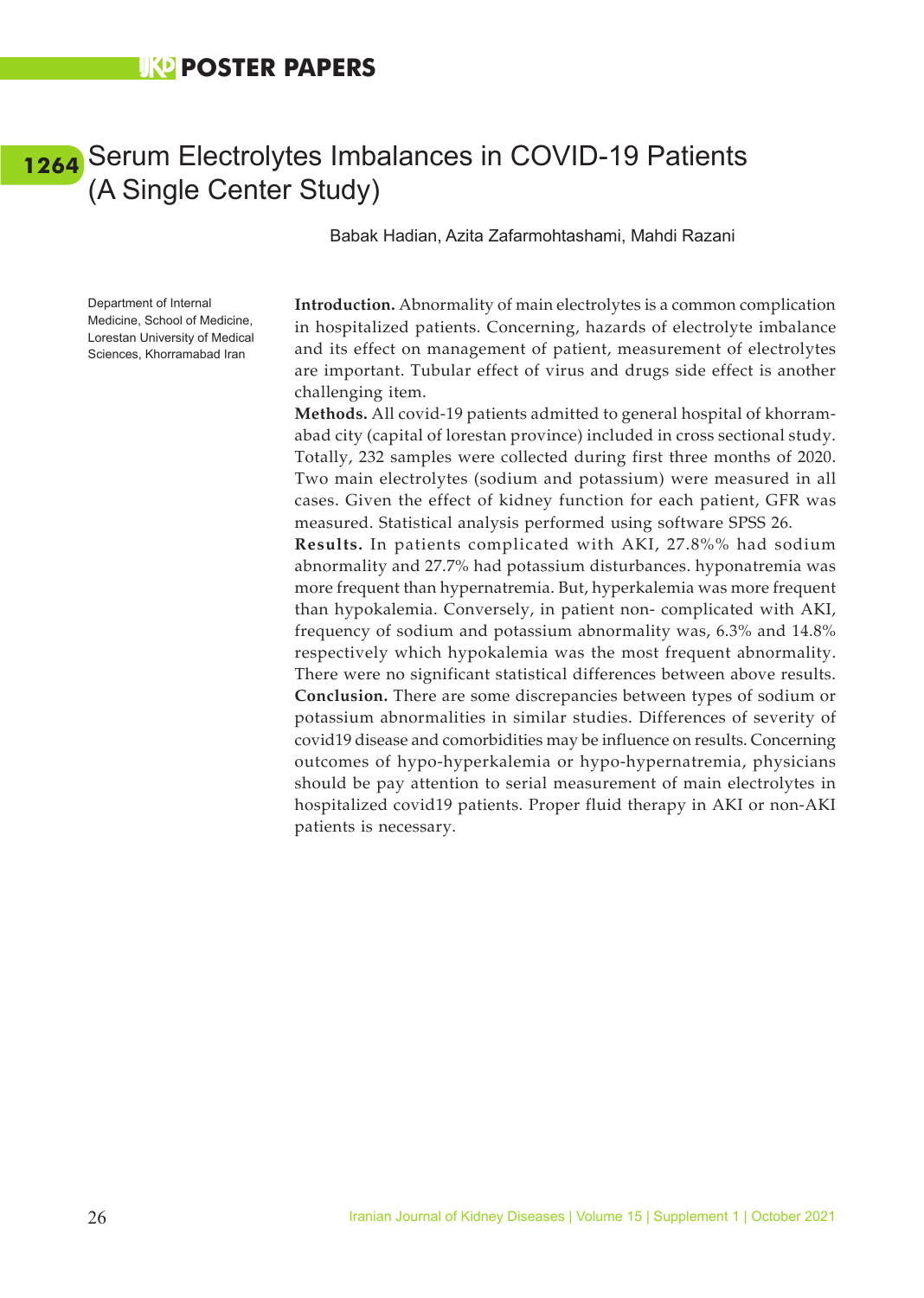### <span id="page-35-0"></span>Effect of Intradialytic Aerobic Exercise on Dialysis Adequacy, **[1268](#page-6-0)**Inflammatory and Biochemical Markers

Maryam Hami,<sup>1</sup> Arash Sefidgaran,<sup>2</sup> Hamid Taravati,<sup>2</sup> Natasha Dolatabadian,<sup>2</sup> Hasan Mehrad-Majd<sup>3</sup>

**Introduction.** Hemodialysis (HD) is the most common modality of renal replacement therapy for patients with renal failure. Despite continuous improvements in dialysis technique and treatment, many of these patients are associated with impaired physical performance as well as reduced exercise tolerance. Intradialytic exercise was also reported to be associated with better dialysis adequacy, improvement in biochemical (Ca, P) and inflammatory (CRP) markers. This study aimed to determine the effectiveness of intradialytic exercise on dialysis efficacy, biochemical markers, and physical performance among hemodialysis patients.

**Methods.** A single center randomized clinical trial was adopted to investigate 30 ESRD patients who were on HD treatment from at least 6 months ago. Those who met the inclusion criteria were selected and randomly allocated into experimental group  $(n = 16)$  and control group  $(n = 14)$ . Patients with symptomatic cardiovascular disease, fever, hyperkalemia, active liver disease, musculoskeletal limitations, hemodynamically unstable during the dialysis treatment were excluded from the study. In a 6-month program, the experimental group received intradialytic 30 minute exercise during the first 2 hour of HD for 3 times a week. Blood samples were collected for biochemical measurements such as urea, creatinine, potassium, calcium, phosphate, and hemoglobin. Urea reduction ratio (URR), Dialysis efficacy (Kt/V value), and STS-10 test were determined at baseline and at the end of 3 and 6 months of the exercise program. All data were analyzed using the SPSS 22 package.

**Results.** There were no significant differences between control and intervention groups in baseline demographic and biochemical characteristics. STS-10 test results showed a significant increase in muscle strength at the end of 6-months for exercise group (*P* < 0.05). Prescribed intradialytic exercise was also resulted in improvement in Kt/V, and C-reactive protein levels. However these nominally differences were not statistically significant ( $P = 0.06$ ). No significant changes were also found for biochemical parameters between two groups after 6 months. **Conclusion.** Based on the findings of this study, it can be concluded that intradialytic exercise program is a safe complementary intervention and does not need an extra time of the patient. It can be associated with improvement in physical ability.

1Kidney Transplantation Complications Research Center, Mashhad University of Medical Sciences, Mashhad, Iran 2Sabz Darman Dialysis Center 3Clinical Research Development Unit, Mashhad

University of Medical Sciences, Mashhad, Iran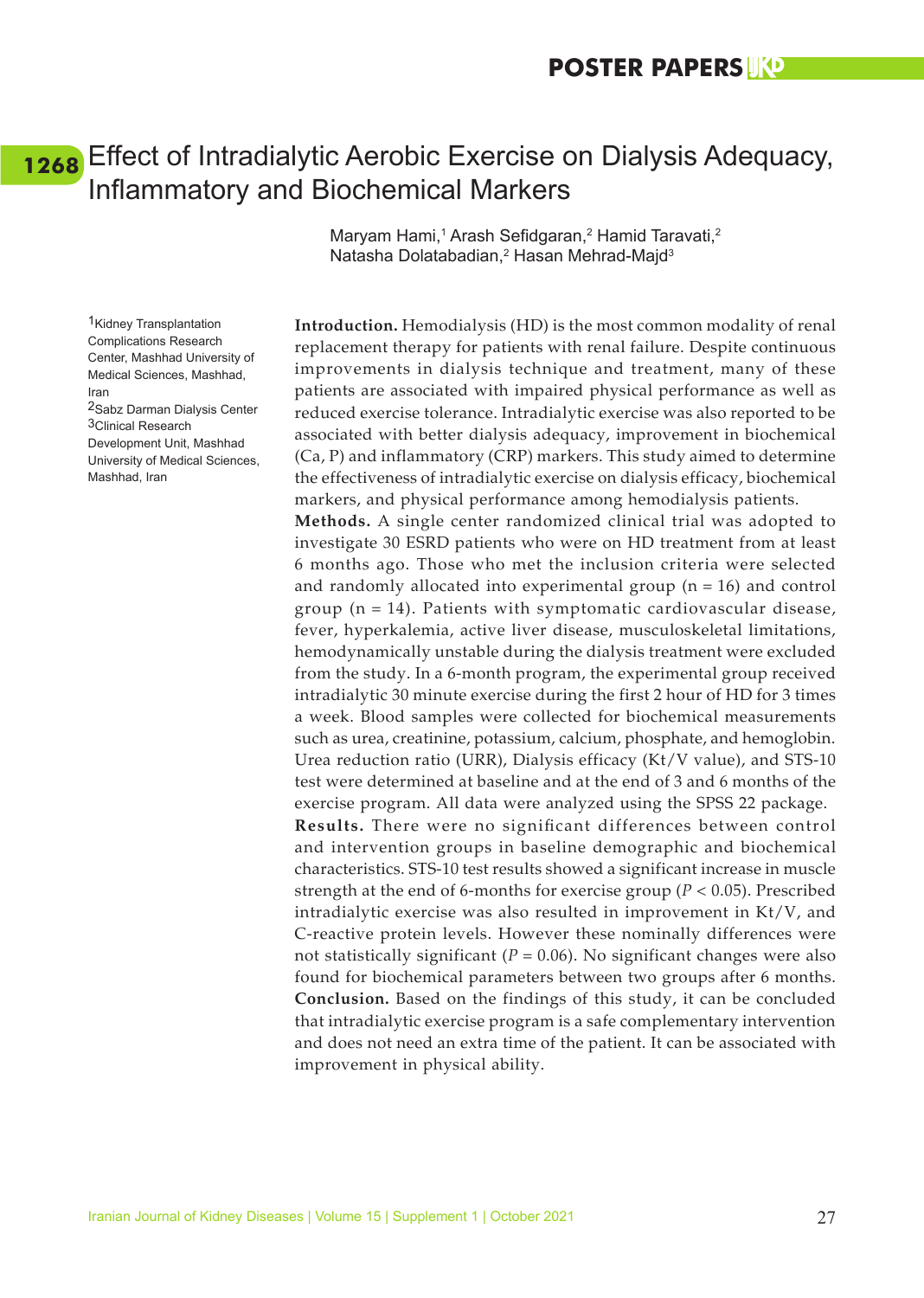### **WO POSTER PAPERS**

#### **Table 1.**

|                          | <b>Exercise Group</b> | <b>Control Group</b> | P     |
|--------------------------|-----------------------|----------------------|-------|
| Age                      | $56.94 \pm 14.67$     | $58.36 \pm 15.43$    | > .05 |
| Gender (M/F)             | 10/6                  | 7/7                  | > .05 |
| <b>Dialysis Duration</b> | $3.68 \pm 0.51$       | $4.50 \pm 1.87$      | > .05 |
| <b>URR</b>               | $0.66 \pm 0.08$       | $0.68 \pm 0.08$      | > .05 |
| KT/V                     | $1.35 \pm 0.30$       | $1.39 \pm 0.27$      | > .05 |
| Hemoglobin               | $12.08 \pm 1.94$      | $12.43 \pm 1.53$     | > .05 |
| <b>Albumin</b>           | $4.32 \pm 0.36$       | 4.60                 | > .05 |
| <b>CRP</b>               | $0.65 \pm 0.46$       | $0.81 \pm 0.49$      | > .05 |

#### **Table 2.**

|                        | <b>Exercise Group</b><br>(Mean Difference) | <b>Control Group</b><br>(Mean Difference) | P      |
|------------------------|--------------------------------------------|-------------------------------------------|--------|
| <b>URR</b>             | $-3.62 \pm 6.48$                           | $-13.37 \pm 34.24$                        | > .05  |
| KT/V                   | $0.31 \pm 0.42$                            | $-0.01 \pm 0.517$                         | > .05  |
| Ca<br>$-0.45 \pm 1.06$ |                                            | $-0.40 \pm 0.69$                          | > .05  |
| Phosphate              | $1.12 \pm 1.69$                            | $0.81 \pm 1.19$                           | > .05  |
| <b>PTH</b>             | $-238.93 \pm 220.35$                       | $4.55 \pm 533.61$                         | > .05  |
| <b>TG</b>              | $26.87 \pm 112.75$                         | $40.57 \pm 80.21$                         | > .05  |
| Cholestrol             | $20.87 \pm 40.22$                          | $6.42 \pm 41.99$                          | > .05  |
| Albumin                | $-0.13 \pm 0.45$                           | $-0.05 \pm 0.30$                          | > .05  |
| Ferritin               | $-75.16 \pm 429.54$                        | $146.50 \pm 444.14$                       | > .05  |
| <b>CRP</b>             | $-0.14 \pm 0.52$                           | $0.31 \pm 1.05$                           | > .05  |
| <b>STS-10</b>          | $20.80 \pm 6.39$                           | $37.71 \pm 17.02$                         | < 0.01 |
|                        |                                            |                                           |        |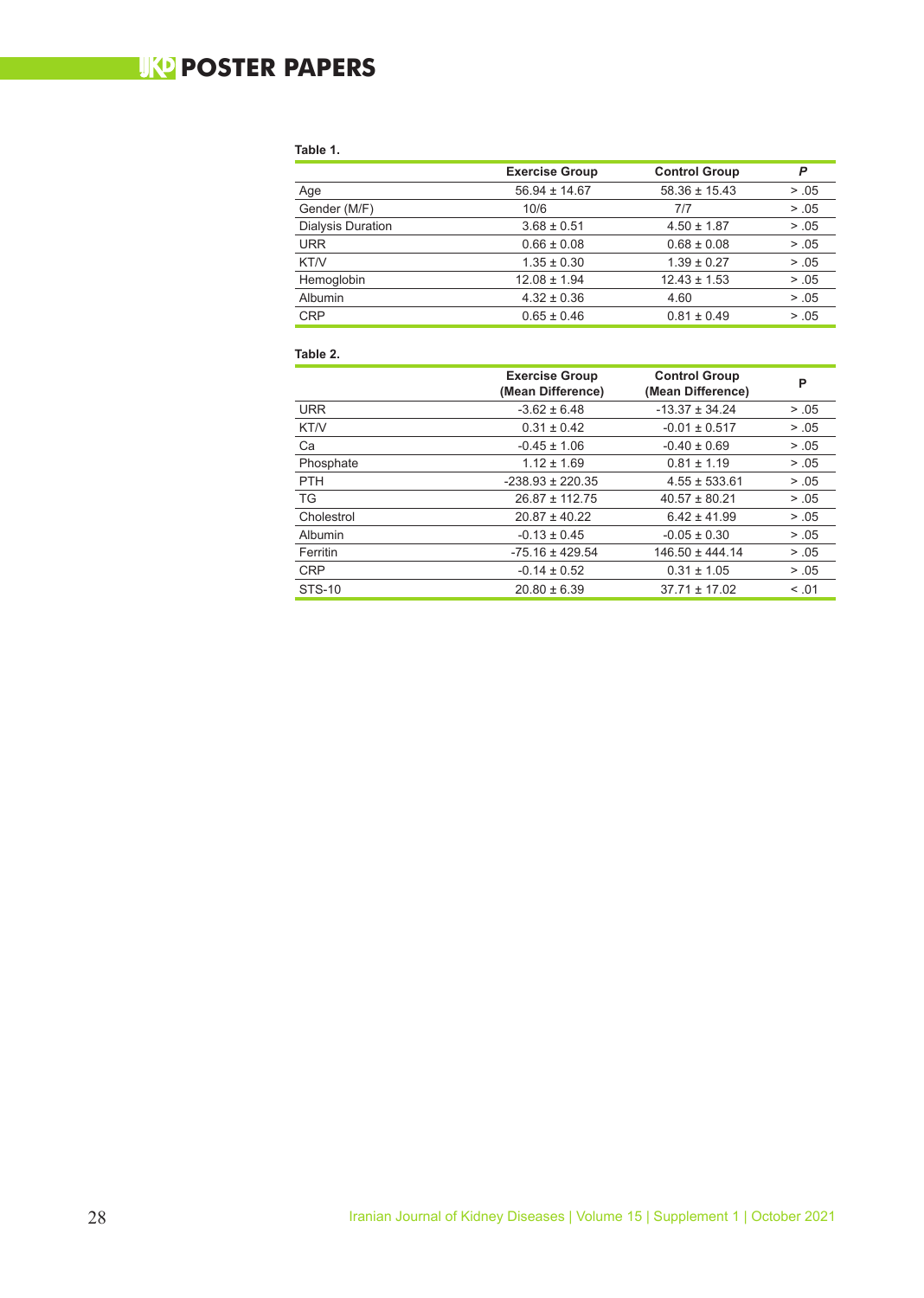### <span id="page-37-0"></span>Association of Hyperuricemia and Metabolic Syndrome in **[1269](#page-6-0)**Renal Transplant Recipients: A Single-center Study

Maryam Hami,<sup>1</sup> Maryam Salari,<sup>1</sup> Maryam Miri,<sup>1</sup> Mohammad-Ali Yaghoubi,<sup>2</sup> Hasan Mehrad-Majd<sup>3</sup>

**Introduction.** It seems that the incidence of hyperuricemia is increasing in kidney transplant patients. The association between metabolic syndrome and hyperuricemia leads to reducing graft longevity. This study aimed to compare the prevalence of hyperuricemia in kidney transplant patients with and without metabolic syndrome.

**Methods.** This cross sectional study was conducted on 150 kidney transplant patients who were referred to the kidney transplant clinic of Montaserieh Organ Transplant Hospital, Mashhad University of Medical Sciences, Mashhad, Iran, from 2019 to 2020. Anthropometric data, lipid profile, serum uric acid, glucose levels, and renal function were assessed in this study.

**Results.** According to the results, the patients with metabolic syndrome had higher mean uric acid levels  $(6.9 \pm 1.51 \text{ mg/dl})$ , compared to those without metabolic syndrome (6.11  $\pm$  1.47 mg/dl; *P* = 0.001). Hyperuricemia was reported in 38.5% and 55.6% of patients with and without metabolic syndrome, respectively ( $P = 0.03$ ). Moreover, there was no significant relationship between the number of metabolic syndrome criteria and hyperuricemia ( $P = 0.12$ ). Serum tacrolimus levels were significantly lower in patients with hyperuricemia, compared to those without hyperuricemia (*P* = 0.03). No significant difference was observed between patients with and without metabolic syndrome in terms of serum tacrolimus levels (*P* = 0.44). Furthermore, serum cyclosporine levels showed no significant difference in patients with hyperuricemia and without hyperuricemia  $(P = 0.64)$  or metabolic syndrome  $(P = 0.62)$ .

**Conclusion.** According to the findings of the present study, the mean serum levels of uric acid and hyperuricemia are higher in kidney transplant patients suffering from metabolic syndrome, compared to those without the syndrome.

Complications Research Center, Mashhad University of Medical Sciences, Mashhad, Iran 2School of Medicine, Mashhad University of Medical Sciences, Mashhad, Iran 3Clinical Research Development Unit, Mashhad University of Medical Sciences, Mashhad, Iran

1Kidney Transplantation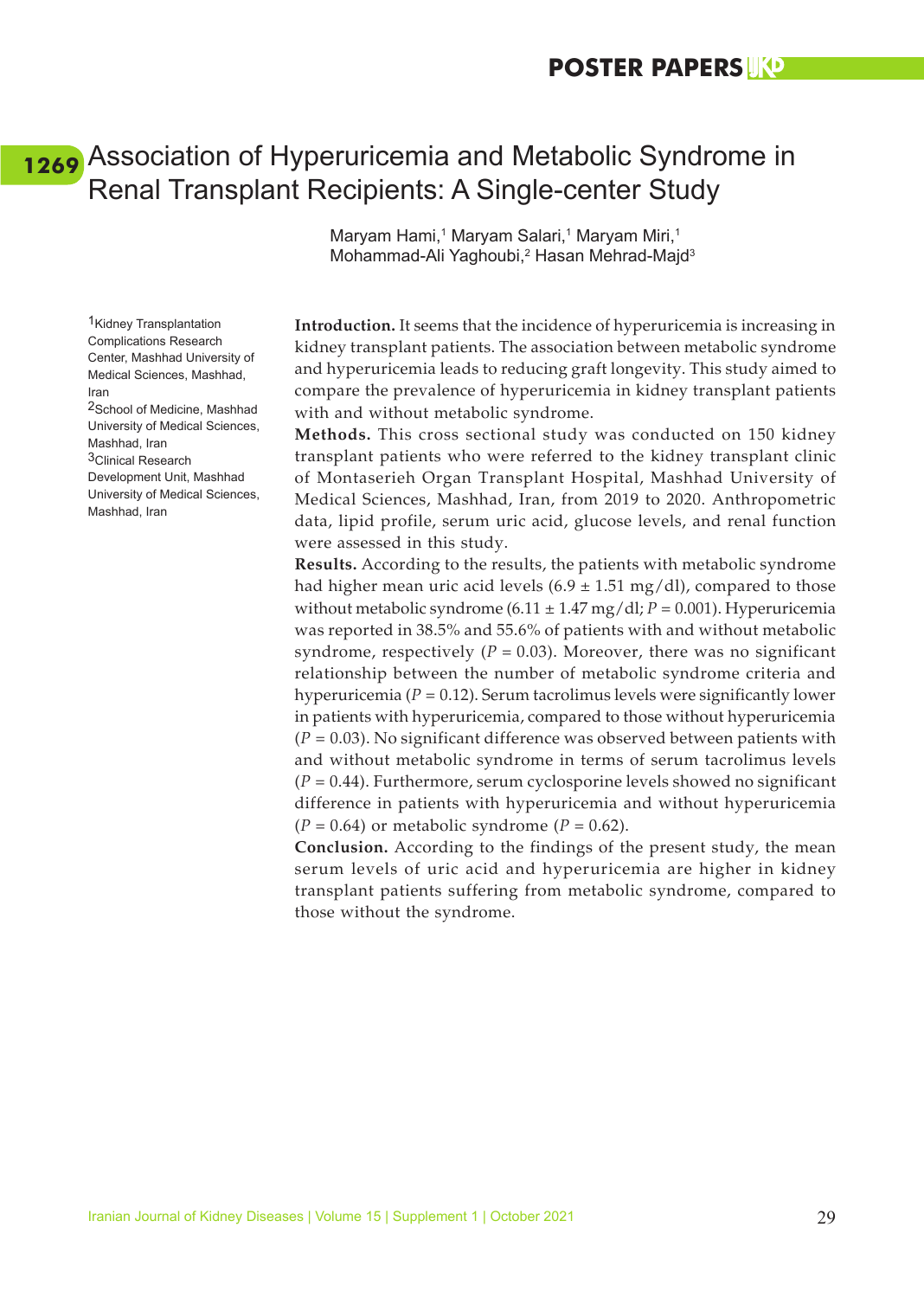### <span id="page-38-0"></span>Expression Level of Dicer in Peripheral Blood Mononuclear **[1274](#page-6-0)**Cells of Adult Patients with Nephrotic Syndrome

Sepideh Zununi-Vahed, Mina Hejazian, Mohammadreza Ardalan, Elham Ahmadian, Farahnoosh Farnood, Sima Abediazar

Kidney Research Center, Tabriz University of Medical Sciences, Tabriz, Iran

**Introduction.** MicroRNAs are small non-coding RNAs that repress gene expression at both transcriptional and translational levels. Maturation of miRNAs is mediated by Dicer and Drosha, RNA polymerases, in cytoplasm and nucleus. Some in vivo studies reported that Dicer may participate in the pathogenesis of proteinuria and glomerulosclerosis **Methods.** In the present study, the expression levels of Dicer was evaluated in PBMC samples of drug-resistant NS patients (n = 60) using quantitative Real-Time PCR (q-PCR). A group of healthy individuals  $(n = 30)$  were also included.

**Results.** Dicer expression level was upregulated in NS group under treatment when compared to healthy controls.

**Conclusion.** Dysregulation of Dicer is associated with NS. These findings confirms that disruption in normal miRNA processing Dicer may play a role in NS and response to therapy.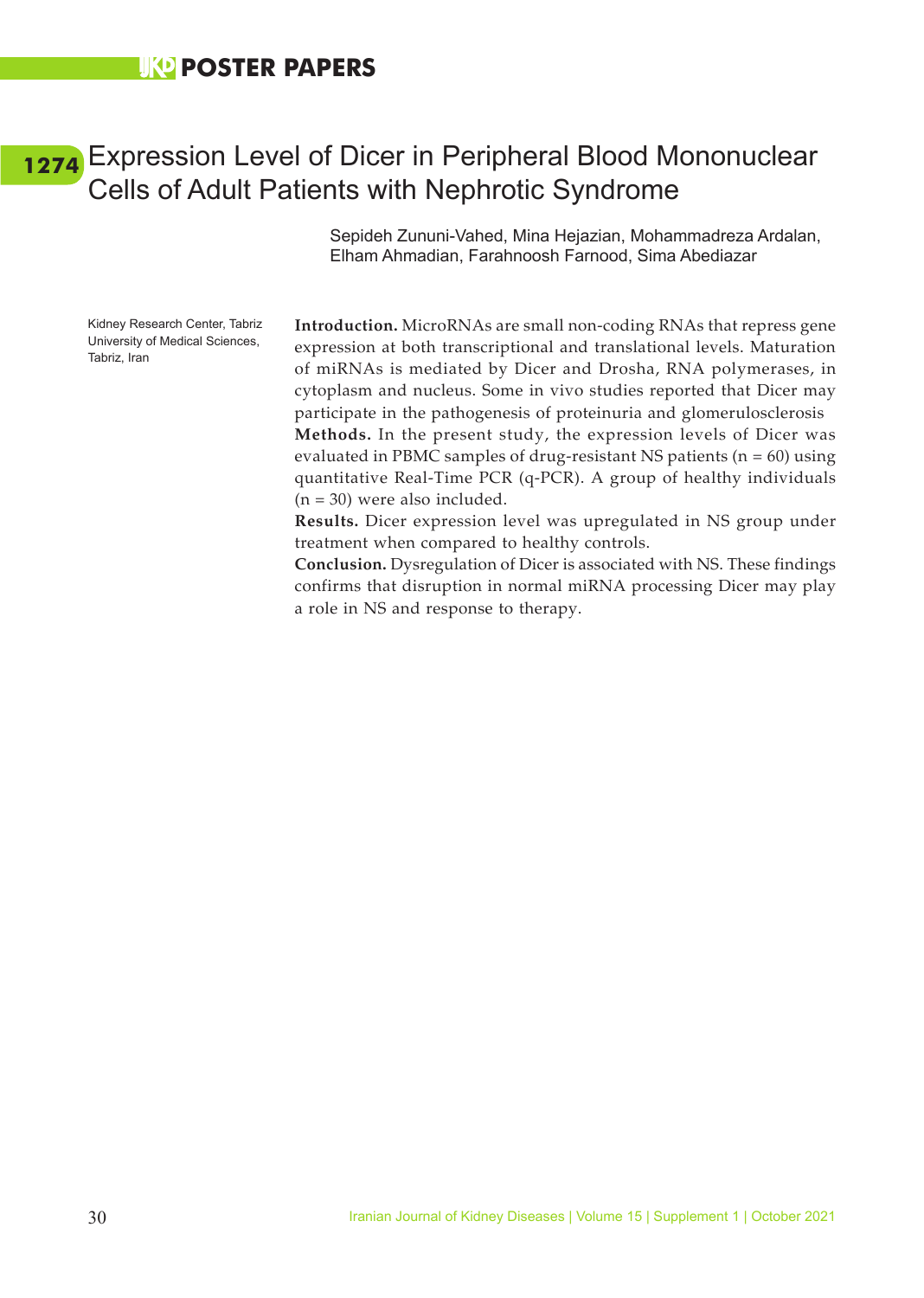### <span id="page-39-0"></span>Polymorphism of IL-17 Gene (rs763780) in Patients with **[1276](#page-7-0)**Post-transplant Diabetes Mellitus

Sepideh Zununi-Vahed, Mohammadreza Ardalan, Jalal Etemadi, Taraneh Majidi, Seyyedeh Mina Hejazian, Farahnoosh Farnood

Kidney Research Center, Tabriz University of Medical Sciences, Tabriz, Iran

**Introduction.** Post-transplant diabetes mellitus (PTDM) is a common complication of organ transplantation leading to transplant dysfunction. Cytokines and genetic alterations of inflammatory cytokines have been reported to be associated with glucose homeostasis or diabetes. The proinflammatory cytokine IL-17 is involved in glucose metabolism and the pathogenesis of diabetes by inducing a low-degree inflammation. The aim of this study was to evaluate the rs763780 polymorphism of IL-17F gene in transplant patients with and without PTDM.

**Methods.** This study was performed on 91 patients who have received a kidney allograft for at least 3 months. Patients were divided into two subgroups: patients with PTDM  $(n = 32)$  and patients without PTDM ( $n = 59$ ). The ARMS-PCR was used for the evaluation of specific polymorphism. Clinical and demographic data of patients were collected. **Results.** PTDM was detected in 81.3% (n = 26) of TT genotype carriers, 12.5% of TC genotype carriers, and 6.3% of CC genotype carriers. There was no statistically significant difference between the case and control groups in the frequency of T and C alleles and the distribution of the abovementioned genotypes ( $P \ge 0.721$ ). In PTDM group, graft rejection and age of patients was significantly higher ( $P \leq 0.017$ ).

**Conclusion.** No significant correlation was observed between the incidence of diabetes and rs763780 polymorphism of IL-17F gene.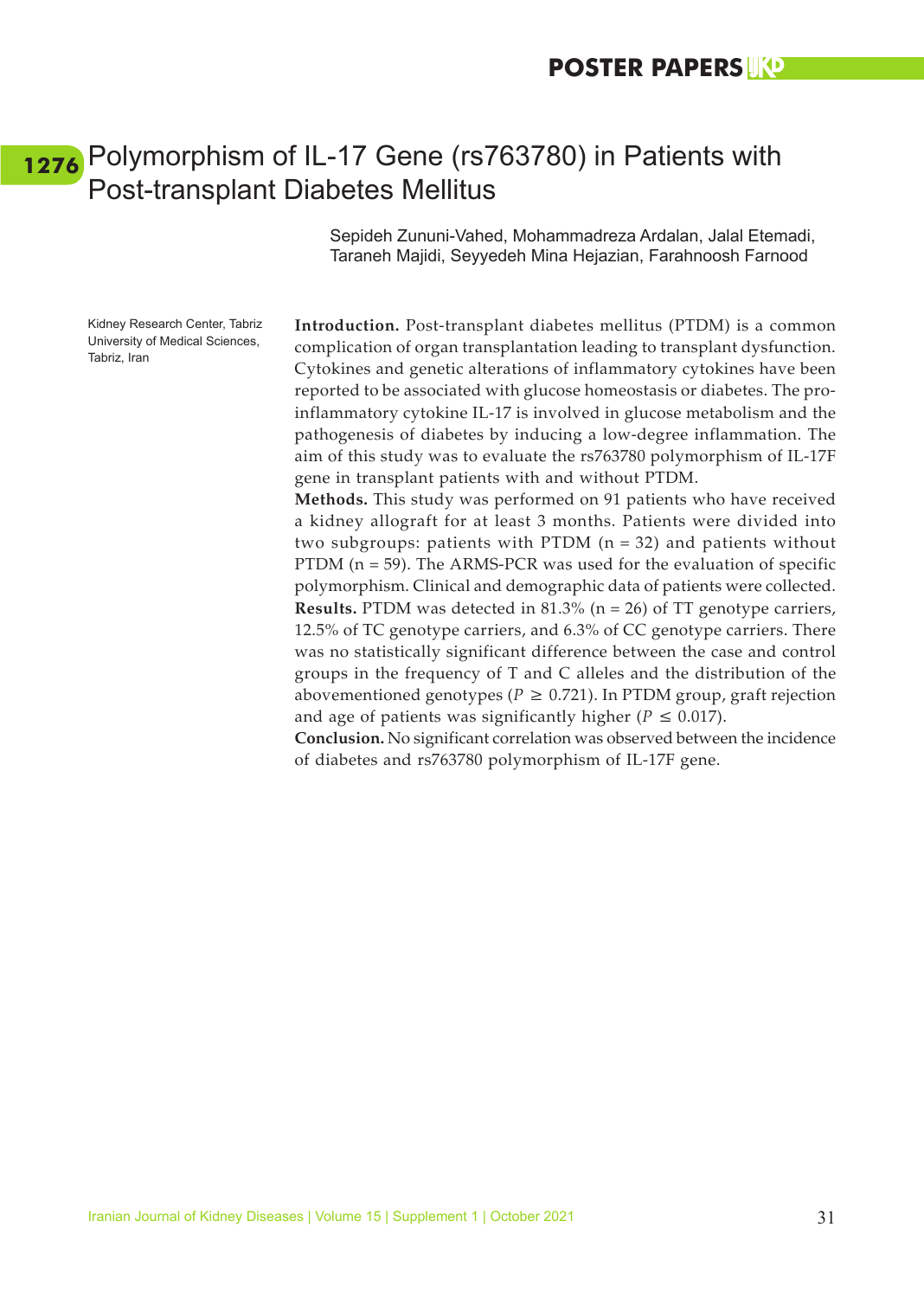### <span id="page-40-0"></span>[1280](#page-7-0) The Predictive Value of Mehran Risk Score in Contrast Induced Nephropathy

Marjan Rayatnia,<sup>1</sup> Omid Teymori<sup>2</sup>

1Internal Medicine Group, Sari branch, Islamic Azad University, Sari, Iran 2Sari branch, Islamic Azad University, Sari, Iran

**Introduction.** contrast-induced nephropathy (CIN) is the common cause of acute kidney injury lead to increased in-hospital morbidity, mortality,, and long admissions. Mehran risk score(MRS) predict CIN risk after coronary intervention(PCI). In this study we want to validate MRS to predict CIN in iranian patients at a referral Vliasr hospital cardiac center in Mazandaran in 2018.

**Methods.** We assessed 131 patients who undergone nonemergent PCI. We excluded patients on chronic dialysis. We recorded data including diabetes, Anemia, Congestive heart failure, Intra-aortic balloon pump, Hypotension, Age, Contrast media volume, estimated glomerular filtration rate(e GFR) and assessed serum creatinine(cr) after 72 h. The patients were categorized to four groups: low, moderate, high and very high risk. CIN was defined as increase in serum  $cr(\geq 0.5 \text{ mg}/\text{d}l)$ .

**Results.** From the total group, 53.4% of patients were male and mean age was 60.6 years . The overall prevalence of CIN was 23.7%(in male 24.3% and in female 23%).The prevalence Anemia, diabetes, hypotention, age over 70 y/o, GFR <  $60cc/min$  were 26%,32%, 0%, 10.6%, 28.2% respectively. Low, moderate, high and very high risk group were 73.1%, 14.5%, 9.9%, 1.5% respectively. A significant direct association was found between diabetes, anemia, age over 75, contrast fluid volume, and decreased e GFR with CIN. (*P* value: 0.001, 0.001, 0.0001, 0.0001, 0.0001). The prevalence of CIN in low, moderate, high and very high risk group were 9.3%, 52%, 69.2%, 100% respectively. Patients in high-risk group of 7.4 times and in very high-risk group 10.7 times more experienced CIN in comparison to low risk group.

**Conclusion.** MRS was a good score for predicting CIN in patients undergone coronary intervention especially in high and very high risk group in our study. Maybe MRS was not a sufficient predictor in low risk goup.It needs other larger studies.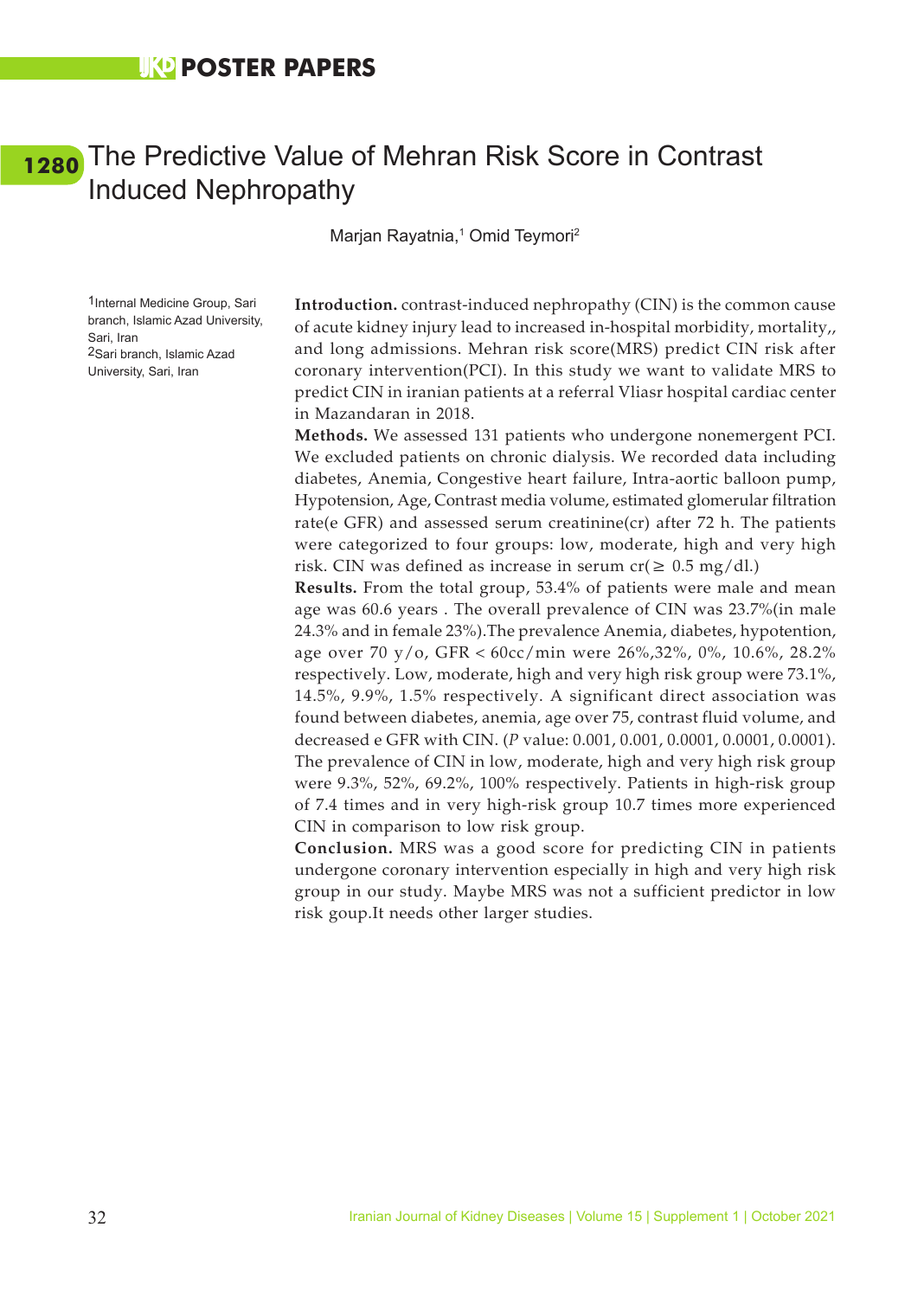### <span id="page-41-0"></span>Frequency of Vitamin D Deficiency, Safety, and Efficacy **[1281](#page-7-0)**of Low Dose Vitamin D Supplementation in Chronic Hemodialysis Patients: An Uncontrolled Open-label Trial

Shahrzad Shahidi,<sup>1</sup> Golsa Ghasemi,<sup>2</sup> Mojgan Mortazavi,<sup>2</sup> Mina Bakhshali-Bakhtiari,<sup>3</sup> Mohammad-Sajad Mirhosseini<sup>3</sup>

**Introduction.** Vitamin D deficiency is a common problem in patients affected with chronic kidney disease (CKD) undergoing hemodialysis (HD). Numerous studies have thus far highlighted the importance of taking vitamin D supplements in such patients. Given the high incidence rate of vitamin D deficiency in patients suffering from CKD and its vital role in such individuals, the present study was to shed light on the incidence of vitamin D deficiency and its role in the treatment of these patients with low doses over six months.

**Methods.** This uncontrolled open-label trial was fulfilled in descriptive and then analytical phases from 2008 to 2010 recruiting chronic HD patients (at least for three months) in our province. For this purpose, 169 patients undergoing chronic HD were randomly selected from five HD centers and their vitamin D level was measured. Then, 54 patients taking the first phase of the intervention, with vitamin D levels below 30 ng/ml were randomly selected and entered into the second phase. During the second phase, this group received 50,000 IU vitamin D3 orally, on a monthly basis for six months. Calcium and Phosphorus levels were checked every three months and if the level was out of the normal range, patients were excluded. A checklist was further utilized to collect the data, which were then analyzed using the SPSS Statistics (ver.16) software. The paired-samples t-test was also employed to compare the quantitative data at different intervals (i.e., months 0, 3, and 6) and the *P* < 0.05 was considered significant.

**Results.** A total number of 169 patients were included in this study with the mean age of  $55.7 \pm 0.16$ . The mean vitamin D level in these individuals was  $21.73 \pm 20.27$ ng/ml. As well, 96 patients (62.7%) had vitamin D levels below 30ng/ml, of which 54 cases were randomly selected to enter into the second phase of the study to be treated with vitamin D supplements. Following the six-month intervention, the mean vitamin D level in these patients elevated significantly from  $17.03 \pm 7.4$ to  $42.8 \pm 16.9$ ng/ml ( $P < 0.0001$ ).

**Conclusion.** In this study, the incidence rate of vitamin D deficiency was by 62.7%, which was lower than that in previous research in patients undergoing chronic HD. It was concluded that vitamin D3 (cholecalciferol) administration at lower doses than that used for healthy people could thus significantly increase vitamin D levels. It was confirmed that calcium and phosphorus levels should be taken into account and that the

1Isfahan Kidney Diseases Research Center, Khorshid Hospital, Isfahan University of Medical Sciences, Isfahan, Iran 2Isfahan Kidney Diseases Research Center, Isfahan University of Medical Sciences, Isfahan, Iran 3School of Medicine, Isfahan

University of Medical Sciences, Isfahan, Iran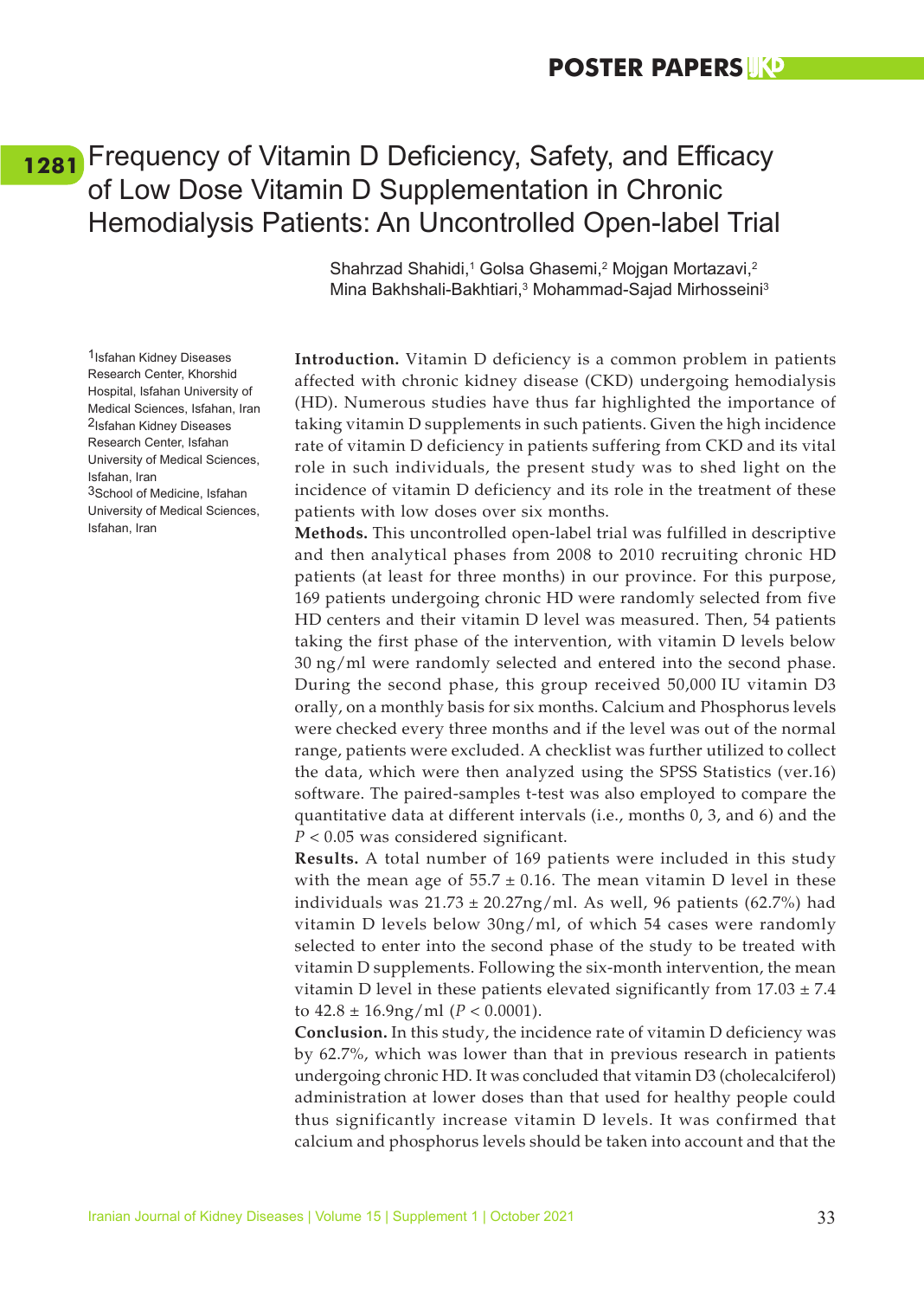### **UKO POSTER PAPERS**

phosphate binder is better adjusted during vitamin D3 supplementation in chronic HD patients.



After 6 months of vitamin D therapy

Mean of vitamin D level in different phases of the study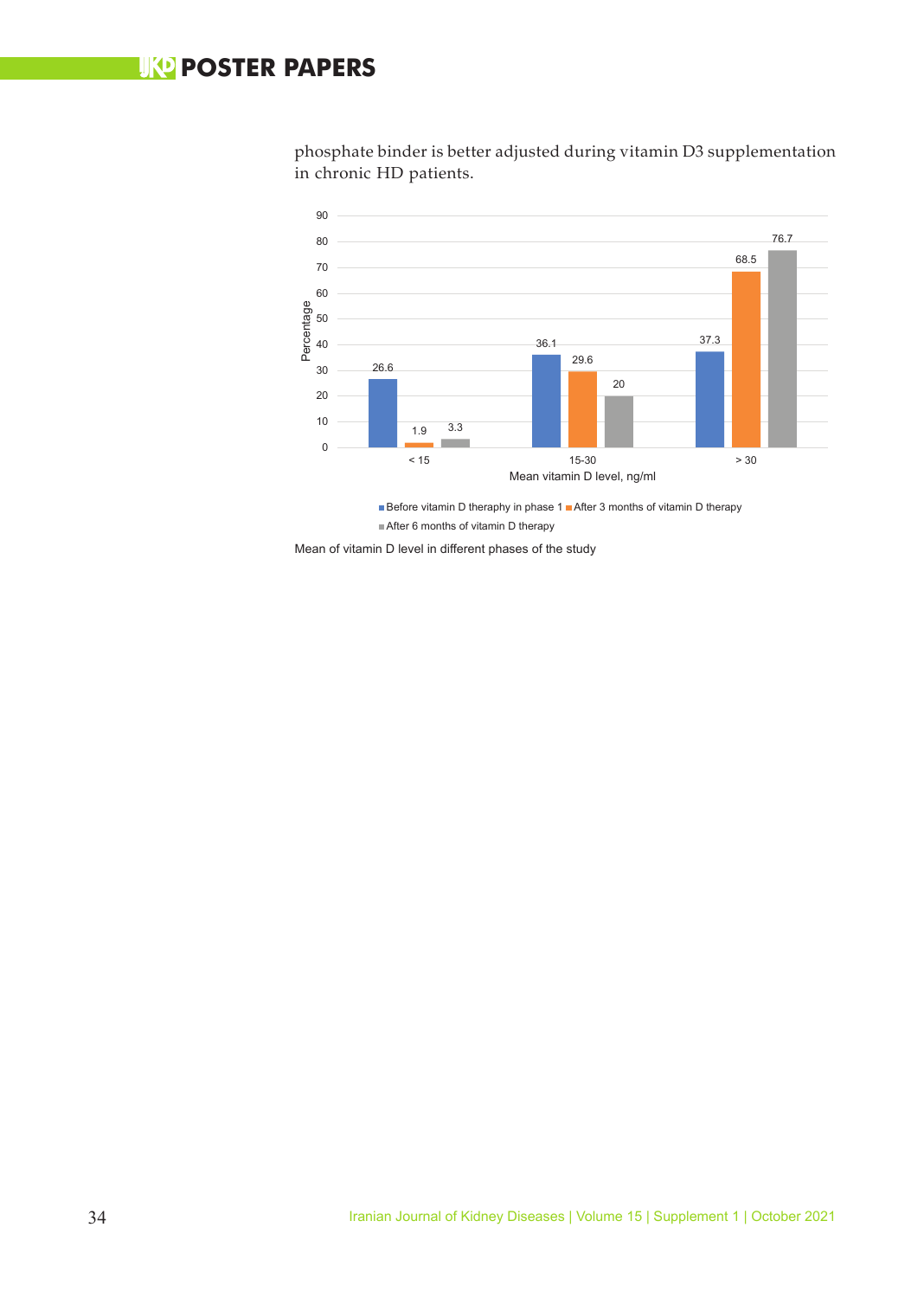# <span id="page-43-0"></span>Pseudo High Serum Acetaminophen Levels in CKD Patients **[1282](#page-7-0)**

Maryam Zaare-Nahandi,<sup>1</sup> Farima Afrand,<sup>2</sup> Hassan Rezazadeh,<sup>2</sup> Ali Banagozar-Mohammadi3

1Kidney Research Center, Tabriz University of Medical Sciences, Tabriz, Iran 2Department of Pharmacology and Toxicology, Faculty of Pharmacy, Tabriz University of Medical Sciences, Tabriz, Iran 3Department of Internal Medicine, Faculty of Medicine, Tabriz University of Medical Sciences, Tabriz, Iran

**Introduction.** Due to the relatively high prevalence of acetaminophen poisoning worldwide especially in developed counteries, the serum level of acetaminophen is measured by default in all poisonings of unknown origin. Patients poisoned or suspected of unknown agent poisoning sometimes also develop renal insufficiency, On the other hand the authors have observed positive serum acetaminophen level (measured in the laboratory by spectrophotometry) in some patients with kidney disease without poisoning with acetaminophen (despite the patient not taking acetaminophen). As a result, acetaminophen poisoning can misdiagnose in these patients, leading to unnecessary treatments and additional costs. Therefore, in this study, the relationship between blood urea, creatinine levels and serum levels of acetaminophen was investigated in patients with end-stage renal disease in Tabriz Sina hospital.

**Methods.** Thirty patients with ESRD (end-stage renal disease) who undergone hemodialysis, were included in the study. After obtaining informed consent, an additional blood sample of 5 cc was taken from the patients before dialysis. Supplementary and confirmatory O-Cresol diagnostic test was used to investigate that patient not taking acetaminophen. Spectrophotometric method was performed to determine the plasma concentration of acetaminophen.

**Results.** In this study, the serum level of acetaminophen with a mean of  $65.73 \pm 9.49$  micrograms/mL were high in these patients. Mean creatinine levels were  $8.83 \pm 2.74$  mg/dl and mean urea levels were  $130.67 \pm 26.78$ mg/dl.

**Conclusion.** The results showed that despite not taking acetaminophen, the serum level of acetaminophen was high in these patients It seems that in ESRD, various toxins may interfere with spectrophotometry method and gives pseudo high levels of acetaminophen in the blood.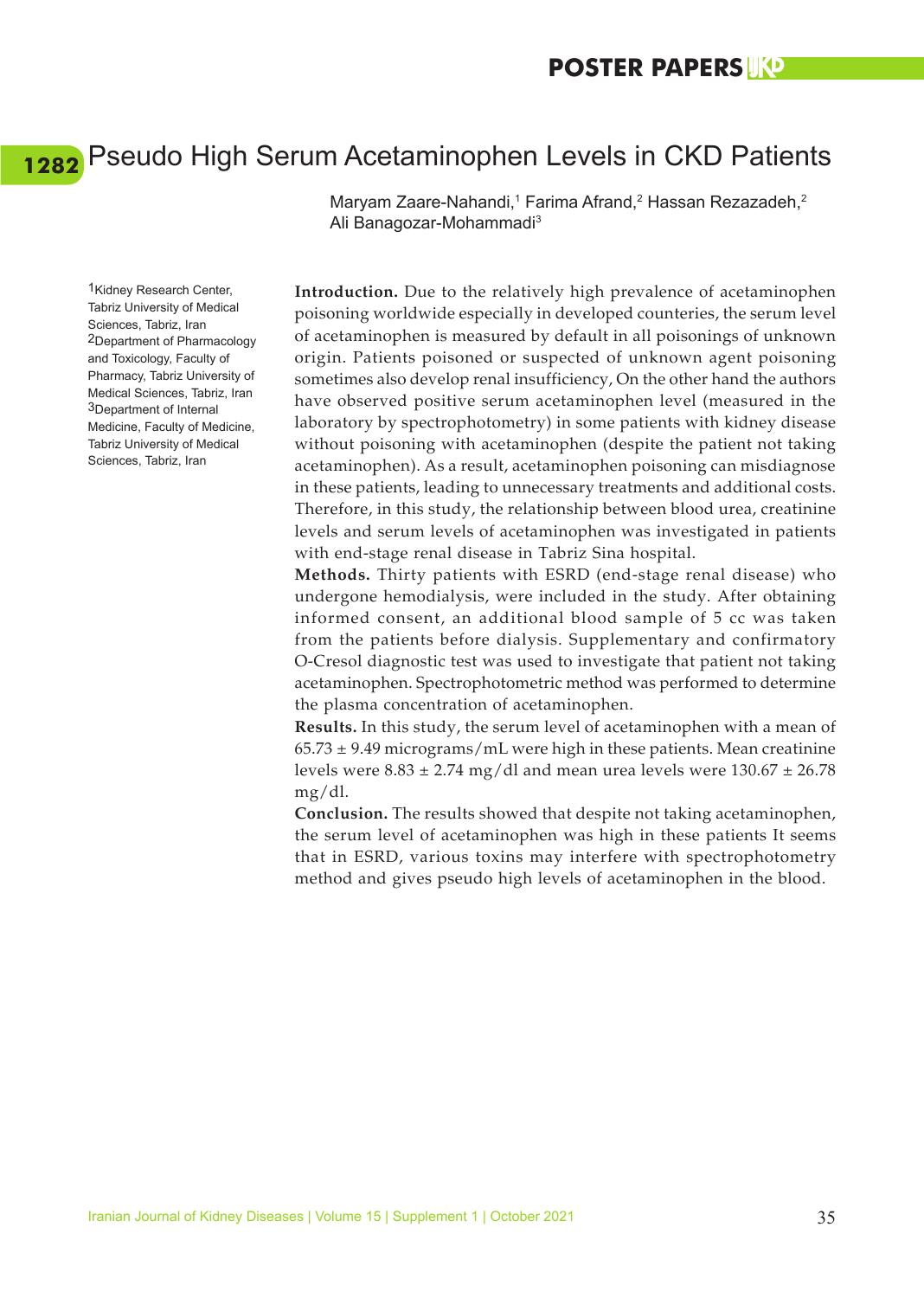### <span id="page-44-0"></span>Urinary Tract Infections (UTIs) with Non-Escherichia coli **[1283](#page-7-0)**(E. coli) Species Are Associate with Urological Abnormalities

#### Gholamreza Sarvari

Pediatric Nephrology Department, Faculty of Medicine, Mashhad University of Medical Sciences, Mashhad, Iran

**Introduction.** To compare the prevalence of non-E. coli infections in patients with urological anomalies, neurogenic bladder dysfunction, and those with apparently normal urinary systems.

**Methods.** Pediatric nephrology clinic at a tertiary-care center in east of Iran. Children affected by UTI enrolled from 2003 to 2016. The results of urine culture were noted at enrolment. Cases with nephrolithiasis who had normal voiding cystourethrogram were excluded. After the implementation of imaging and urodynamic examinations, 832 patients enrolled according to the following inclusion criteria: cases with vesicoureteral reflux, urinary obstruction, neurogenic bladder, and patients with apparently normal urinary tract. The prevalence of infections with E. coli vs. non-E. coli pathogens were compared between different groups of enrolled cases.

**Results.** In this study, 62.26% of the subjects had a normal urinary system, while 33.77%, 3.97%, and 2.4% of whom had vesicoureteral reflux, neurogenic bladder, and obstruction, respectively. Non-E. coli pathogens were responsible for infections in 17.29%, 19.39%, 33.74%, and 17.15% of these cases, respectively. Infections with non-E. coli pathogens were significantly more prevalent in cases with neurogenic bladder (*P* = 0.003). Pseudomonas species were responsible for 4/125, 5/118, 5/28, and 0/6 episodes of non-E. coli infections in cases with apparently normal urinary system, patients with vesicoureteral reflux, cases with neurogenic bladder, and those with urinary obstruction, respectively  $(P = 0.004)$ .

**Conclusion.** Infections with non-E. coli and also Pseudomonas species are significantly more prevalent in patients with neurogenic bladder dysfunction rather than those with urological abnormalities and/or cases with apparently normal urinary system.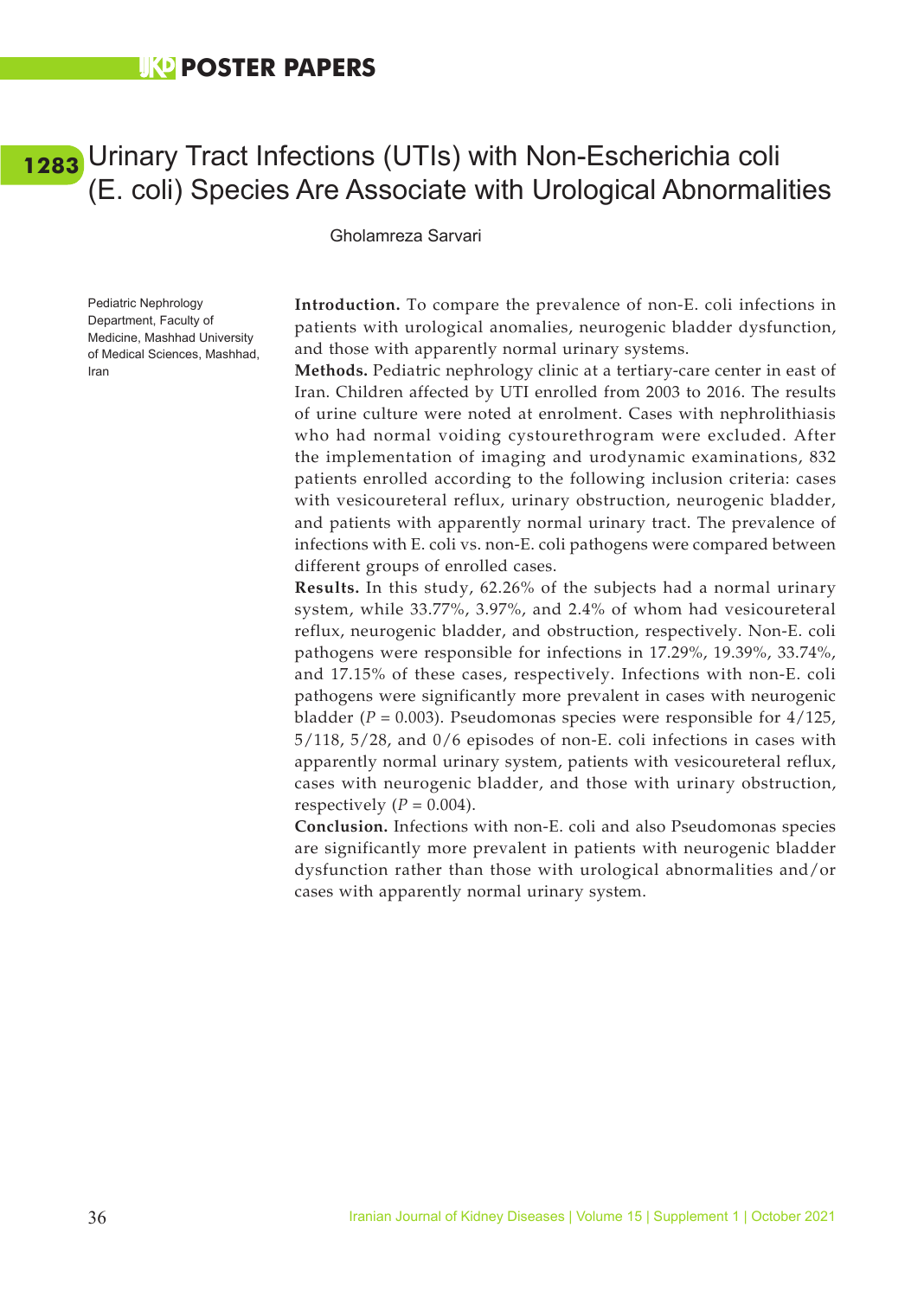# <span id="page-45-0"></span>Acute Kidney Injury in COVID-19 Patients **[1285](#page-7-0)**

Nasrin Milani,<sup>1</sup> Zahra Abbasi Shaye,<sup>2</sup> Farzaneh Sharifipour,<sup>3</sup> Maryam Hami4

**Introduction.** Coronavirus Disease 2019 (COVID-19) can present pulmonary and extra pulmonary manifestations. One of the common complications caused by the disease is acute kidney injury (AKI),. This study aims to assess the prevalence of kidney dysfunction in COVID-19 in-patients and its relationship to the outcomes of hospitalization in COVID-19 patients of a tertiary teaching hospital in Mashhad, Iran

**Methods.** A consecutive cohort study was carried out on patients' record extracted from hospital information system (HIS system) admitted in a tertiary teaching hospital following a major outbreak in Mashhad in 2020. Serum creatinine concentration and other laboratory parameters were extracted from HIS system. Incidence rate for acute kidney injury (AKI) according KDGO criteria was examined during the study. Outcomes, including mortality, and hospital length of stay was analyzed.

**Results.** We included 715 COVID-19 patients that135 (21.3%) of whom died in the hospital and 488(77.3%) of studied patients have recovered. The mean age of the patients was  $59.45 \pm 16.83$  years old, including 452 males (63.3%) patients. The mortality rate was higher for men compared to women  $(P = 0.005)$ . The greatest change in mean creatinine was observed between first day of hospitalization (1.31  $\pm$  1.33) and second day of hospitalization (1.81  $\pm$  1.95). During the study period, AKI occurred in 17.84% of patients. The greatest percentage of AKI was observed on the 2nd and 7th days of hospitalization, which were 27.1% and 24.3%, respectively. This study demonstrated that patients with elevated creatinine and kidney impairment had higher risk of mortality (*P* < 0.0001). Mortality status had a direct and significant correlation with age, CRP, Urea and albumin in serum during hospitalization(*P* < 0.05). However, length of hospitalization was not associated with AKI ( $P = 0.465$ ).

**Conclusion.** There was a great prevalence of kidney impairment in hospitalized COVID-19 patients. After adjustment for confounders, kidney impairment indicators were associated with higher risk of in hospital death. Therefore, it is critical that clinicians consider serum factors indicating kidney impairment in hospitalized COVID-19 patients.

**Table 1.** KDIGO Classification and The AKIN Classification/Staging System of Acute Kidney Injury

| <b>Class</b>         | Increase in baseline serum creatinine                                                                                                                                 | increase in serum creatinine                       | reduction in urine output                                                                                                      |
|----------------------|-----------------------------------------------------------------------------------------------------------------------------------------------------------------------|----------------------------------------------------|--------------------------------------------------------------------------------------------------------------------------------|
| stage 1 (AKIN/KDIGO) | ↑ SCr $\geq$ 1.5 to 1.9 times baseline                                                                                                                                | $\uparrow$ SCr $\geq$ 0.3 mg/DI (26.5 µmol/L)      | $< 0.5$ mL/kg/h for 6 to 12 hours                                                                                              |
| stage 2 (AKIN/KDIGO) | $\uparrow$ SCr $\geq$ 2.0 to 2.9 times baseline                                                                                                                       |                                                    | $< 0.5$ mL/kg/h for $\geq 12$ hours                                                                                            |
| stage 3 (AKIN/KDIGO) | $\uparrow$ SCr $\geq$ 3.0 times baseline in patients < 18<br>years, decrease in estimated glomerular<br>filtration rate (eGFR) to < 35 mL/<br>min/1.73 m <sup>2</sup> | $\uparrow$ SCr ≥ 4.0 mg/dL (≥ 353.6<br>micromol/L) | $< 0.3$ mL/kg/hour for $\geq 24$<br>hours, or anuria for $\geq 12$<br>hours, or the initiation of renal<br>replacement therapy |

1Department of Internal Medicine, Faculty of Medicine, Mashhad University of Medical Sciences, Mashhad, Iran 2Clinical Research & Development Unit, Faculty of Medicine, Mashhad University of Medical Sciences, Mashhad, Iran

3Kidney Transplantation Complications Research center, Mashhad University of Medical Sciences, Mashhad, Iran 4Kidney Transplantation Complications Research center, Mashhad University of Medical Sciences, Mashhad, Iran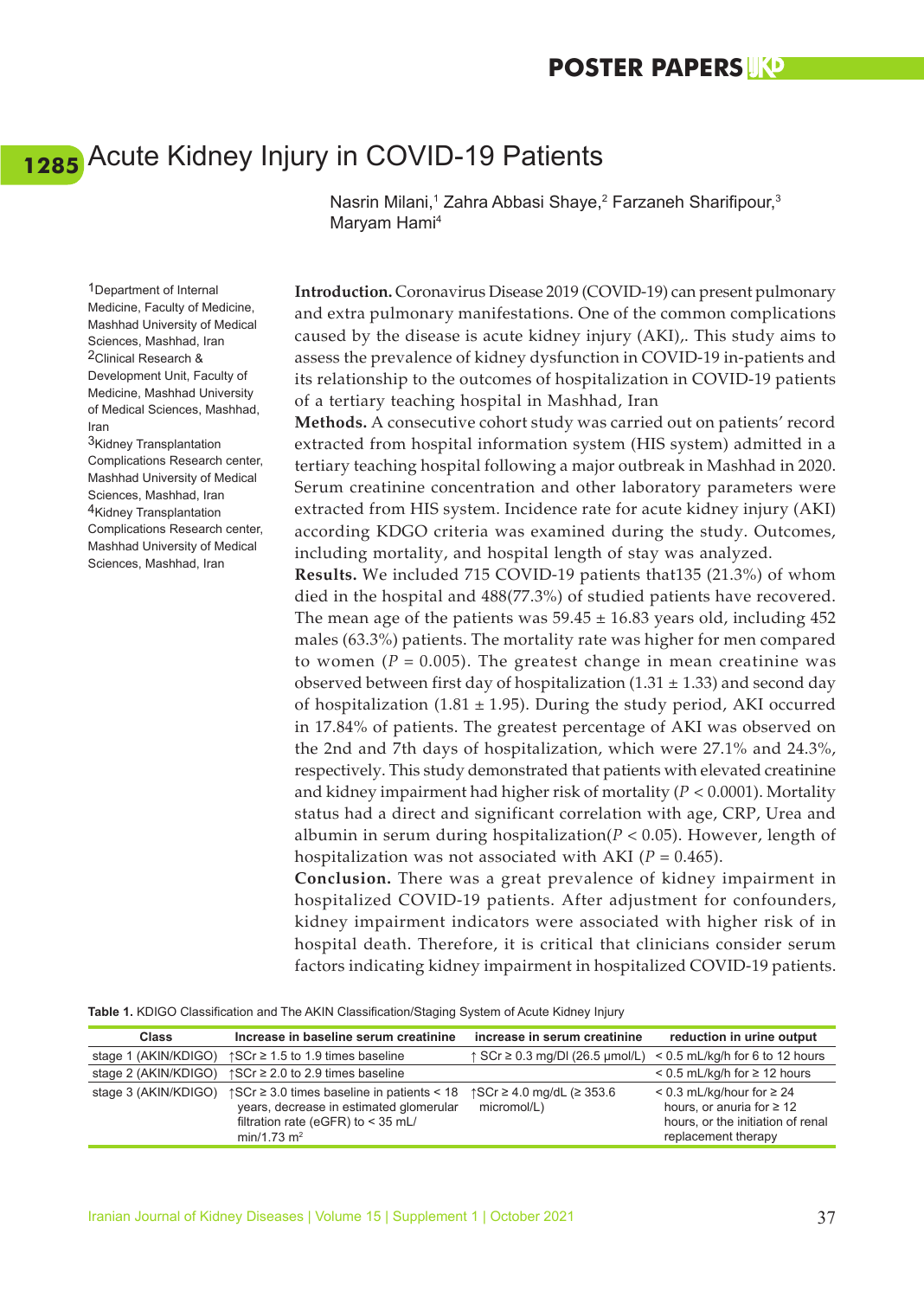### <span id="page-46-0"></span>**UKD POSTER PAPERS**

### COVID-19 Associated Acute Kidney Injury: Incidence, Risk **[1289](#page-7-0)**Factors and Outcomes in Different KDIGO Stages

Leila Malekmakan, Jamshid Roozbeh, Anahid Hamidian-Jahromi, Aida Doostkam

Shiraz Nephro-Urology Research Center, Shiraz University of Medical Sciences, Shiraz, Iran

**Introduction.** Acute kidney injury (AKI) is the most common renal complication associated with coronavirus 2019 (COVID-19) disease. In this study we evaluated the frequency of AKI, its predisposing factors, and its impact on patients' outcomes in COVID-19 disease.

**Methods.** A cross-sectional study was conducted on hospitalized SARS-CoV-2 infected patients in a COVID-19-designated hospital in Shiraz, Iran from 20thMarch 2020 to 20th May 2020. Patients' characteristics and laboratory findings were collected by data gathering sheets. Data were analyzed using SPSS, and *P* value < 0.05 was considered significant.

**Results.** This study was conducted on 1006 COVID-19 patients (mean age:  $51.5 \pm 16.3$  years and men:  $55.0\%$ ), of which 31.8% developed AKI during their hospitalization period and 1.3% ended up requiring renal replacement therapy. Based on the Kidney Disease Improving Global Outcomes, stage 3 AKI patients experienced more severe/critical COVID-19 diseases compared to other stages (stage 3:71.0%, stage 2:44.8%, stage 1:6.5%, *P* < 0.001). The mortality rate was higher in AKI patients than in non-AKI ones  $(16.0\% \text{ vs. } 1.7\%, P < 0.001)$  with an increasing stepwise pattern in more severe AKI stages (stage 1:80.6%, stage 2:38.0%, stage 1:5.8%,  $P < 0.001$ ).

**Conclusion.** Hospitalized COVID-19 patients are vulnerable to AKI, especially those who experienced more severe COVID-19 diseases or required mechanical ventilation and it has a considerable impact on patients' mortality. Also, the mortality rate of ESRD patients was higher than AKI patients and non-AKI ones. Routine kidney function, blood and urine screening tests for all COVID-19 patients should be considered.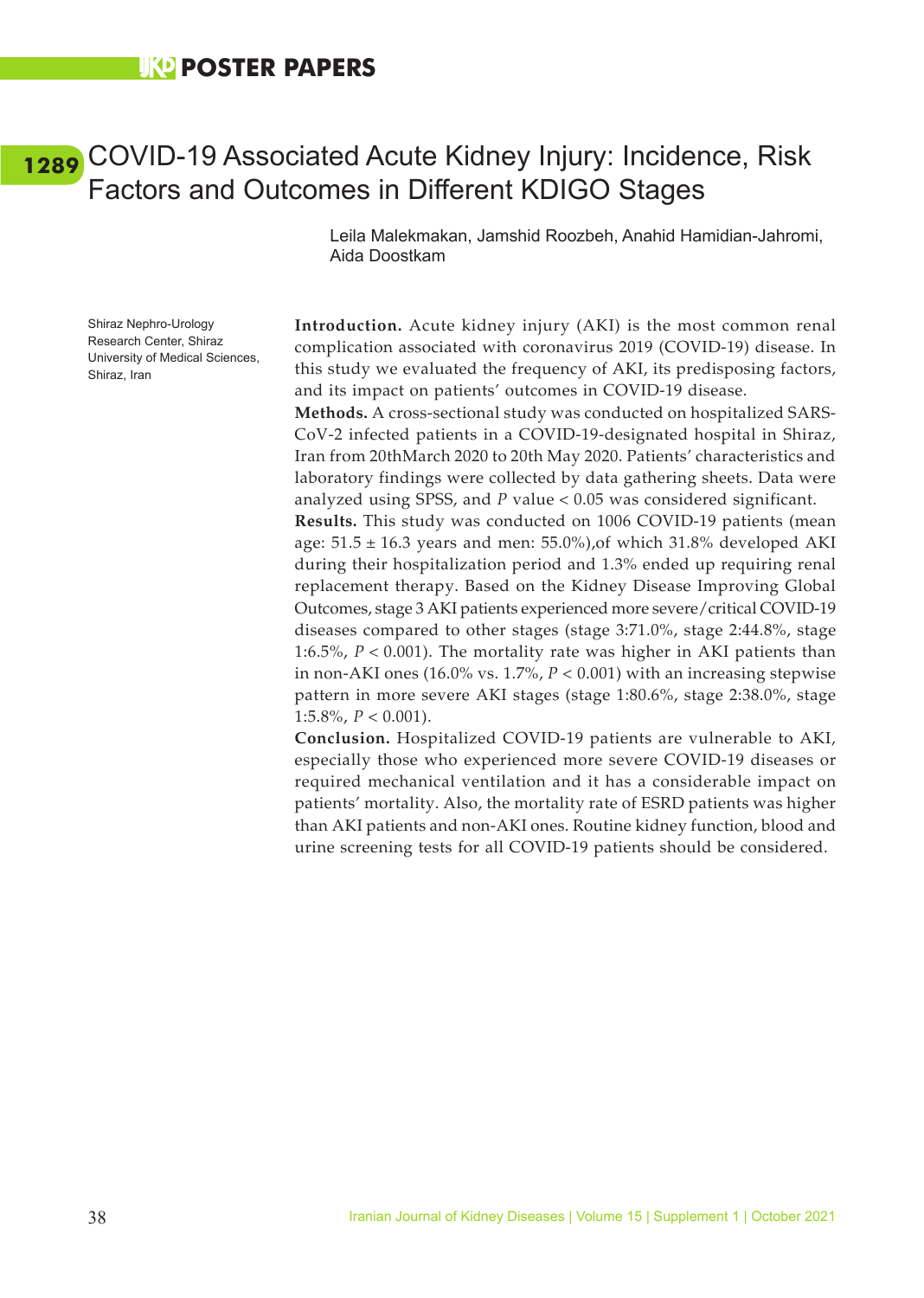### <span id="page-47-0"></span>A Five-year Study of Renal Outcome of Focal Segmental **[1293](#page-7-0)**Glomerulosclerosis Patients

Leila Malekmakan, Maryam Pakfetrat, Taraneh Tadayan, Aida Doostkam

Shiraz Nephro-Urology Research Center, Shiraz University of Medical Sciences, Shiraz, Iran

**Introduction.** Focal segmental glomerulosclerosis (FSGS) is one of the most common glomerular diseases that lead to a critical condition called nephrotic syndrome. We determined the demographical characteristics, risk factors, and prognostic indexes of FSGS in southern Iran.

**Methods.** We retrospectively gathered the data of 53 FSGS patients at the time of biopsy and five years after it that referred to clinics of Shiraz University of Medical Sciences.

**Results.** We performed a five year follow up of 53 patients (mean age  $41.0 \pm 13.3$  years). Tip variant was the most common type of FSGS. Older patients experienced more disease activity, while remission occurred more in younger patients ( $P = 0.012$ ). Patients that experienced remission had lower creatinine and protein/creatinine ratio and also higher amounts of glomerular filtration rate ( $P < 0.05$ ). Treatment with combination of corticosteroid and mycophenolate mofetil revealed a significant correlation with remission in our FSGS  $(P = 0.036)$ .

**Conclusion.** Patients with older age, higher creatinine, higher protein/ creatinine ratio, and lesser glomerular filtration rate at initiation need more aggressive treatment. Treatment with both mycophenolate mofetil and steroid is better than treatment with one of them, while it causes more remission.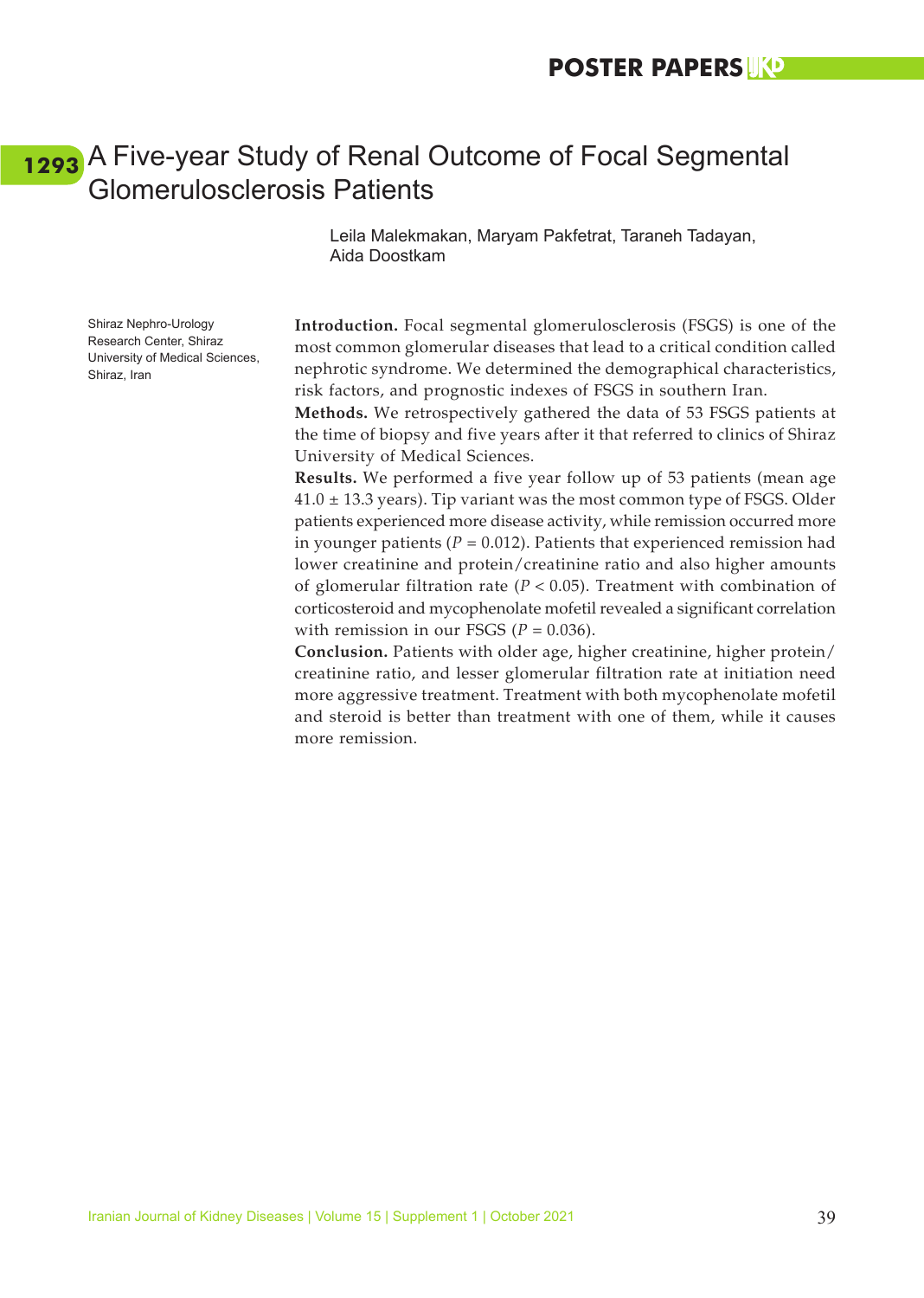### <span id="page-48-0"></span>Prevalence and Risk Factors of Valvular Calcification in **[1300](#page-7-0)**Peritoneal Dialysis Patientsand Hemodialysis

Boshra Hasanzamani

Kidney Transplantation Complications Research Center, Mashhad University of Medical Sciences, Mashhad, Iran

**Introduction.** Cardiovascular disease is the leading cause of mortality in patient with ESRD. Valvular calcification one of the important and frequent complication in ESRD patients. Prevalence of cardiac valve calcification in HD patient is 47% and in PDpatient is 32-47%. Valvular calcification is also associated with hyperparathyroidism, elevated calcium-phosphorus product, vascular calcification, hypercalcemia and hyperphosphatemia. Let us to hypothesis at dialysis type, hyperphosphatemia and elevated calcium-phosphorus product might be an additional risk factor in valvular calcification.

**Methods.** The study population included 102 patients with ESRD who were undergoing maintenance dialysis at least for 6 months at Qaem, Imam Reza, Montaserie Hospital. The eligible participants were those up to 18 years old and patient withstage 3-4 of heart failure and patients who are Parathyroidectomy are excluded. We used the echocardiography to find the calcification of the valves. A severity score for VC was determined according to annulus thickness is B-mode evaluation (score  $0 < 3$  mm, score  $1 = 3-5$  mm, score  $2 = 6-7$  mm, score  $3 > 8$ mm). Factors such as age, cause of ESRD, calcium, phosphorus, PTH, BP, KTV, Albumin, CRP were recorded. Eventually analysed with SPSS 22.

**Results.** In conclusion, the prevalence of Mitral calcification in HD patient is 65.4% and in PD patient is 48%. Mitral calcification is no association with dialyze type. And prevalence of calcification of Aortic valves in HD patient is 71.2% and in PD patient is 64%. Aortic valve calcification is no association with dialysis type.

**Conclusion.** Summery of the research findings:type of the dialysis, gender, calcium and PTH was not significantly associated with valve calcification; but duration of dialysis and age associated with valvular calcification.further and larger studies need to be carried out to clarify the possible reasons and investigate more the condition in such patients.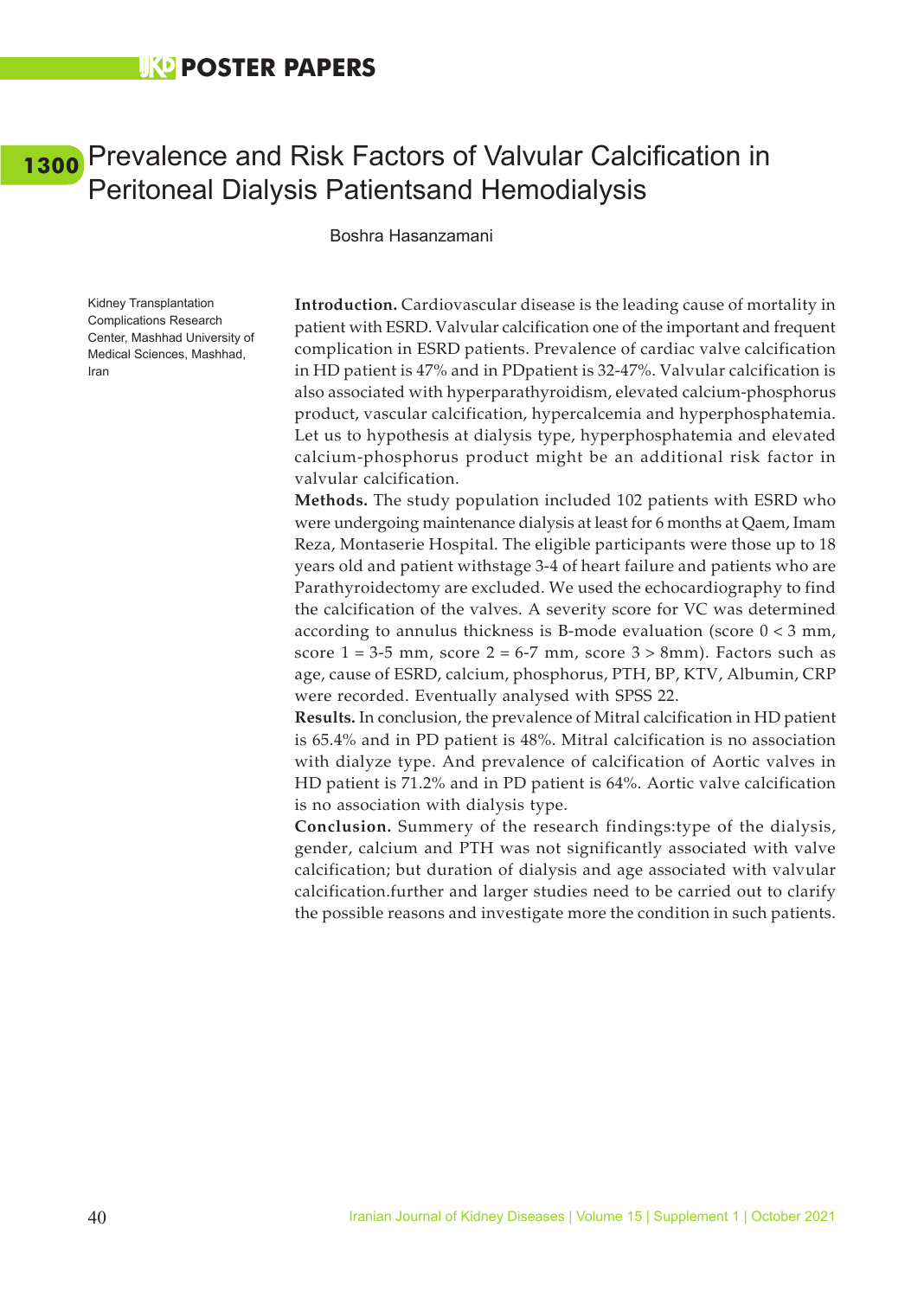## <span id="page-49-0"></span>[1301](#page-7-0) Risk Factors for Urinary Tract Infection Prevalence Among Kidney Transplant Patients in Montasariye Hospital, Mashhad

#### Boshra Hasanzamani

in both groups were evaluated.

Kidney Transplantation Complications Research Center, Mashhad University of Medical Sciences, Mashhad, Iran

**Introduction.** Urinary tract infection (UTI) is the most common infectious complication following renal transplantation which may lead to bacteremia, sepsis, and graft dysfunction. The majority of UTIs occur at the first year after transplantation. Some studies suggested that recurrent UTIs affect graft function and patients' morbidity and mortality. The purposes of this study were to determine the causative agents of UTIs among renal transplant recipientswho were admitted in Montaserye Hospital. **Methods.** This cross-sectional retrospective study was among 306 recipients who underwent kidney transplantation in terms of their valid medical records during the period 2016 to 2017 at Montaserye Hospital, Mashhad. After surgery, all patients were treated with immunosuppression and antibiotics according to a special schedule and urine samples were taken for analysis and culture on the first and second days after surgery and then once every three days during hospitalization. After discharge, the patient is visited every two weeks in the first trimester, then monthly for up to a year, and then every two months if he is STABLE for the rest of his life. After examination and laboratory examination, kidney transplant patients with urinary tract infections and patients without urinary tract infections were divided into two groups. Finally, risk factors

**Results.** From all 306 patients' urine cultures, urinary tract infections were confirmed among 156 (50.98%) of them. The mean of age was 37.7 years and 55.2% of subjects were men. 78.7% of patients received graft from cadaver and 91% were treated by hemodialysis. the most frequent causative microorganisms were E.coli as the principal isolated agent in 2% of cases . There was a significant association between the female gender  $(P = 0.02)$ , receiving graft from calaver donor $(P = 0.01)$ , higher dialysis period (*P* = 0.001), prescribtionof Mycophenolate Mofetil (*P* = 0.005)and UTI after the transplantation.

**Conclusion.** The result of current study suggested that some factors such as cadaveric, femal gender, durationprior to transplantation, and type of prescribed antimetabolites were associated with UTI in patients who underwent kidney transplantation. Regarding the considerable rate of UTI in kidney transplant patients, future studies that investigate the risk factors for UTI and identify the high-risk patients seems very crucial.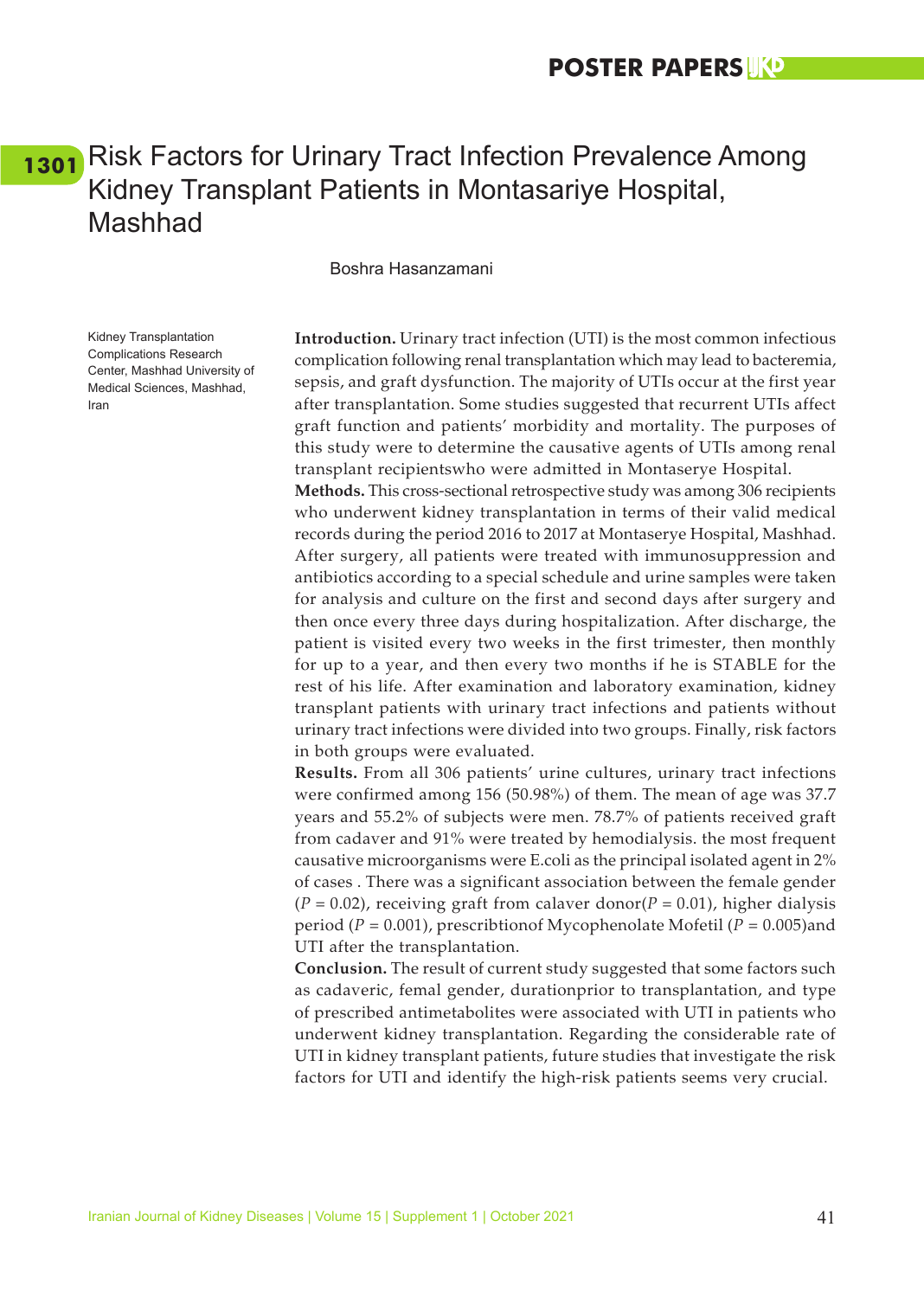### <span id="page-50-0"></span>Association Between Restless Legs Syndrome and Vitamin **[1302](#page-7-0)**D Deficiency in Hemodialysis Patients

Marjan Rayatnia,<sup>1</sup> Faezeh Zabihi,<sup>2</sup> Elham Abedi<sup>2</sup>

1Internal Medicine Group, Sari branch, Islamic Azad University, Sari, Iran 2Sari branch, Islamic Azad University, Sari, Iran

**Introduction.** Restless legs syndrome (RLS) is an uncomfortable sensation lead to uncontrollable urge to move legs and is one of the most common complaints among end stage kidney disease (ESKD) patients. The pathophysiology of RLS is not clear exactly but iron deficiency, hyperphosphatemia, vitamin D deficiency (VDD) have been shown to be associated with dopaminergic dysfunction and RLS. In this study, we aimed to assess the possible relationship between vitamin D and other metabolits with RLS in ESKD patients on hemodialysis in Vali-e-Asr hospital in Ghaemshahr in 2019.

**Methods.** Our study is An observational cross sectional study on 74 hemodialysis patients and a tial vitamin D supplementation on 35 patients with VDD in Vali-e-Asr hospital in Ghaemshahr.We excluded patients with infection, active malignancy and dialysis vintage less than 3 months. RLS was measured using International Restless Legs Syndrome Study Group (IRLSSG)'s RLS Questionnaire (RLSQ). The risk factors for RLS including underlying cause of renal failure, dialysis vintage, biochemical tests including calcium,phosphor, iron profile and vitamin D, dialysis adequacy were measured. Then we evaluate the possible association between RLS and these parameters.Then we treated patients with VDD with vitamin D supplementation and reassess RLS severity.

**Results.** The mean age of the patients 58.9 ± 12.6 years old. Forty one percent were male and 54% were female. VDD and RLS were found in 54.3% and 47.3% of patiens respectively.There were no significant difference between two groups with and without RLS in sex, mean age, dialysis vintage,diabetes (*P* value: 0.2, 0.5, 0.5, 0.5 respectively) and in calcium,phosphor,iPTH, Hgb, iron/TIBC, ferritin,VDD (*P* value: 0.08,0.2, 0.055, 0.9,0.6,0.1,0.8 respectively). We didn,t find significant association between RLS and above parameters but in *P* value less than 0.2 in multivariate regression model we found association between RLS and calcium(OR:4.9,95% CI:1.50-1.64), i PTH(OR:1.004,95% CI:1.004-1.007), ferritin(OR:0.9, 0.95%CI:0.91- 0.99). We also treated 35 patients with VDD(19 patients with RLS and 16 patients without RLS) with vitamin D supplementation. After treatment vitamin D level significantly increased. (13.39 ± 4.11 vs 48.93 ± 19.47, *P* < 0.001) The level of calcium (8.42 ± 0.91 vs  $8.42 \pm 0.91$ ,  $P = 0.420$ ) and phosphorous  $(5.95 \pm 1.62)$ .

**Conclusion.** In this study we found a significant association between RLS with calcium, i PTH and ferritin. But we didn,t find significant association between VDD and RLS. After treatment with vitamin d supplementation we found significant improvement in RLS severity.These findings may support possible association between RLS and VDD. It needs to design larger and controlled trials to confirm this relationship.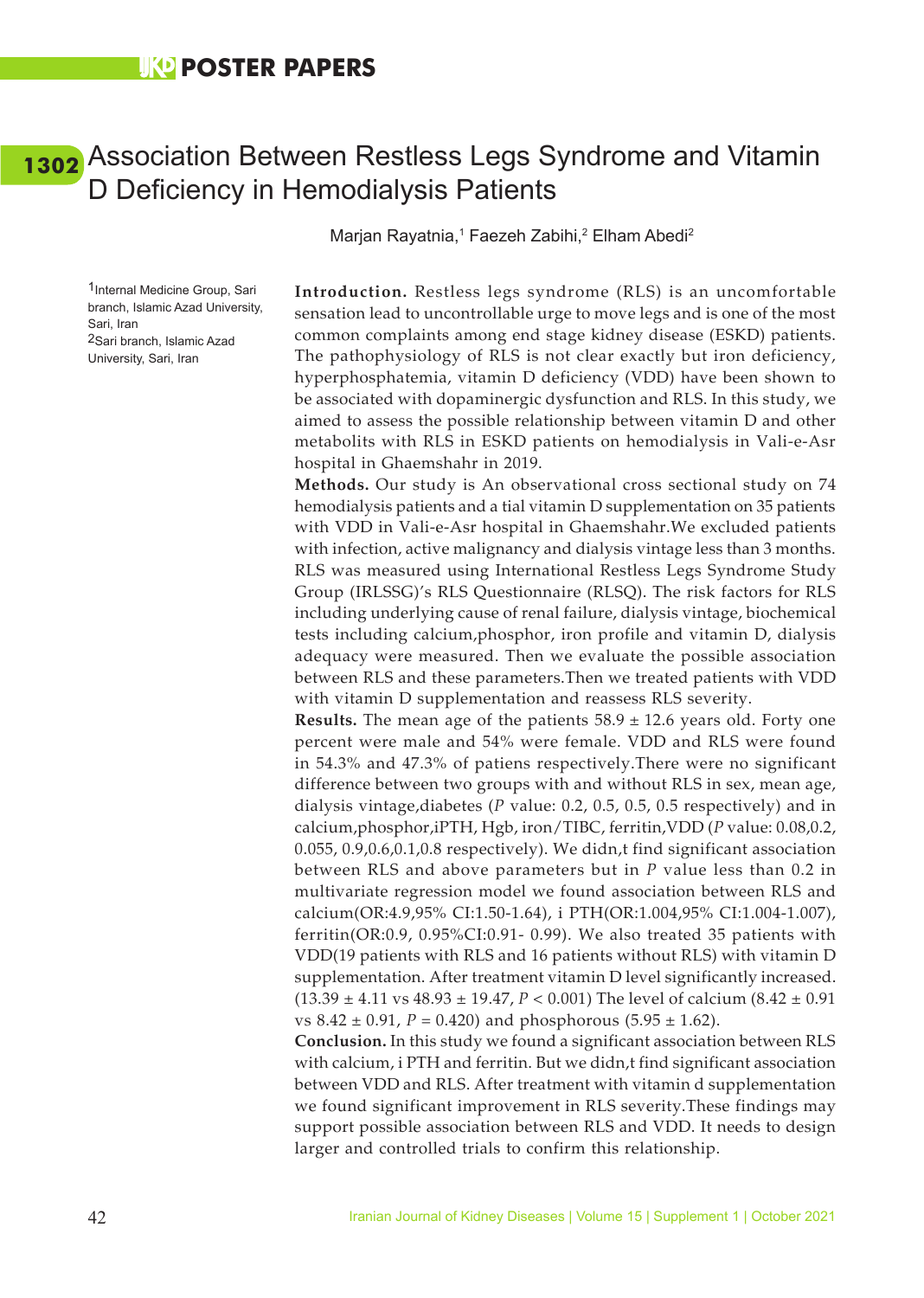### **POSTER PAPERS**

### <span id="page-51-0"></span>Comparative Effects of Heparin, Vancomycin, and **[1304](#page-7-0)**Taurolidine in Prevention of Catheter-related Infections in Dialysis Patients

Fargol Yousefian, Farshid Oliaei, Roghayeh Akbari

Babol University of Medical Sciences, Babol, Iran

**Introduction.** Determination of the best choice for antibiotic prophylaxis needs some interventional trials to demonstrate the TauroLock ALS with the best outcomes. Accordingly, this study was carried out to determine the comparative effects of heparin, vancomycin, and taurolidine in the prevention of catheter infection in dialysis patients.

**Methods.** In this double-blind randomized clinical trial, 168 consecutive hemodialysis patients attending to Shahid-Beheshti Hospital in Babol, Northern Iran under permanent or transient catheter placement were enrolled. The rates of infection and related symptoms were determined and compared across the groups. Taurolock solution included taurolidine 1.35% and citrate 4.0%. Vancomycin was used in solution with a dose of 2.5 mg/mL. For the placebo group, only 5000 IU/mL heparin was used. The frequency of infection and related symptoms and catheter removal was compared.

**Results.** The bacteremia was seen in 8.9%, 5.4%, and 1.8% in heparin, vancomycin, and taurolidine groups, respectively without difference across the groups ( $P = 0.244$ ) and infection symptoms were seen in 17.9%, 30.4%, and 8.9% in heparin, vancomycin, and taurolidine groups, respectively with a difference across the groups ( $P = 0.015$ ). The secretion was seen in 7.1%, 12.5%, and 3.6% in heparin, vancomycin, and taurolidine groups, respectively with a difference across the groups  $(P > 0.05)$ . Tenderness was seen in 8.9% and was alike across the groups ( $P > 0.05$ ). The catheter was removed in 26.8%, 23.2%, and 10.7% in heparin, vancomycin, and taurolidine groups, respectively with a difference across the groups (*P* > 0.05). Also, the catheter was removed for infection in patients that had the same rate across the groups  $(P > 0.05)$ .

**Conclusion.** Taurolidine has better efficacy to reduce the rate of catheterrelated infection and the related symptoms in hemodialysis patients. According to this result use of taurolidine is recommended for ESRD patients under hemodialysis to decrease the rates of infection and need for catheter removal.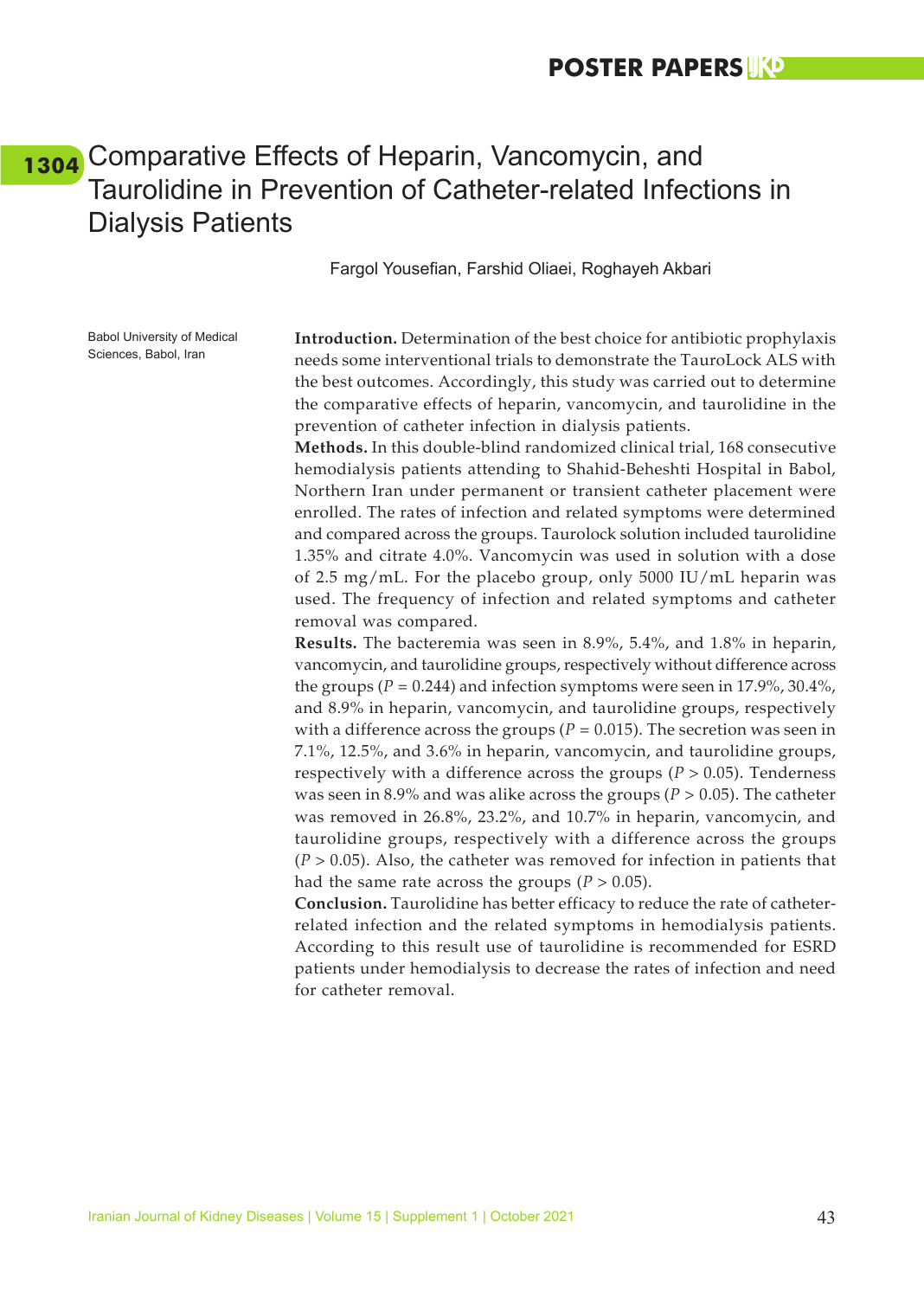### <span id="page-52-0"></span>[1306](#page-7-0) Long Term Outcome of Patients on Maintenance Hemodialysis: A Multi-Center Study

Tayebeh Soleymanian, Atefe Yousefi, Monirsadat Hakemi, Farnaz Tavakoli, Esmat Abdollahpoor, Manouchehr Amini

Tehran university of medical sciences, Tehran, Iran

**Introduction.** Cardiovascular and non-cardiovascular mortality rate of hemodialysis patients is still high despite advance in dialysis therapy. **Methods.** Adult prevalent maintenance hemodialysis patients  $(N = 185)$ from three hemodialysis facilities were enrolled in this prospective cohort study in September 2012. Causes of death and HD exit were recorded in a 103-month follow up (8.5 years). Cox proportional hazards model was used to predict death after adjustment for case-mix and nutritional variables.

**Results.** Mean age of patients was 57 ± 15.2 years old which included 47.5% female and 48% diabetic subjects. In univariate analysis; mortality was higher in women (81% vs 63%) and diabetics (89% vs 55%), in subjects with higher body mass index, older age, lower serum creatinine and albumin and iPTH levels. A total of 132 (70%) patients passed away (19 per 100 patient years), and the most common causes of death were cardiovascular diseases (47%) and infections (32%). Kidney transplantation was done in 25 (14%) patients (7 women and 18 men). Median survival was 4.1 (95% CI: 3.3- 5.0) years. One, two, three, five and nine- year survival was 83%, 64%, 56%, 39%, 18%, respectively. In Cox proportional hazards models, hazard ratio (HR) of death for age (year) was 1.020 (95% CI: 1.006-1.034) for every year increase in age, serum albumin  $(g/dL)$ 2.31 (95% CI: 1.32- 4.05) for every 1 g/dl decrease in serum albumin, hemodialysis catheter (compared to AVF-AVG) 1.76 (95% CI: 1.11- 2.79), and diabetes was 1.84 (95% CI: 1.27-2.65).

**Conclusion.** Older age, poor nutritional status, diabetes and catheter vascular access are the main determinants of poor prognosis in hemodialysis patients.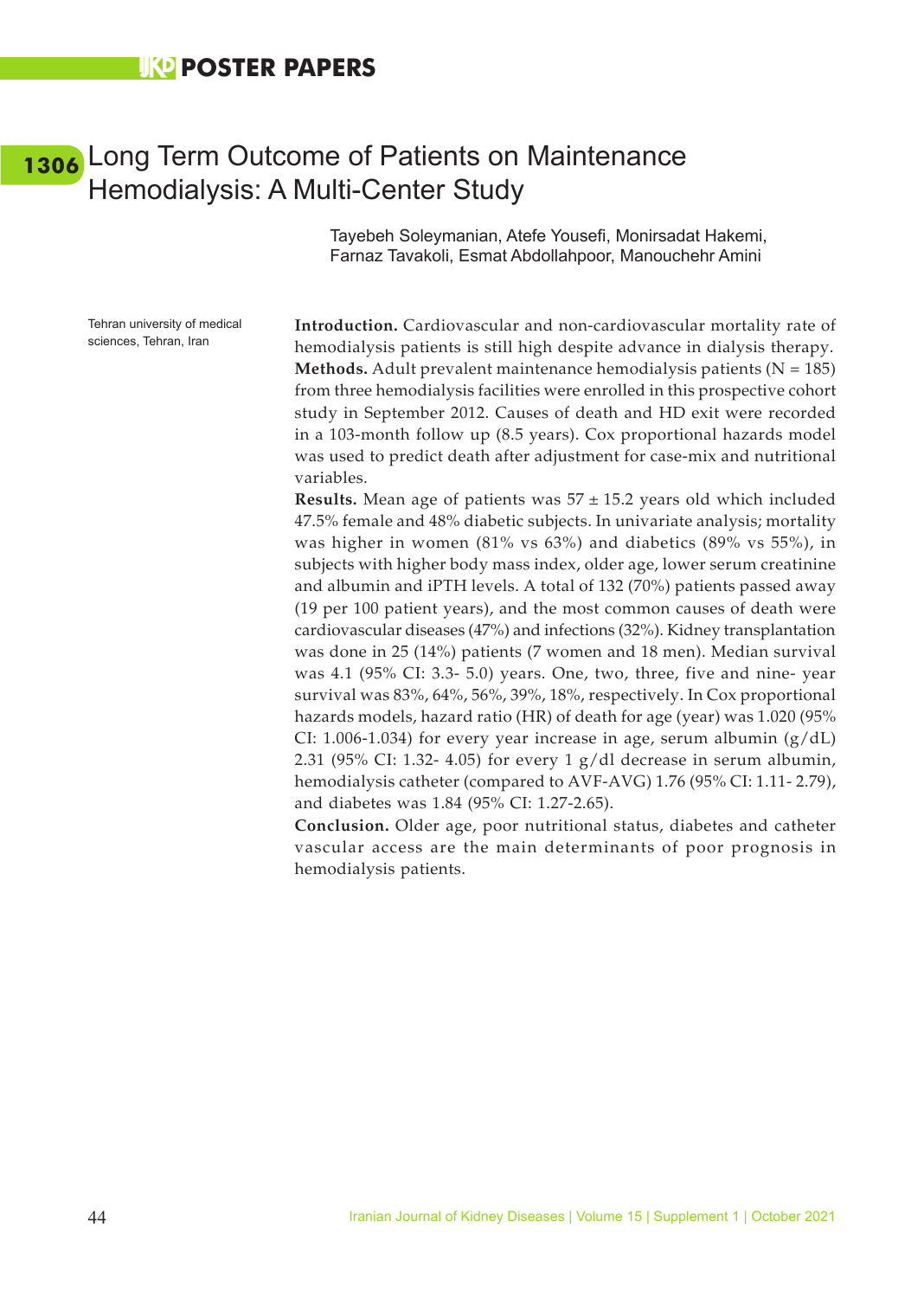### <span id="page-53-0"></span>Association of Electrolyte Abnormality and Cardiac **[1307](#page-7-0)**Arrhythmia in End Stage Kidney Disease Patients

Maryam Hami,<sup>1</sup> Mina Akbari-rad,<sup>2</sup> Niloofar Nouri-zade,<sup>3</sup> Mahdi Hasan-zade,<sup>2</sup> Hasan Mehrad-Majd<sup>4</sup>

**Introduction.** Cardiac arrhythmia is common in end stage renal disease (ESRD) patients especially who are on hemodialysis. Electrolytic abnormalities are considered as one of the most important predisposing factors of cardiac dysrhythmia. As serum electrolytes level change during each homodialysis treatment session, we try to find association of serum electrolyte level just before and after hemodialysis and electrocardiographic changes in this group of patients.

**Methods.** In this cross-sectional study, we entered 96 ESRD patients who on hemodialysis for at least six months duration. Electrocardiogram (ECG) and serum levels of sodium, potassium, calcium, and magnesium were checked before and after hemodialysis for all the patients. The data were entered into SPSS21 and analysis was done with a *P* value *P*≤0.05. **Results.** In this study, 96 patients were investigated. The most common arhythmia was atrial fibrilatin (Af) (22.9%). The mean of post- dialysis serum potassium level in Af patients were significantly lower that patients without Af  $(3.2 \pm 0.9 \text{ vs } 3.3 \pm 0.5)$  ( $P < 0.05$ ). There was also significant negative relation between QTc interval and mean serum Calcium level change  $(P = 0.023$  r = -0.232). PVC was significantly more reported in patients with post dialysis hypokalemia and hypermagnesemia (*P* < 0.05). **Conclusion.** ECG abnormality, especially Af are frequently observed in patients undergoing dialysis, which indicates the need for ECG monitoring during the hemodialysis especially in patients with electrolyte abnormality.

Complications Research Center, Mashhad University of Medical Sciences, Mashhad, Iran 2Department of Internal Medicine, Faculty of Medicine. Mashhad University of Medical Sciences 3Mashhad, Iran 4Clinical Research Development Unit, Mashhad University of Medical Sciences, Mashhad, Iran

1Kidney Transplantation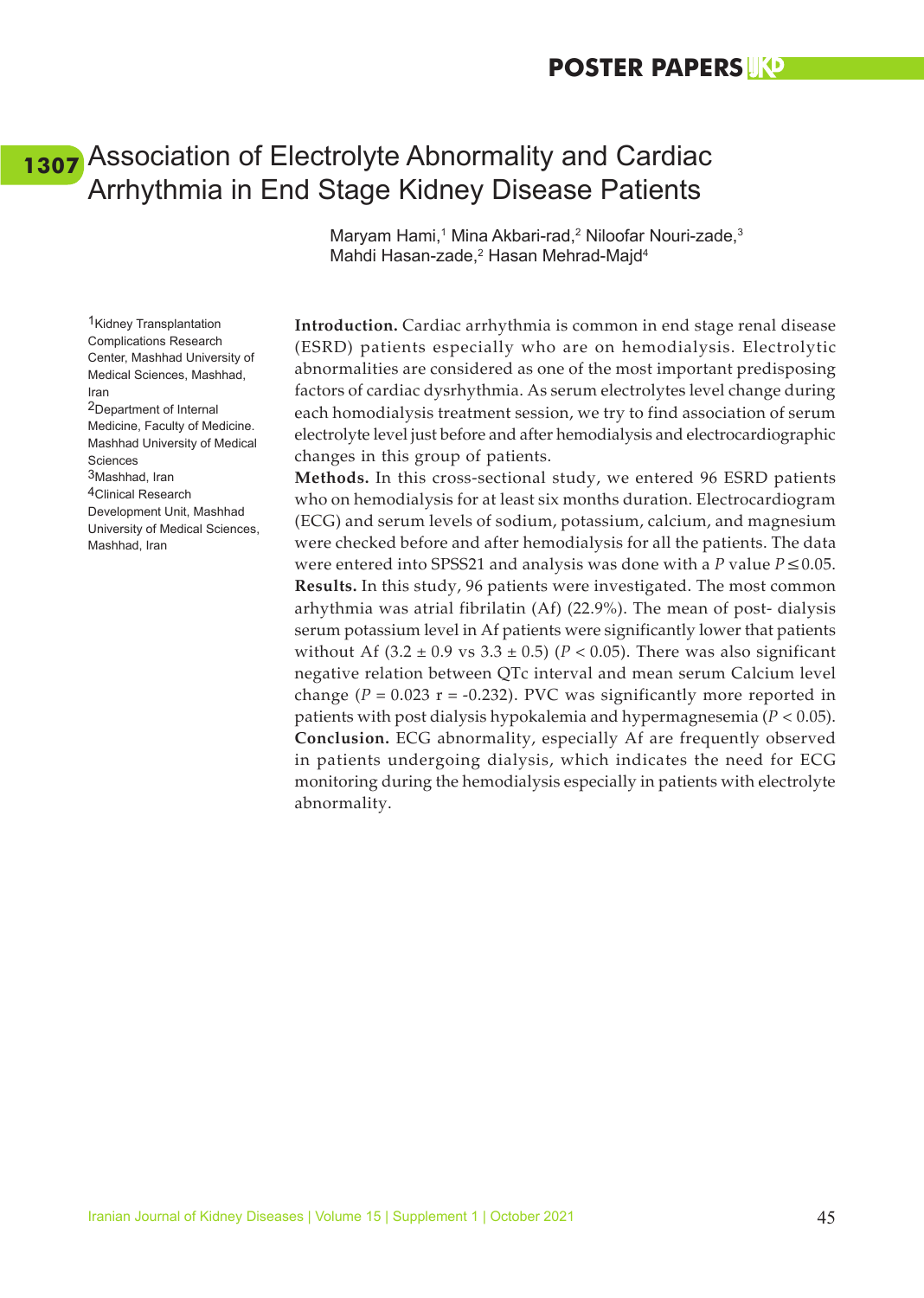### <span id="page-54-0"></span>Diverse Spectrum of Organisms Causes Catheter-Related **[1309](#page-7-0)**Blood Stream Infections in Different Hemodialysis Centers

Tayebeh Soleymanian, Farzane Sarfarazi, Monirsadat Hakemi, Farnaz Tavakoli, Esmat Abdollahpoor

Tehran university of medical sciences, Tehran, Iran

**Introduction.** Catheter-related bloodstream infections (CRBSI) are associated with higher morbidity, mortality and cost of maintenance hemodialysis therapy. We investigated the epidemiology of CRBSI in a cohort of two non-profit outpatient hemodialysis centers.

**Methods.** To determine the incidence and types of CRBSI, we evaluated 181 prevalent hemodialysis patients (center  $1 = 112$  and center  $2 = 69$ patients) in a prospective 18 months follow-up study.

**Results.** Mean age of whole patients was 49.5 ± 16 years (39% female and 58% diabetics). Hemodialysis access was cuffed catheter in 106 (58%), AV fistula in 38% and AV graft in 4% of patients. Patients with catheter were significantly more female (48% vs 27%), had higher diabetes (65% vs 47%), lower dialysis vintage  $(1.8 \pm 1.9 \text{ vs } 3.9 \pm 2.7 \text{ years})$ , more mortality  $(31\%$ vs 18%), lower serum albumin (3.86  $\pm$  0.51 vs 4.15  $\pm$  0.41) and hemoglobin levels  $(11.3 \pm 1.6 \text{ vs } 11.8 \pm 1.3)$  compared to non-catheter patients. A total of 58 CRBSI (52%) happened in 111 catheters (repeat infection = 4). Patients in Center 2 had significantly higher catheter access (71% vs 52%), more diabetic patients (71% vs 50%), lower dialysis vintage (2.1  $\pm$  2.3 vs 3.2  $\pm$  2.6), lower serum albumin (3.75  $\pm$  0.39 vs 4.06  $\pm$  0.47) and Kt/V (1.15  $\pm$  0.18 vs  $1.27 \pm 0.30$ ) levels compared to Center 2 patients. There was no difference in CRBSI (29% vs 30%), death (20% vs 28%) and CRBSI related catheter exchange rate (55% vs 53%) between Center 2 and 1, respectively. While in Center 1 (38 CRBSI and 30% of patients) pathogenic organisms isolated from blood cultures included coliform bacilli 93% (Enterobacter 53%, Citrobacter 24% and E Coli 16%), Coagulase-negative Staphylococci 5% and Pseudomonas aeruginosa 2%; in Center 2 (20 CRBSI and 29% of patients) pathogenic organisms were mainly usual gram positive and included Coagulase-negative Staphylococci 60%, Staphylococcus ¬aureus 20%, E Coli 10% and Enterobacter 10%. First and third generation cephalosporins were respectively effective in 83% of gram-positive and 95% of gramnegative organisms. Outpatient antibiotic response was 46% (25 patients). CRBSI has no direct effect on death of our patients, however, it leads to mortality in patients with underlying cardiovascular disease. We found no significant risk factors for CRBSI in patients with catheter access. In Cox proportional hazards models, after case-mix adjustment for age, sex, diabetes, serum albumin and access type; only age (HR: 1.029; 95% CI: 1.005- 1.053) and catheter access (HR: 1.782; 95% CI: 1.00- 3.39) were independent predictor of mortality in whole study cohort.

**Conclusion.** Catheter access is a predictor of higher mortality and morbidity of hemodialysis patients. Different hemodialysis centers have various spectrum of involved organisms. Cephalosporins have still excellent therapeutic effects on vast majority of CRBSI.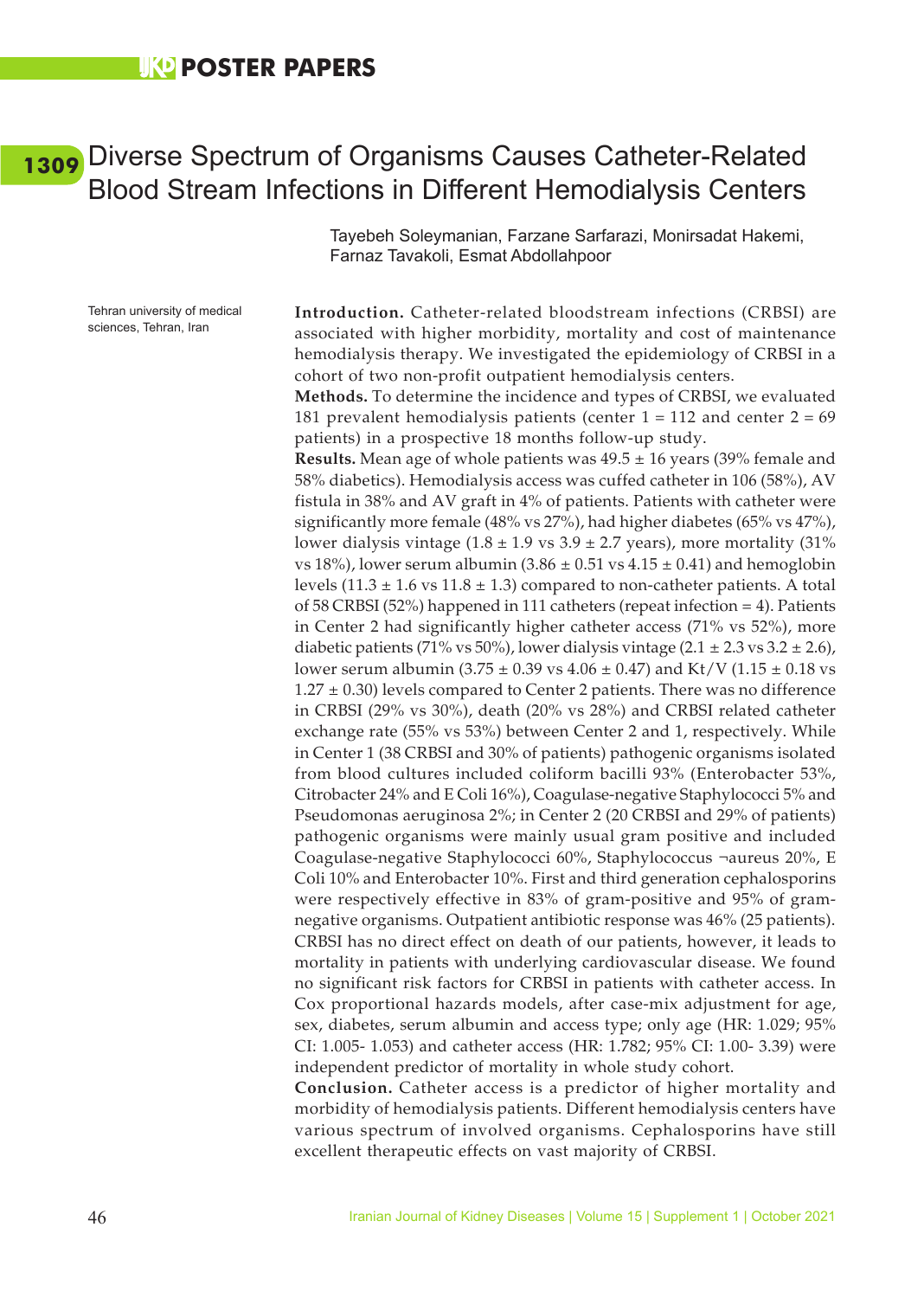### <span id="page-55-0"></span>Chronic Kidney Disease as a Predictor of In-hospital **[1311](#page-8-0)**Mortality in Coronavirus Disease 2019 (COVID-19) Patients

Firouzeh Moeinzadeh,<sup>1</sup> Vahideh Raeisi,<sup>2</sup> Mojgan Mortazavi,<sup>1</sup> Samaneh Pourajam,<sup>2</sup> Shiva Seirafian,<sup>1</sup> Mohammad Shirzadi,<sup>2</sup> Shahram Taheri,<sup>1</sup> Mehrdad Salahi,<sup>3</sup> Marjan Mansourian,<sup>4</sup> Media Babahajiani,<sup>5</sup> Arash Toghyani,<sup>6</sup> Zahra Zamani<sup>7</sup>

**Introduction.** Chronic kidney disease (CKD) is an important comorbidity in Coronavirus Disease 2019 (COVID-19) patients considering its high prevalence. We aimed to figured out the relationship between CKD and COVID-19 mortality in the present study.

**Methods.** In total, 116 CKD patients (eGFR lower than 60 mL/min/1.73 m2) and 147 control subjects confirmed with COVID-19 were studied. Data regarding demographics, sign and symptoms, laboratory findings and chest computed tomography were collected. Association between CKD and in-hospital mortality were analyzed using logistic regression models adjusted for confounders.

**Results.** Mortality rate was significantly higher in CKD than non-CKD (30.17 vs. 4.76, *P* < 0.001) COVID-19 patients. Multivariate logistic regression showed that CKD was significantly correlated with in-hospital mortality in the total sample  $(OR = 8.64, CI: 3.67-20.35)$  and gender subgroups (females: OR = 4.77, CI: 1.38-16.40, males: OR = 13.43, CI: 3.85- 46.87) (*P* < 0.05) of COVID-19 patients in the crud model. Whereas, the correlation did not remain significant in the fully adjusted model in the total sample (OR = 1.70, CI: 0.35-8.19) and gender subgroups (females: OR = ,1.07 CI: 0.06- 19.82, males: OR = 0.87, CI: 0.07- 10.33) (*P* > 0.05) of COVID-19 patients.

**Conclusion.** The present study suggested an independent association between CKD and in-hospital mortality in COVID-19 patients. Therefore, more intensive surveillance of COVID-19 patients with CKD is to be warranted.

1Isfahan Kidney Diseases Research Center, Department of Internal Medicine, Isfahan University of Medical Sciences, Isfahan, Iran 2Internal Medicine Department, Medical School, Isfahan University of Medical Sciences, Isfahan, Iran 3Department of Infectious disease, Medical School, Isfahan University of Medical Sciences, Isfahan, Iran 4Epidemiology and Biostatics Department, School of Health, Isfahan University of Medical Sciences, Isfahan, Iran 5Vice Chancellor for Research and Technology, Kurdistan University of Medical Sciences, Sanandaj, Iran 6Medical School, Isfahan University of Medical Sciences, Isfahan, Iran 7Isfahan Kidney Diseases Research Center, Isfahan University of Medical Sciences, Isfahan, Iran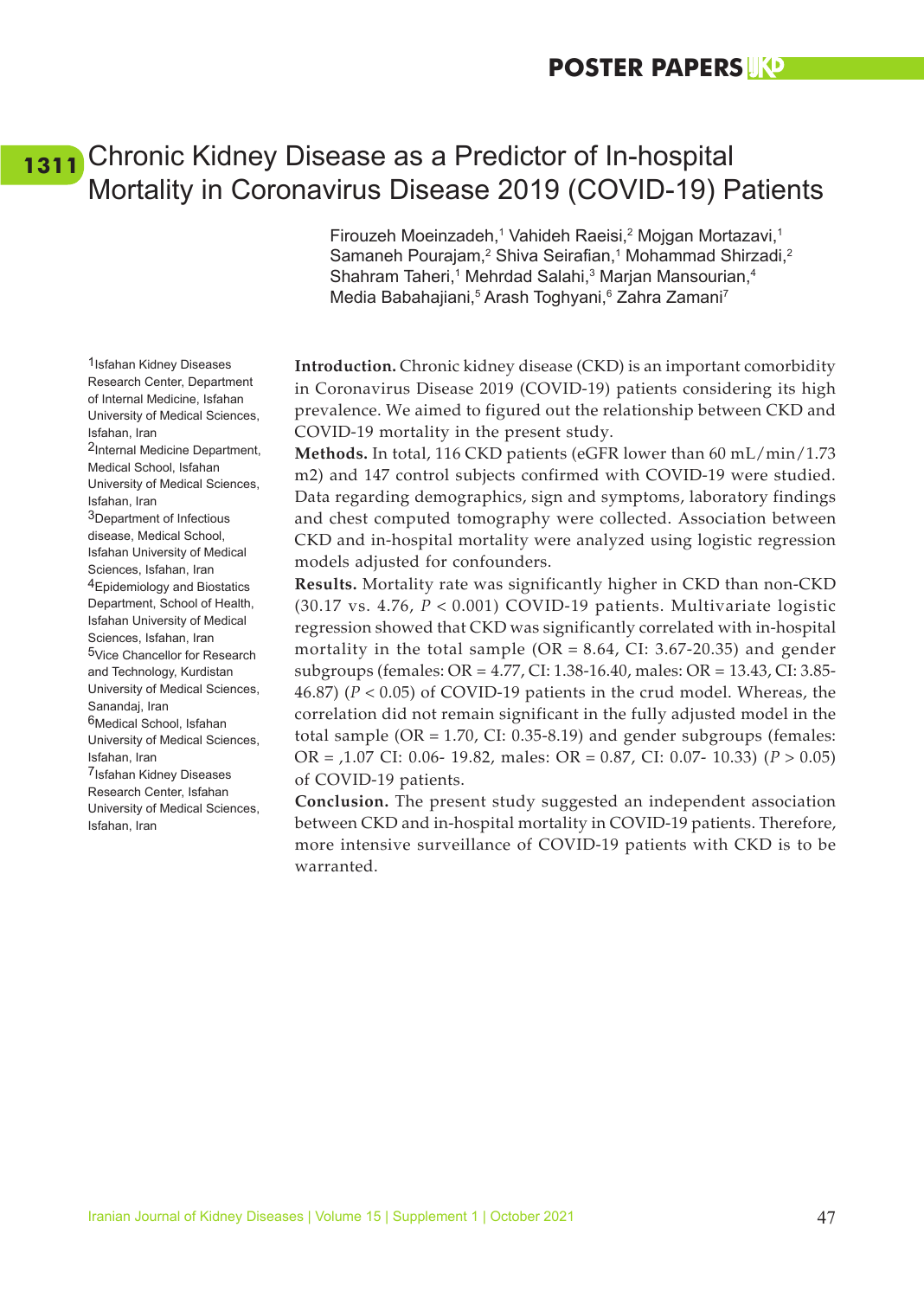### <span id="page-56-0"></span>Clinical Outcome Following Primary Percutaneous Coronary **[1313](#page-8-0)**Intervention in Patients with Chronic Kidney Disease

Bahram Mohebbi,<sup>1</sup> Zahra Shafii,<sup>2</sup> Ehsan Ferasati<sup>2</sup>

1Cardiologist Cardiovascular Intervention Research Center Rajaie Cardiovascular Medical and Research Center Iran University of Medical Sciences Tehran, Iran 2Rajaie Cardiovascular Medical and Research Center, Iran University of Medical Sciences, Tehran, Iran

**Introduction.** The presence of chronic renal dysfunction can be an important prognostic factor for patients who were candidate for coronary revisualization. The present study aimed to compare the clinical condition and prognosis of the patients suffering coronary artery disease and undergoing primary percutaneous coronary intervention (PCI) with and without baseline chronic kidney disease (CKD).

**Methods.** This retrospective cohort study was conducted on 843 consecutive patients with coronary angiography-based CAD and candidate for primary PCI. All study parameters were retrospectively extracted from Rajaie Cardiovascular Medical and Research Center parients' files

**Results.** Of 843 patients underwent primary PCI in a 5 years, 356 (42.2%) were categorized in CKD group and others in non-CKD group. We showed no difference in left ventricular functional state as well as the number of coronary arteries between the two study groups with and without CKD, but the CKD group experienced more severe right ventricular dysfunction than the non-CKD group ( $P = 0.003$ ). Overall, 4.8% in CKD group and 4.9% in non-CKD group died postoperatively indicating no difference between the two groups ( $P = 0.919$ ). Similarly, re-infarction following the procedure occurred in 9.3% and 9.4% respectively indicating no significant difference (*P* = 0.931

**Conclusion.** The presence of CKD may not affect early clinical outcome following primary PCI, however exacerbating right ventricular dysfunction was seen in patients suffering CKD.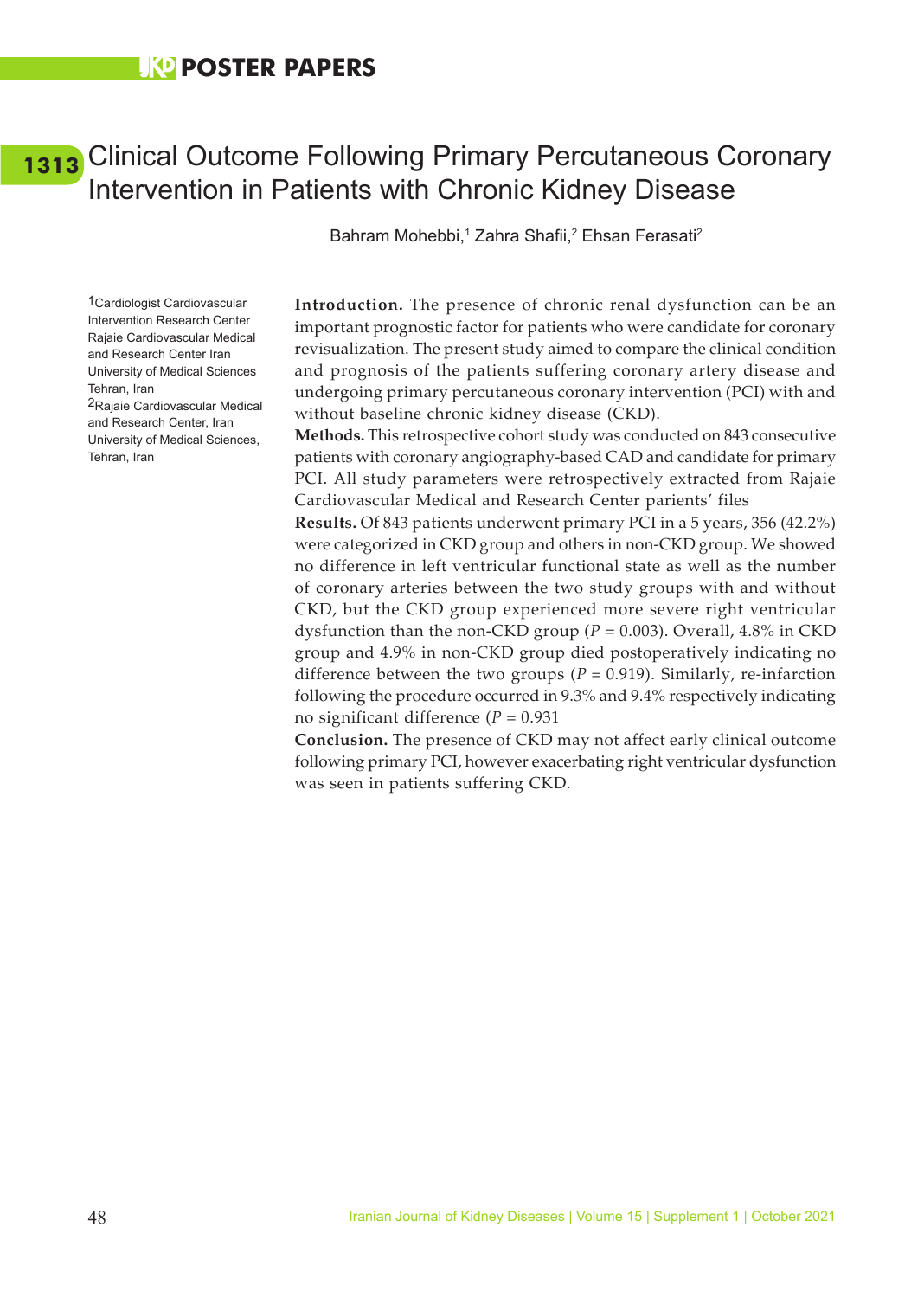### <span id="page-57-0"></span>[1315](#page-8-0) Urinary CD80 Level in Idiopathic Nephrotic Syndrome of Childhood; Is It a Relible Diagnostic and Prognostic Biomarker?

Parisa Honarpisheh,<sup>1</sup> Nakysa Hooman,<sup>2</sup> Hasan Otukesh<sup>2</sup>

1Masih Daneshvari Hospital, Tehran, Iran 2Ali Asghar Children's Hospital, Tehran, Iran

**Introduction.** The most common type of idiopathic nephrotic syndrome (INS) in children is minimal change disease (MCD). one of the suggested mechanisms in its pathogenesis is the presence of circulating factors that cause damage to podocytes. One of these circulating factors is the CD80 (B7-1) molecule which is said to be expressed in kidney tissue in MCD patients. The aim of this study was to assess whether urinary level of CD80 is different in histopathological types of INS and also between steroid-responsive and non-responsive types and by this way specify whether CD80 can be used as a diagnostic and prognostic biomarker. **Methods.** This case-control study included 35 healthy children and 51 patients with INS (biopsy-proven  $MCD = 21$ , non- $MCD = 12$ ; FSGS = 8 and MPGN = 4). patients with age  $< 1$ yr and GFR  $< 60$ cc/min/1.73m2 were excluded from the study. Morning urine samples were centrifuged at 2000rpm for 20 minutes and supernatant was then removed and urinary creatinine and CD80 levels were measured using a special kit (ELISA Genie) and with enzyme-linked immunosorbent assay (ELISA). **Results.** A significant increase in urinary CD80, normalized to urinary creatinine, was found in patients with MCD in relapse (215.44 ng/gr creatinine) compared to those in remission  $(3.23 \text{ ng/gr} \text{ cr}, P = 0.002)$ or those with non-MCD in relapse  $(4.34 \text{ ng}/\text{gr} \text{ cr}, P = 0.001)$  and non-MCD in remission (4.64 ng/gr cr, *P* = 0.01). No significant differences were seen between urinary CD80 in patients with MCD in remission compared to those with non-MCD. Receiver operating characteristic (ROC) curve showed a cutoff value of 15 ng/g cr (AUC; 96% with a sensitivity of 93% and specificity of 100%) to differentiate between MCD-relapse and non-MCD-relapse. Using ROC curve, a urine CD80 cutoff level of 108.7 ng/gr cr (AUC; 0.85 with a sensitivity of 71% and specificity of 100%) was obtained to differentiate between MCD-relapse and MCD-remission. Urinary CD80 concentration in patients with steroid sensitive nephrotic syndrome (SSNS) in relapse stage (511.78 ± 275.75 ng/gr cr) was significantly higher than those in remission stage of SSNS  $(15.25 \pm 17.55 \text{ ng/g} \text{ cr } (P < 0.001)$  and relapse stage of steroid resistant nephrotic syndrome (SRNS) (148.68 ± 155.33ng/gr cr) (*P* < 0.001). On the contrary, there was no significant difference for the comparison of the urinary CD80 level between remission stage of SSNS (15.25  $\pm$  17.55 ng/g cr) and remission stage of SRNS  $(5.80 \pm 5.11)$ ng/gr Cr)  $(P = 0.140)$ . **Conclusion.** This study confirmed that urinary CD80 level was significantly higher in MCD and steroid-responsive children than in the non-MCD and non-responsive patients respectively. Therefor high level of CD80 is correlated with good prognosis and steroid responsiveness in children with nephrotic syndrome and can be used as a non-invasive diagnostic and prognostic biomarker in idiopathic nephrotic syndrome.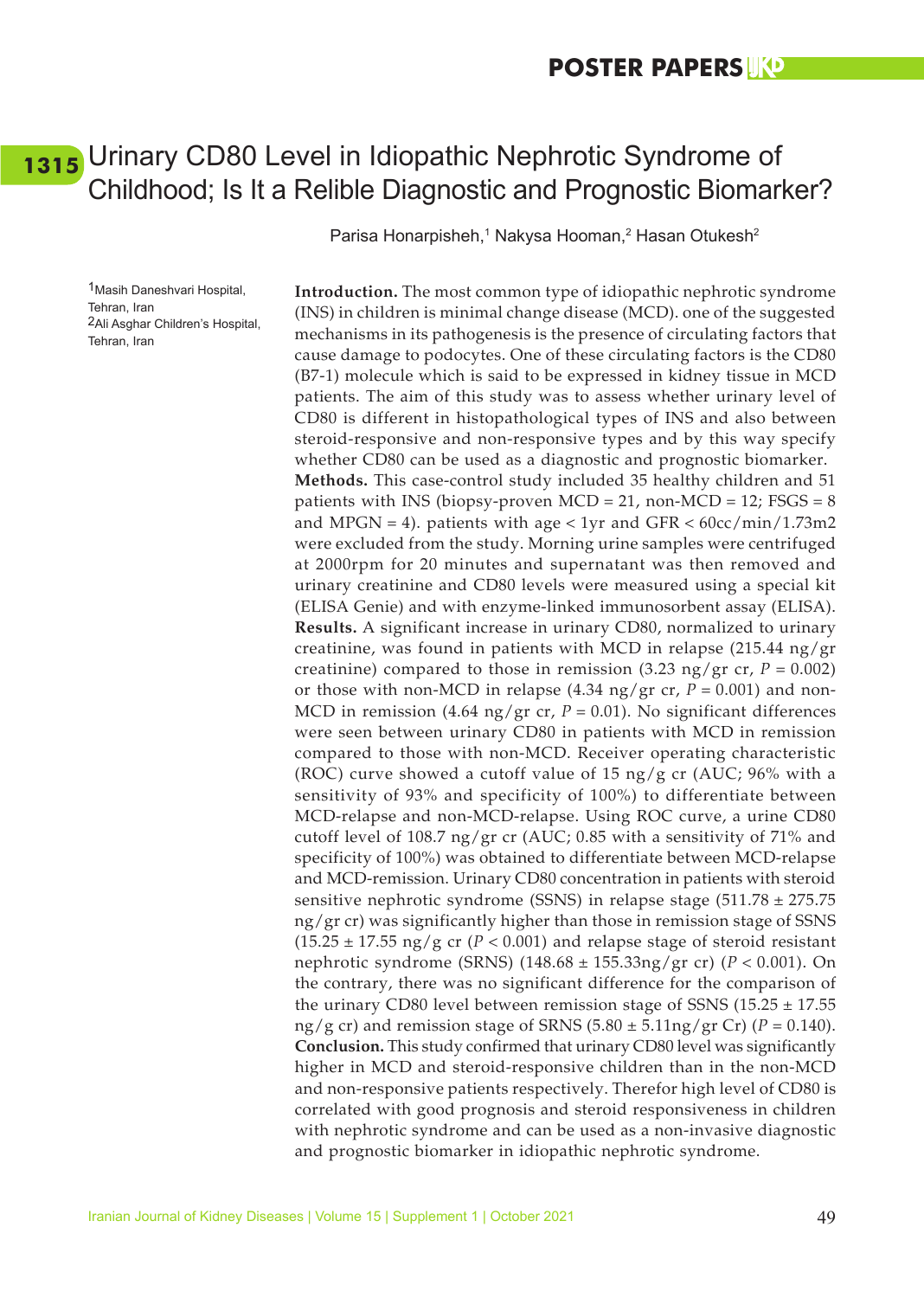### **UKO POSTER PAPERS**

1Isfahan Kidney Disease Research Center, Isfahan University of Medical Sciences,

2Isfahan University of Medical Sciences, Isfahan, Iran

Isfahan, Iran

### <span id="page-58-0"></span>Quality of Life of Patients on Peritoneal Dialysis and **[1316](#page-8-0)**Contributing Factors: A Cross-sectional Study

Mojgan Mortazavi,<sup>1</sup> Niloofar Nili,<sup>2</sup> Shiva Seirafian,<sup>2</sup> Sayed-Mohsen Hosseini,<sup>2</sup> Abdolamir Atapour,<sup>2</sup> Maryam Kazemi-Naeini,2 Arash Toghyani2

**Introduction.** In recent years, interest in health-related quality of life (HRQoL) as a major indicator of clinical efficacy and treatment outcome in end-stage renal disease (ESRD) patients has grown significantly. This study aimed to determine the contributing factors affecting the quality of life (QoL) of ESRD patients undergoing peritoneal dialysis (PD).

**Methods.** A Cross-sectional study was conducted on PD patients presented at PD centres of Al-Zahra and Noor hospitals in Isfahan, Iran, from May to August 2019. A total of 173 patients on PD for more than three months filled the validated 36-Item Short-Form Health Survey questionnaire (SF-36). Baseline demographic details and dialysis-related factors were collected from patients' medical records.

**Results.** The overall QoL score in the participants was 99.99 ± 20.26. Male patients had a higher QoL score (102.37 in men compared to 96.22 in women;  $P = 0.07$ ). A significant association between dialysis frequency and QoL was observed where three sessions of dialysis per day yielded the highest quality of life (QoL score =  $106.15$ ;  $P = 0.008$ ). There was a significant positive correlation between QoL score and residual renal function  $(P = 0.047)$ . There was also a higher quality of life score in self-employed patients compared to housewives (106.2 in self-employed patients compared to 95.37 in housewives;  $P = 0.022$ ).

**Conclusion.** QoL assessment should be included as an integral part of patient follow-up to evaluate treatment outcomes and implement possible interventions to improve patient's QoL.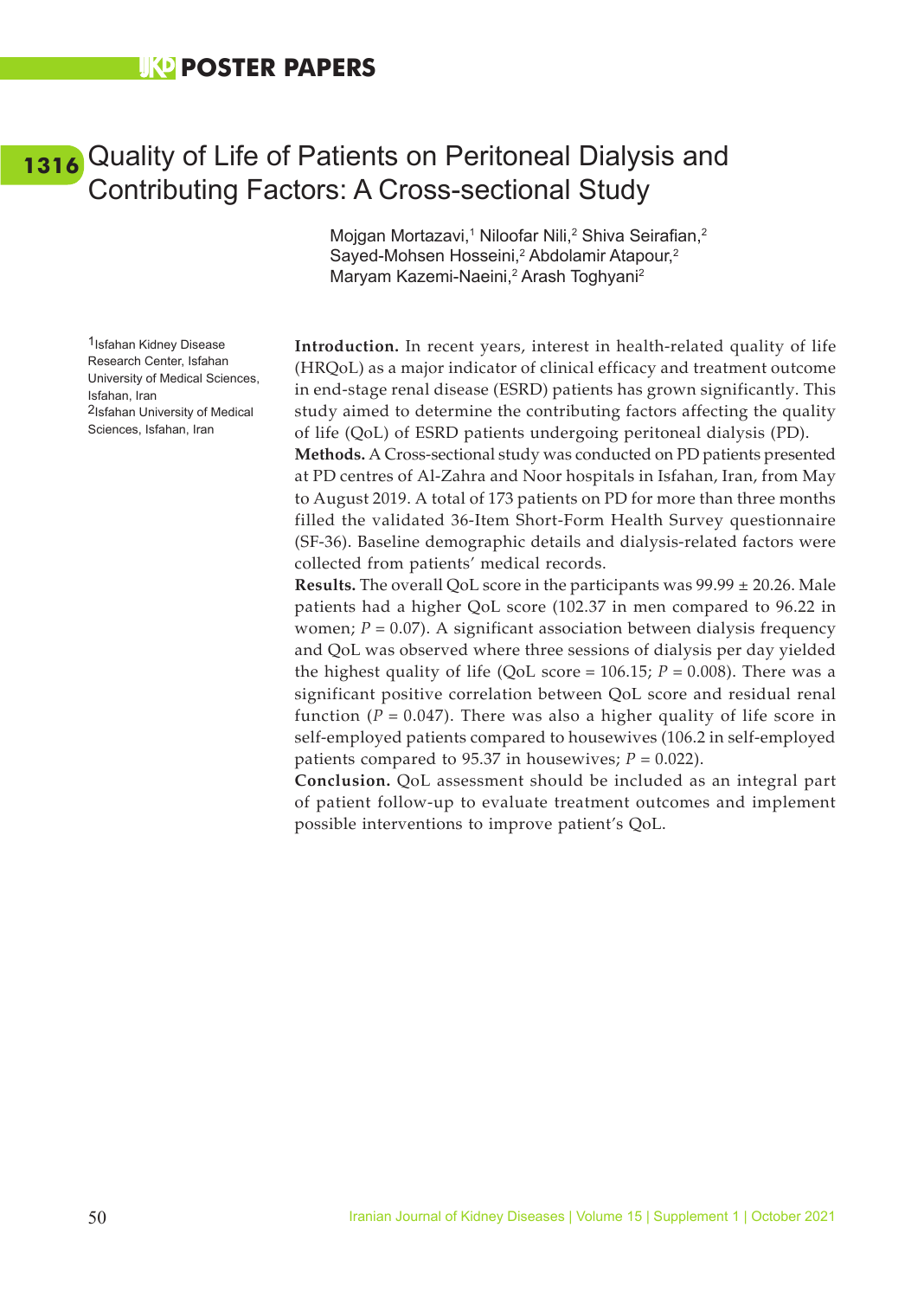### <span id="page-59-0"></span>Evaluation of Factors Related to Depression in Peritoneal **[1321](#page-8-0)**Dialysis Patients; A Multicenter Cross-sectional Study

Sepehr Bazazzadeh,<sup>1</sup> Mohammad-Reza Sharbafchi,<sup>2</sup> Abdolamir Atapour,<sup>3</sup> Sayed-Mohsen Hosseini,<sup>4</sup> Maryam Kazemi-Naeini,5 Mojgan Mortazavi6

**Introduction.** End-Stage Renal Disease (ESRD) is serious global public health challenge in many developing countries. Treatment of ESRD is carried out through Renal replacement therapy like peritoneal dialysis (PD). Depression is the most common mood disorder which has a strong impact on the quality of life in patients with ESRD. Little is known about the prevalence and risk factors of depression in peritoneal dialysis patients. **Methods.** A multicenter cross-sectional study was conducted on 164 adult ESRD patients undergoing peritoneal dialysis for at least three months who referred to the peritoneal dialysis centers of Al-Zahra, Noor & Ali Asghar hospitals, Isfahan, Iran from May to August 2019. Beck Depression Inventory Second Edition questionnaire was used to measure the symptoms of depression and its severity.

**Results.** 43.5% of patients had some levels of depression. Assessing the association of depression with demographic and PD related factors showed that there was no significant difference regarding age, BMI, dialysis adequacy and residual renal function, dialysis frequency, type of dialysis solution used, disease duration, and age at the start of dialysis. Ordinal logistics regression analysis showed significant association between depression severity categories and gender (OR = 0.397, CI:0.160 – 0.985, *P* = 0.046), marital status (OR = 2.983, CI: 1.180 – 7.541, *P* = 0.021), having a separate room for dialysis (OR = 2.511, CI: 1.108 – 5.692, *P* = 0.027). **Conclusion.** As the high prevalence of depression in PD patients, we suggest careful attention and routine evaluation for depression in PD patients, especially women and single patients and those who have low socioeconomic status.

1Isfahan University of Medical Sciences, Isfahan, Iran 2Department of Psychiatry, School of Medicine, Nour & Ali-Asghar Hospital, Isfahan University of Medical Sciences, Isfahan, Iran 3Nour & Ali-Asghar Hospital Isfahan University of Medical Sciences, Isfahan, Iran 4Department of Epidemiology and Biostatistics, School of Health, Water and Electrolytes Research Center, Isfahan University of Medical Sciences, Isfahan, Iran 5Department of Epidemiology and Biostatistics, Isfahan, Iran 6Kidney Diseases Research Center, Al-Zahra Hospital, Isfahan University of Medical Sciences, Isfahan, Iran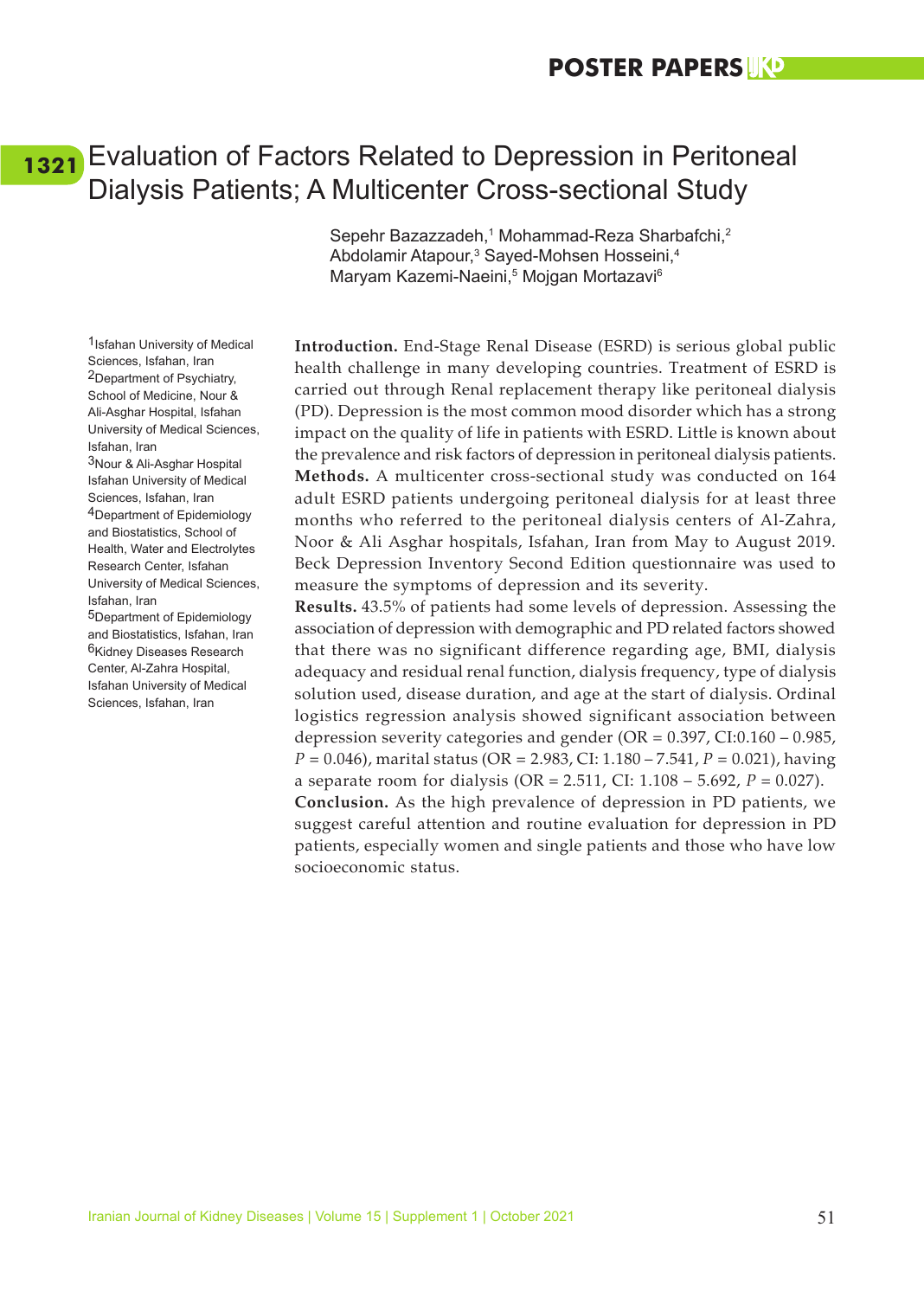### <span id="page-60-0"></span>[1322](#page-8-0) The Relationship Between Proton Pump Inhibitor Use and Serum Level of Magnesium in Hemodialysis Patients

Marjan Rayatnia,<sup>1</sup> Faezeh Zabihi,<sup>2</sup> Ata Ebrahimi<sup>2</sup>

1Internal Medicine Group, Sari branch, Islamic Azad University 2Sari branch, Islamic Azad University, Sari, Iran

**Introduction.** Seum magnesium (mg) levels rise as kidney function declines since there is no magnesium regulatory system other than urinary excretion. Hypomagnesium has been associated with increased vascular calcification,cardiovascular morbidity and mortality and neuromuscular hyperexcitability . The administration of mg also prevents vascular calcification in experimental models.. The association of proton pump inhibitors PPIs and concurrent use of PPIs and diuretics with lower serum mg has also been described in population studies to inappropriate gastrointestinal (GI) mg loss. PPI use is frequent in hemodialysis (HD) patients because of GI problem and numerous drug use.So we decided to assess relationship between serum mg level and PPI use in HD patients. **Methods.** We studied 72 chronic HD patients (more than 3 months) since April to June 2018 in Vali-e-Asr hospital in Ghaemshahr(Mazandaran province in Iran) as a a single-center cross-sectional study. We excluded patients under 18 years old and with acute or chronic diarrhea, ileostomy and colostomy.We determind serum mg level of patients for 3 consecutive months on first day of weekly hemodialysis. We recorded age, gender, cause of dialysis, diabetes, dialysis vintage, PPI and diuretic use from dialysis files. All were dialyzed with dialysate mg level of 1meq/l. Then we compared serum level of mg in PPI user and nonuser groups.

**Results.** We screened 100 hemodialysis patients for inclusion. Among 72 HD patients included in the study, 38 (%52.8) of participants were male and 34 (47.2%) were female. Mean age was 60 years old. Nineteen patients(26.4%) were PPI user and 53 patients(73.6%) were PPI nonuser. The mean time of PPI use was 6 months.All patients dialyzed by dialysate mg 1 meq/l. There were no significant differences in mean age, gender, dialysis vintage, diabetes,anuria and diuretic use in PPI user group vs PPI nonuser group.(*P* value: 0.13, 0.98,0.5, 0.09,0.58,0.14 respectively). There were no significant differences in KT/V, URR, calcium, i PTH, potassium and CRP in PPI user group vs PPI nonuser group(*P* value: 0.13, 0.14, 0.08, 0.65, 0.14 respectively). Serum level of phosphor was lower significantly in PPI user group vs nonuser. $(5.1 \pm 1 \text{ vs } 6.1 \pm 3,$ *P* value: 0.03) Serum level of albumin was higher significantly in PPI user group vs nonuser.(4.5 ± 0.6 vs 4.3 ± 0.4, *P* value: 0.02)Serum level of mg was not significantly different in PPI user and nonuser groups.  $(2.1 \pm 0.04 \text{ vs } 2.07 \pm 0.04, P \text{ value: } 0.6)$  Serum level of mg in 27 diabetic patients was lower significantly vs 45 nondiabetic patients .(1.9  $\pm$  0.44 vs 2.1 ± 0.43, *P* value: 0.02)

**Conclusion.** In our study we couldn,t find significant difference in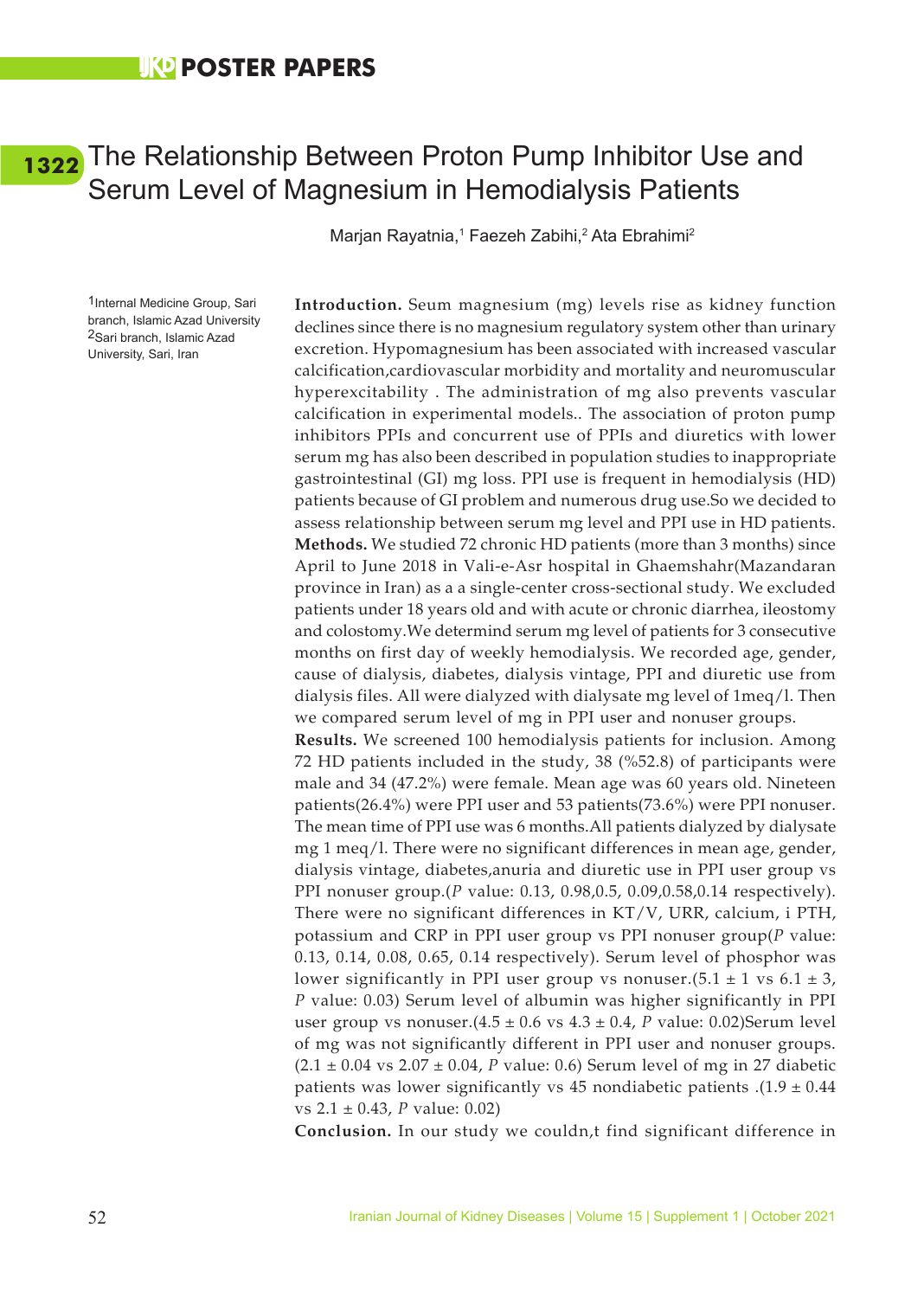### **POSTER PAPERS**

serum level of mg between PPI user and nonuser groups. But we found lower level of seum ph and higher level of serum albumin in PPI user group. Maybe because of better nutritional state in PPI user group or dialysate mg 1 meq/l in all patients, we couldn,t find any difference im mg level. Further studies is required to determine mg levels among PPI users on HD.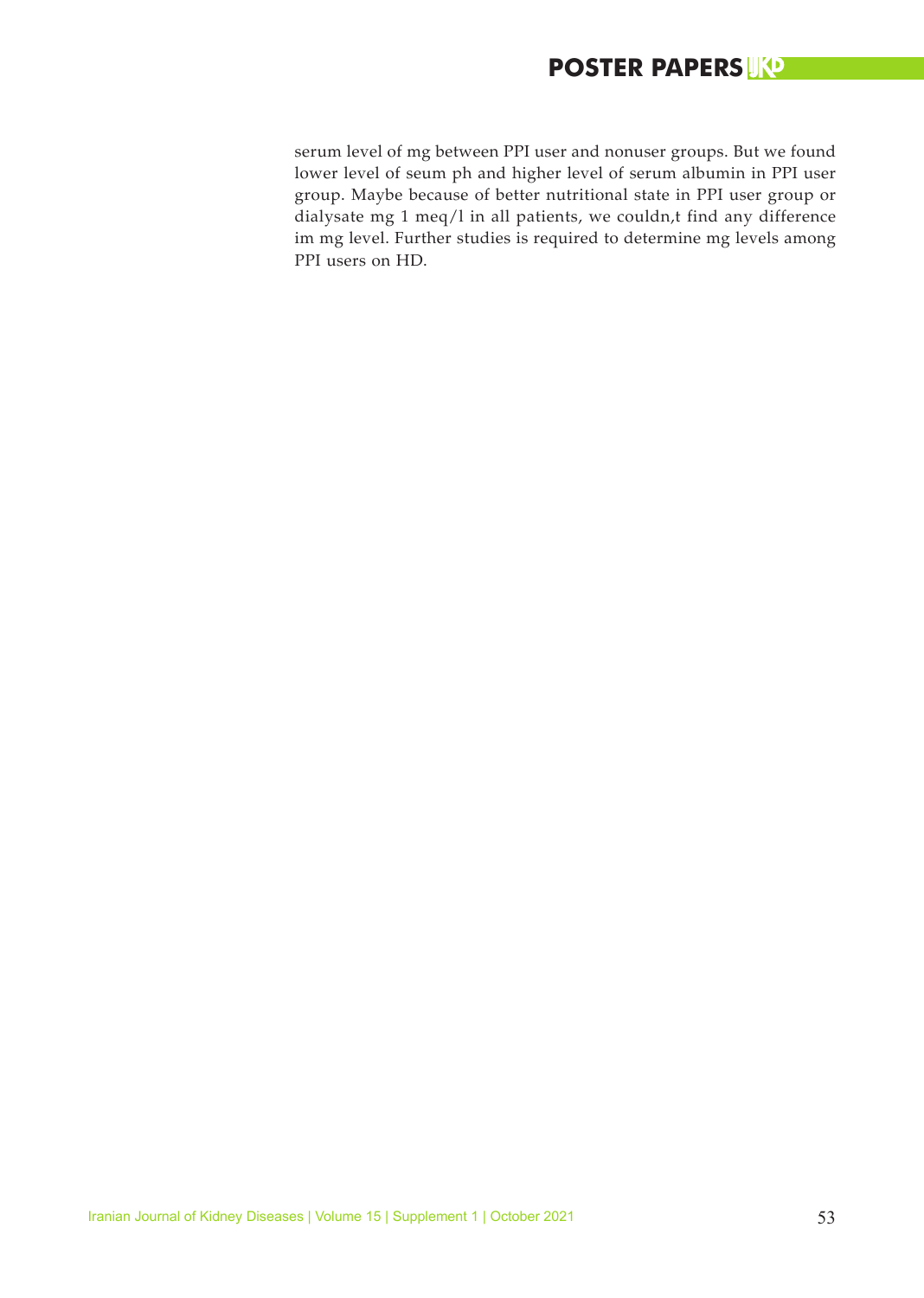# <span id="page-62-0"></span>Outcome of Acute Kidney Injury in Covid-19 Disease **[1324](#page-8-0)**

Tahereh Sabaghian

Imam Hossein Hospital, Shahid Beheshti University of Medical Sciences, Chronic Kidney Disease Research Center (CKDRC), Tehran, Iran

**Introduction.** Despite the high incidence of AKI in patients with Covid-19, its characteristics and consequences have not been well studied **Methods.** This retrospective cohort study investigated the clinical characteristics, treatment methods, and outcome of Covid-19 patients over 18 years of age who were hospitalized from February 20th, 2020 to June 20th, 2020 (four months) in Imam Hossein Hospital in Tehran. **Results.** From 367 patients with Covid-19, 104 patients (28%) were diagnosed with AKI at the time of admission or during hospitalization (86 patients (23%) in the first 24 hours (early) and 18 patients (5%) since the second day of hospitalization (late)). Concerning AKI stage, 20 patients (19%) were in stage 2, and 18 patients (17%) were in stage 3, and the cause of AKI in 52 patients (50%) was renal. Of all, 25 patients (24%) had transient AKI (improved in less than 48 hours) and 29 patients (28%) had persistent AKI (improved in 48 hours to 7 days). Moreover, 32 patients (31%) also developed acute kidney damage (AKD) (no improvement in AKI after 7 days). The mortality rate of AKI patients was higher in higher stages and in renal or unknown causes; however, there was no difference between early and late AKI

**Conclusion.** Since about one-third of the patients with AKI eventually develop AKD, it is of great importance to closely monitor all Covid-19 patients, especially the high-risk ones, to diagnose AKI and manage appropriate treatment.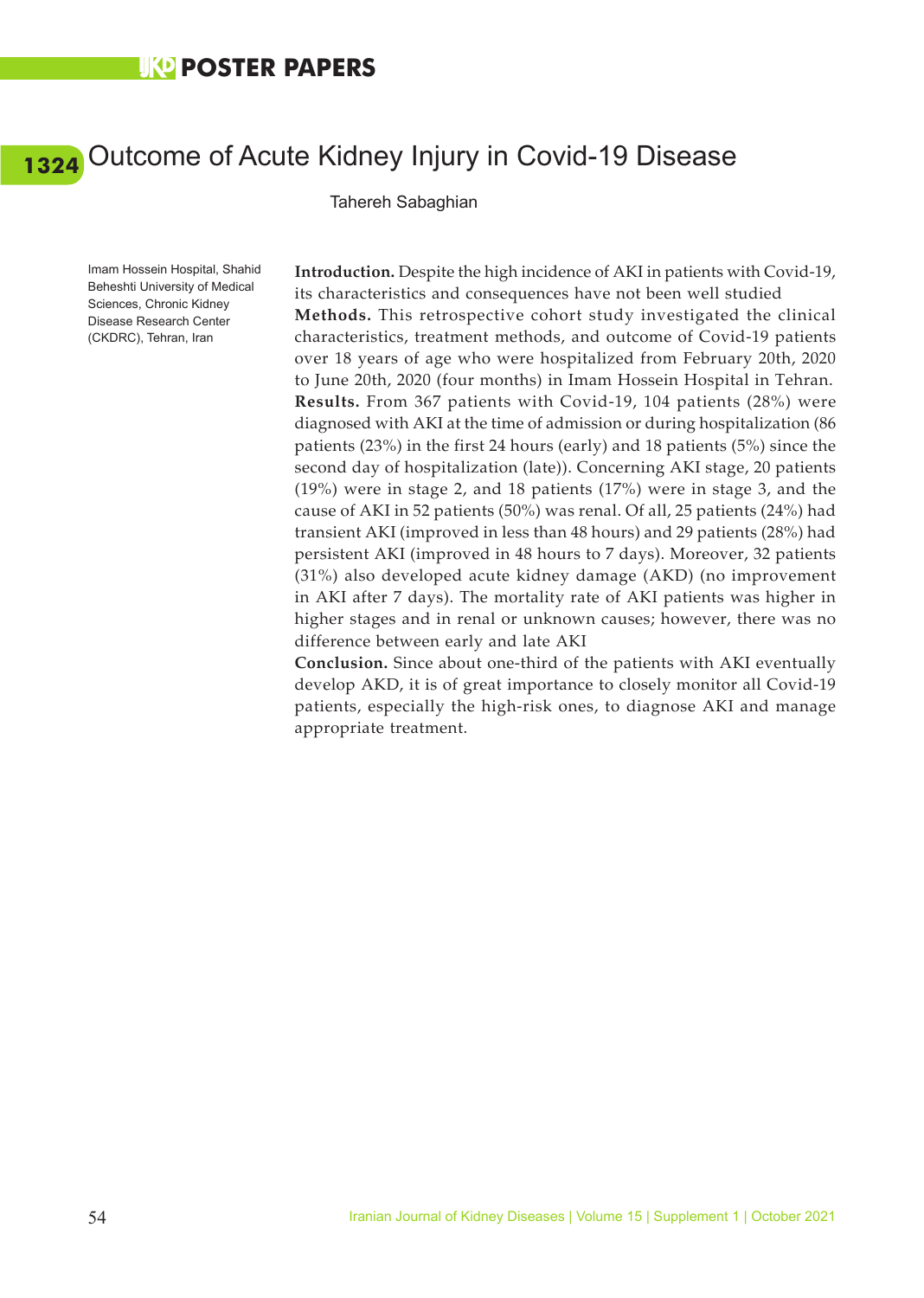### <span id="page-63-0"></span>Evaluation of the Effects of Intravenous Vitamin C on **[1325](#page-8-0)**Reducing Ferritin Levels in Patients with Chronic Renal Failure Undergoing Hemodialysis: A Clinical Trial Study

Sepideh Hajian

Department of Nephrology, Velayat Hospital, Qazvin University of medical sciences, Qazvin, Iran

**Introduction.** Administration of intravenous vitamin C in renal failure patients undergoing hemodialysis can reduce their ferritin levels. But little research has been carried out in this regard. Hence, the aim of this study is to determine the effect of intravenous vitamin C in reducing ferritin levels in patients with renal failure undergoing hemodialysis in Velayat Hospital of Qazvin.

**Methods.** The study population included patients with chronic renal failure undergoing hemodialysis who had been referred to Qazvin Hospital with iron deficiency anemia and high levels of ferritin. Patients were divided into intervention group A ( $N = 16$ ) and control group B  $(N = 16)$ . Group A was given intravenous ascorbic acid, while group B was given the same amount of distilled water as a placebo three times a week after each dialysis session for three months along with erythropoietin. In this study, the levels of laboratory parameters were assessed at the beginning and the end in an interval of three months.

**Results.** In patients who received vitamin C injections, mean ferritin level decreased at the end of the study  $(P = 0)$ . But vitamin C intake had no effect on BUN, creatinine, sodium, potassium, TIBC, hemoglobin, platelets, length, and number of dialysis sessions. The only variable that significantly affected dialysis adequacy at the end of the study was dialysis adequacy at the beginning of the study.

**Conclusion.** The results of our study showed that vitamin C can reduce serum ferritin levels in hemodialysis patients. Therefore, it can be used as an adjunct in the treatment of anemia in patients.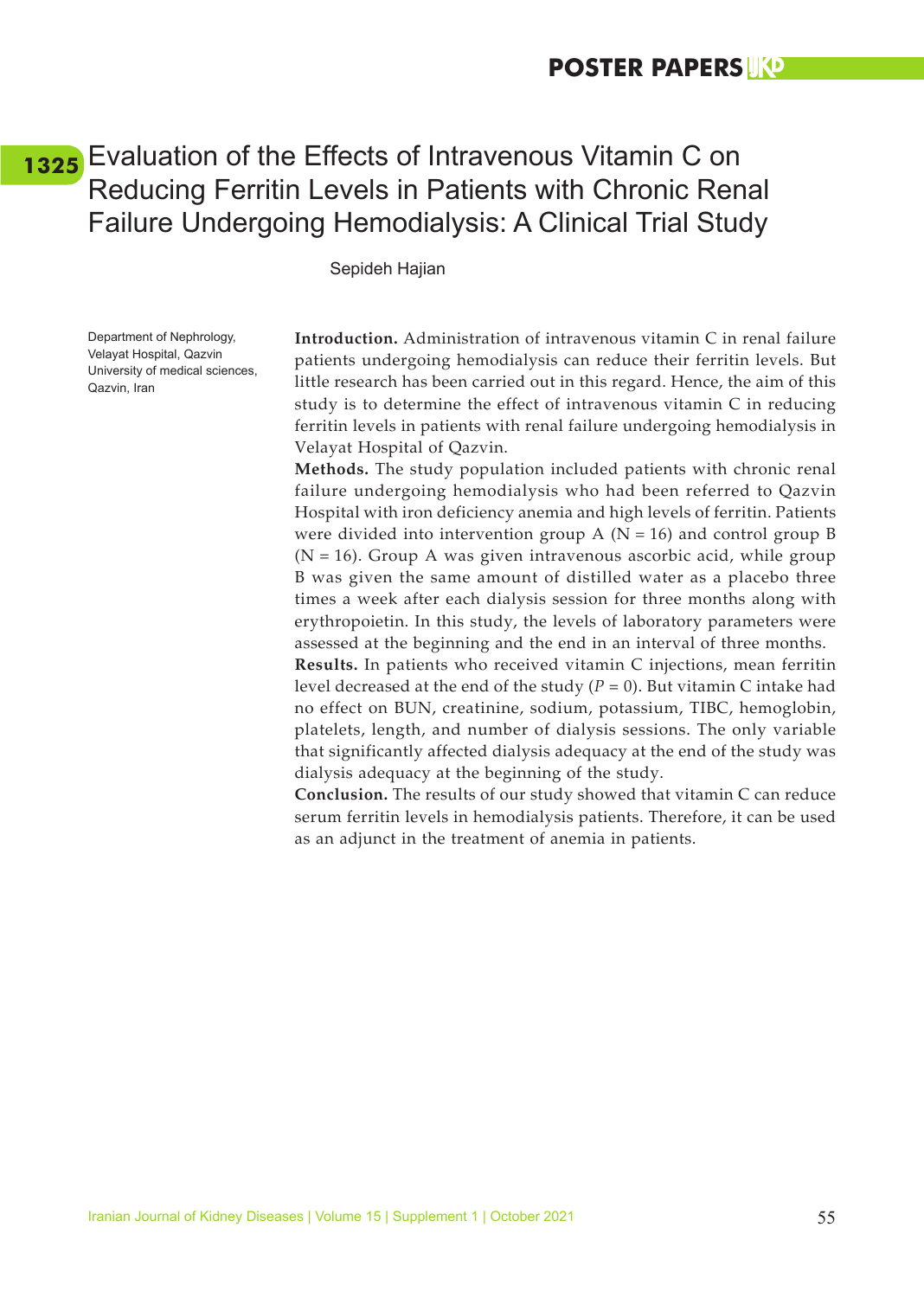### <span id="page-64-0"></span>COVID-19 Progression in Kidney Transplant Recipients: **[1328](#page-8-0)**A Single-center Case Series

Hormat Rahimzadeh,<sup>1</sup> Mohammad Keykhaei,<sup>2</sup> Effat Razeghi,<sup>3</sup> Ensieh-Sadat Mansouri,<sup>4</sup> Ensieh Zivari<sup>4</sup>

1Department of Nephrology, Sina Hospital, Tehran University of Medical Sciences-Research Development Center,Sina Hospital, Tehran University of Medical Sciences-Urology Research Center, Sina Hospital, Tehran University of Medical Sciences 2Students' Scientific Research Center (SSRC), Tehran University of Medical Sciences 3Department of Nephrology, Sina Hospital, Tehran University of Medical Sciences-Nephrology Research Center, Center of Excellence in Nephrology, Tehran University of Medical Sciences 4Department of Internal Medicine, Sina Hospital, Tehran University of Medical Sciences

**Introduction.** The novel coronavirus disease 2019 (COVID-19) is a respiratory infection that has received much attention due to its rapid expansion. Currently, it has been revealed that patients with underlying disease, especially those with kidney disease are more prone to develop complications. Some studies associate kidney transplantation as a risk factor for COVID-19 progression; however, epidemiologic data that demonstrate this are amazingly rare.

**Methods.** we report on six kidney transplant recipients (median age 47 [41–55]) with confirmed or clinically suspected COVID-19

**Results.** The most common admission presentations were fever (83.3%), dyspnea, and myalgia. At baseline, immunosuppressive therapy was ceased, prednisolone dose was increased, and all patients received antiviral treatment including hydroxychloroquine and umifenovir. After a median follow-up of 11.5 days from admission, six patients (100%) developed acute kidney injury (AKI), 50% required intensive care unit (ICU) admission, and two patients (33.3%) deceased as a result of deterioration in respiratory status.

**Conclusion.** These findings demonstrate that respiratory involvement may be a risk indicator of in-hospital mortality in kidney recipients with COVID-19. In addition, AKI development in kidney recipients with COVID-19 is of utmost importance given the higher AKI occurrence in these patients compared with others. Therefore, more intensive attention should be paid to kidney transplant recipients with COVID-19.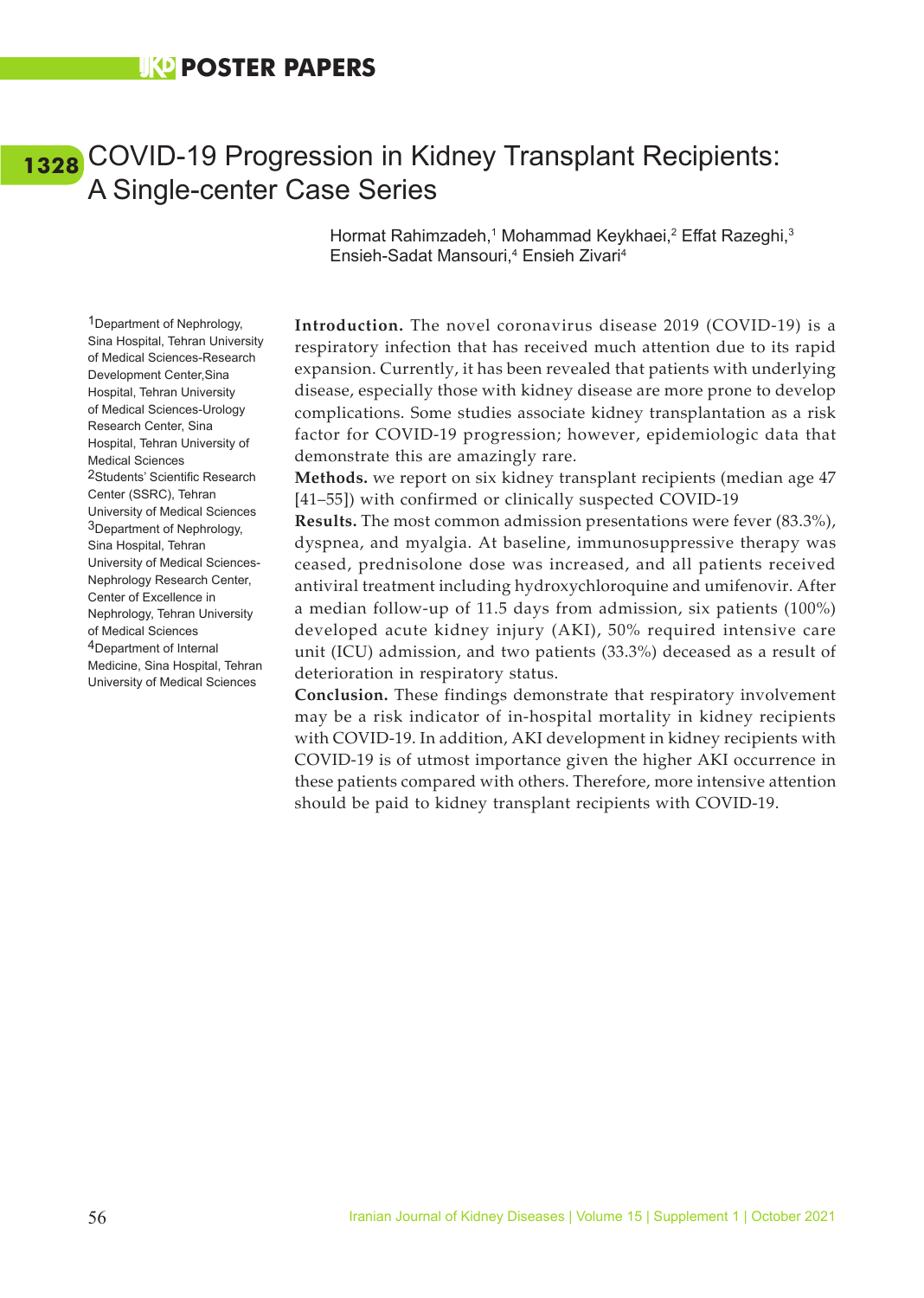<span id="page-65-0"></span>

### **[AUTHORS' INDEX](#page-4-0)**

### **A**

Zahra Abbasi Shaye, **37** Samira Abbasloo, **[15](#page-23-0)** Esmat Abdollahpoor, **[44,](#page-52-0) [46](#page-54-0)** Elham Abedi, **[42](#page-50-0)** Sima Abediazar, **[30](#page-38-0)** Farima Afrand, **[35](#page-43-0)** Elham Ahmadian, **[30](#page-38-0)** Roghayeh Akbari, **[43](#page-51-0)** Mina Akbari-rad, **[45](#page-53-0)** Marjan Akhavan, **[15](#page-23-0)** Parisa Alaghi, **[19](#page-27-0)** Manouchehr Amini, **[44](#page-52-0)** Atefeh Amouzegar, **[14](#page-22-0)** Mohammadreza Ardalan, **[10,](#page-18-0) [30](#page-38-0), [31](#page-39-0)** Abdolamir Atapour, **[12](#page-20-0), [50,](#page-58-0) [51](#page-59-0)** Jalal Azmandian, **[12](#page-20-0)**

### **B**

Media Babahajiani, **[47](#page-55-0)** Yasin Bagheri, **[9](#page-17-0)** Mina Bakhshali-Bakhtiari, **[33](#page-41-0)** Ali Banagozar-Mohammadi, **[8](#page-16-0), [23,](#page-31-0) [35](#page-43-0)** Alieh Basiri, **[22](#page-30-0)** Sepehr Bazazzadeh, **[51](#page-59-0)**

#### **D**

Farahnaz Dadras, **[14](#page-22-0)** Davood Dalil, **[15](#page-23-0)** Amir-Reza Dalili, **[16](#page-24-0)** Somayeh Delfani, **[25](#page-33-0)** Natasha Dolatabadian, **[27](#page-35-0)** Aida Doostkam, **[24](#page-32-0), [38,](#page-46-0) [39](#page-47-0)**

#### **E**

Ata Ebrahimi, **[52](#page-60-0)** Nasrin Esfandiar, **[6](#page-14-0)** Zohreh Eskandari, **[23](#page-31-0)** Jalal Etemadi, **[31](#page-39-0)** Shahrokh Ezzatzadegan-Jahromi, **[12](#page-20-0)**

**F**

Farahnoosh Farnood, **[30](#page-38-0), [31](#page-39-0)** Negin Farzamikia, **[10](#page-18-0)** Ehsan Ferasati, **[48](#page-56-0)**

#### **G**

Mahsa Ghaderi, **[20](#page-28-0)** Fatemeh Ghaneh-Sherbaf, **[21](#page-29-0)** Golsa Ghasemi, **[33](#page-41-0)** Anahita Ghorbani, **[8](#page-16-0)**

#### **H**

Babak Hadian, **[25,](#page-33-0) [26](#page-34-0)** Sepideh Hajian, **[55](#page-63-0)** Monirsadat Hakemi, **[44](#page-52-0), [46](#page-54-0)** Shahin Hallaj, **[8](#page-16-0)** Maryam Hami, **[27,](#page-35-0) [29](#page-37-0), [37,](#page-45-0) [45](#page-53-0)** Anahid Hamidian-Jahromi, **[38](#page-46-0)** Mahdi Hasan-zade, **[45](#page-53-0)** Boshra Hasanzamani, **[40,](#page-48-0) [41](#page-49-0)** Seydeh-Sara Hashemi, **[7](#page-15-0)** Mina Hejazian, **[10](#page-18-0), [30](#page-38-0)** Seyyedeh Mina Hejazian, **[5,](#page-13-0) [31](#page-39-0)** Parisa Honarpisheh, **[49](#page-57-0)** Nakysa Hooman, **[49](#page-57-0)** Sayed-Mohsen Hosseini, **[50](#page-58-0), [51](#page-59-0)** Ssh Hosseini, **[14](#page-22-0)** Alireza Hosseinpour, **[24](#page-32-0)** Vahideh Hosseinzadeh, **[4](#page-12-0)**

Bahare Imani, **[4](#page-12-0)** Kamyar Iravani, **[24](#page-32-0)**

### Atefeh Jafary, **[17](#page-25-0)**

Sahar Janfeshan, **[7](#page-15-0)**

#### **K**

**I**

**J**

Zeinab Karimi, **[7](#page-15-0)** Amir-Mohammad Kazemifar, **[23](#page-31-0)** Maryam Kazemi-Naeini, **[50](#page-58-0), [51](#page-59-0)** Mohammad Keykhaei, **[56](#page-64-0)** Gholam-Reza Khademi, **[22](#page-30-0)** Tara Khademloo, **[21](#page-29-0)** Ali-Asghar Kheiri, **[8](#page-16-0)** Hesam Khojasteh-kalansara, **[25](#page-33-0)** Masoud Khosravy, **[2](#page-10-0)**

### **M**

Taraneh Majidi, **[31](#page-39-0)** Leila Malekmakan, **[24,](#page-32-0) [38](#page-46-0), [39](#page-47-0)** Ensieh-Sadat Mansouri, **[56](#page-64-0)** Marjan Mansourian, **[13,](#page-21-0) [47](#page-55-0)** Mohammad Hossein Masoudi, **[13](#page-21-0)** Saeedeh Mazloomzadeh, **[12](#page-20-0)** Hasan Mehrad-Majd, **[27](#page-35-0), [29,](#page-37-0) [45](#page-53-0)** Nasrin Milani, **[37](#page-45-0)** Mohammad-Sajad Mirhosseini, **[33](#page-41-0)** Maryam Miri, **[29](#page-37-0)** Firouzeh Moeinzadeh, **[13](#page-21-0), [47](#page-55-0)** Bahram Mohebbi, **[48](#page-56-0)** Mojgan Mortazavi, **[13,](#page-21-0) [33](#page-41-0), [47,](#page-55-0) [50](#page-58-0), [51](#page-59-0)**

#### **N**

Iraj Najafi, **[12](#page-20-0)** Masume Namdar, **[2](#page-10-0)** Mitra Naseri, **[4,](#page-12-0) [19](#page-27-0), [20,](#page-28-0) [21](#page-29-0), [22](#page-30-0)** Salman Nikfarjam, **[17](#page-25-0)** Niloofar Nili, **[50](#page-58-0)** Nader Nourimajalan, **[12](#page-20-0)** Niloofar Nouri-zade, **[45](#page-53-0)**

#### **O**

**P**

**R**

Farshid Oliaei, **[43](#page-51-0)** Ali Ostadi, **[8](#page-16-0)** Hasan Otukesh, **[49](#page-57-0)**

Maryam Pakfetrat, **[39](#page-47-0)** Samaneh Pourajam, **[47](#page-55-0)**

Vahideh Raeisi, **[47](#page-55-0)** Nahid Rafie, **[13](#page-21-0)** Safoura Rafiee, **[23](#page-31-0)** Hormat Rahimzadeh, **[56](#page-64-0)** Elham Ramezanzadeh, **[2](#page-10-0), [16,](#page-24-0) [17](#page-25-0)** Marjan Rayatnia, **[32,](#page-40-0) [42](#page-50-0), [52](#page-60-0)** Mahdi Razani, **[26](#page-34-0)** Effat Razeghi, **[56](#page-64-0)** Faranak Rezaei, **[25](#page-33-0)** Mostafa Rezaei, **[13](#page-21-0)** Hassan Rezazadeh, **[35](#page-43-0)** Jamshid Roozbeh, **[24](#page-32-0), [38](#page-46-0)** Mohammad-Hossein Rouhani, **[13](#page-21-0)**

**S**

Tahereh Sabaghian, **[54](#page-62-0)** Parisa Saeedi, **[19](#page-27-0)** Mehrdad Salahi, **[47](#page-55-0)** Maryam Salari, **[29](#page-37-0)** Mohammad Saleki, **[13](#page-21-0)** Abdolhasan Sanchooli, **[17](#page-25-0)** Farzane Sarfarazi, **[46](#page-54-0)** Gholamreza Sarvari, **[36](#page-44-0)** Shokoufeh Savaj, **[14](#page-22-0)** Arash Sefidgaran, **[27](#page-35-0)** Shiva Seirafian, **[12](#page-20-0), [13,](#page-21-0) [47](#page-55-0), [50](#page-58-0)** Zahra Shafii, **[12](#page-20-0), [48](#page-56-0)** Shahrzad Shahidi, **[13](#page-21-0), [33](#page-41-0)** Mohammad-Reza Sharbafchi, **[51](#page-59-0)** Mostafa Sharifian, **[6](#page-14-0)** Farzaneh Sharifipour, **[37](#page-45-0)** Mohammad Shirzadi, **[47](#page-55-0)** Tayebeh Soleymanian, **[44](#page-52-0), [46](#page-54-0)**